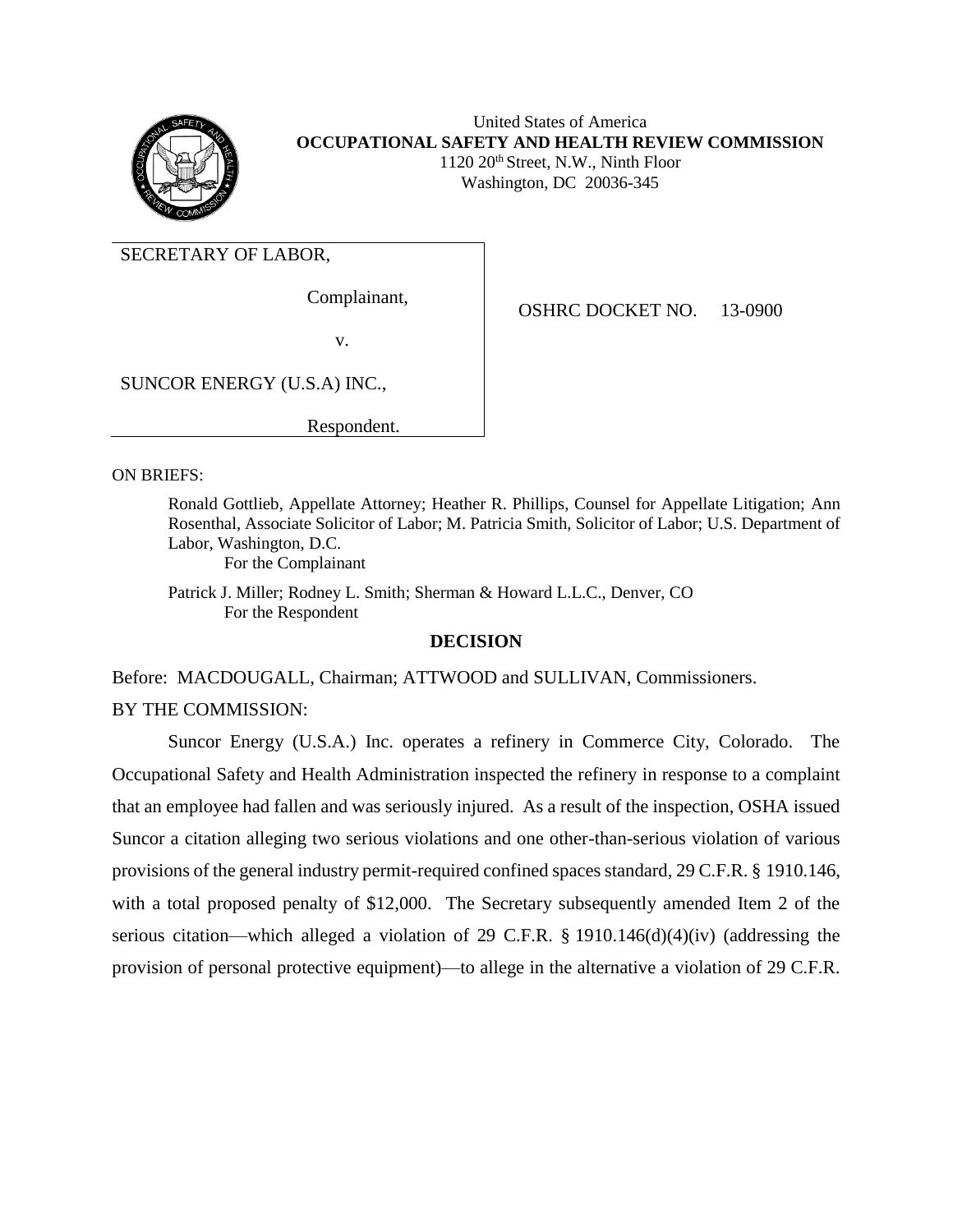§ 1926.451(g)(1), a construction standard requiring fall protection on scaffolds over 10 feet high, with a proposed penalty of  $$7,000$ <sup>1</sup>

Following a hearing, former Administrative Law Judge John H. Schumacher issued a decision determining that the general industry standards did not apply to the cited conditions and vacating the two violations alleged under those standards; he affirmed, however, the alternative violation of § 1926.451(g)(1) and assessed the proposed \$7,000 penalty.<sup>2</sup> For the reasons discussed below, we reverse the judge's decision and vacate the citation.

#### **BACKGROUND**

Suncor's Commerce City refinery, which covers 230 acres, has three separate plants. In fall 2012, Suncor engaged in an approximately 30-day shutdown, known as a "turnaround," of Plant 2 to perform capital projects, inspections for regulatory compliance, cleaning, and maintenance. One of the capital projects involved replacing the tubes in a heater known as "H-401," one of three heaters in Plant 2's Reformer Unit. The heater is a cylindrical structure that measures nearly 14 feet in diameter on the outside and almost 12 feet in diameter on the inside. The heater tubes run vertically from the bottom of the heater until they reach the top, at which point they converge towards the center. The bottom floor of the heater is about 10 feet above grade and the top of the heater tubes is about 47 feet above grade.

The process of removing and replacing the heater tubes in H-401 involved several different contractors. Of relevance to this case are four of those contractors: Safway Services, which constructed scaffolding within the heater; RECON Refractory and Construction, Inc. (Recon), which welded the tubes; Mistras Group, which examined the welds performed by Recon; and Total Safety, which provided a confined space attendant and general safety support for confined space entry into H-401. None of Suncor's employees performed any of the work associated with the replacement project.

For work performed inside the heater, which Suncor and its contractors treated as a permitrequired confined space, Suncor required each contractor to obtain a "safe work permit" from

 $\overline{\phantom{a}}$ 

<sup>&</sup>lt;sup>1</sup> The other citation items—alleging violations of § 1910.146(c)(8)(v) (host employer must debrief contractor at conclusion of entry operations) and § 1910.146(f) (entry permit requirements)—were not amended by the Secretary and are not at issue on review.

 $2$  The judge's determination that the work being performed at the refinery was construction, not general industry, is not at issue on review.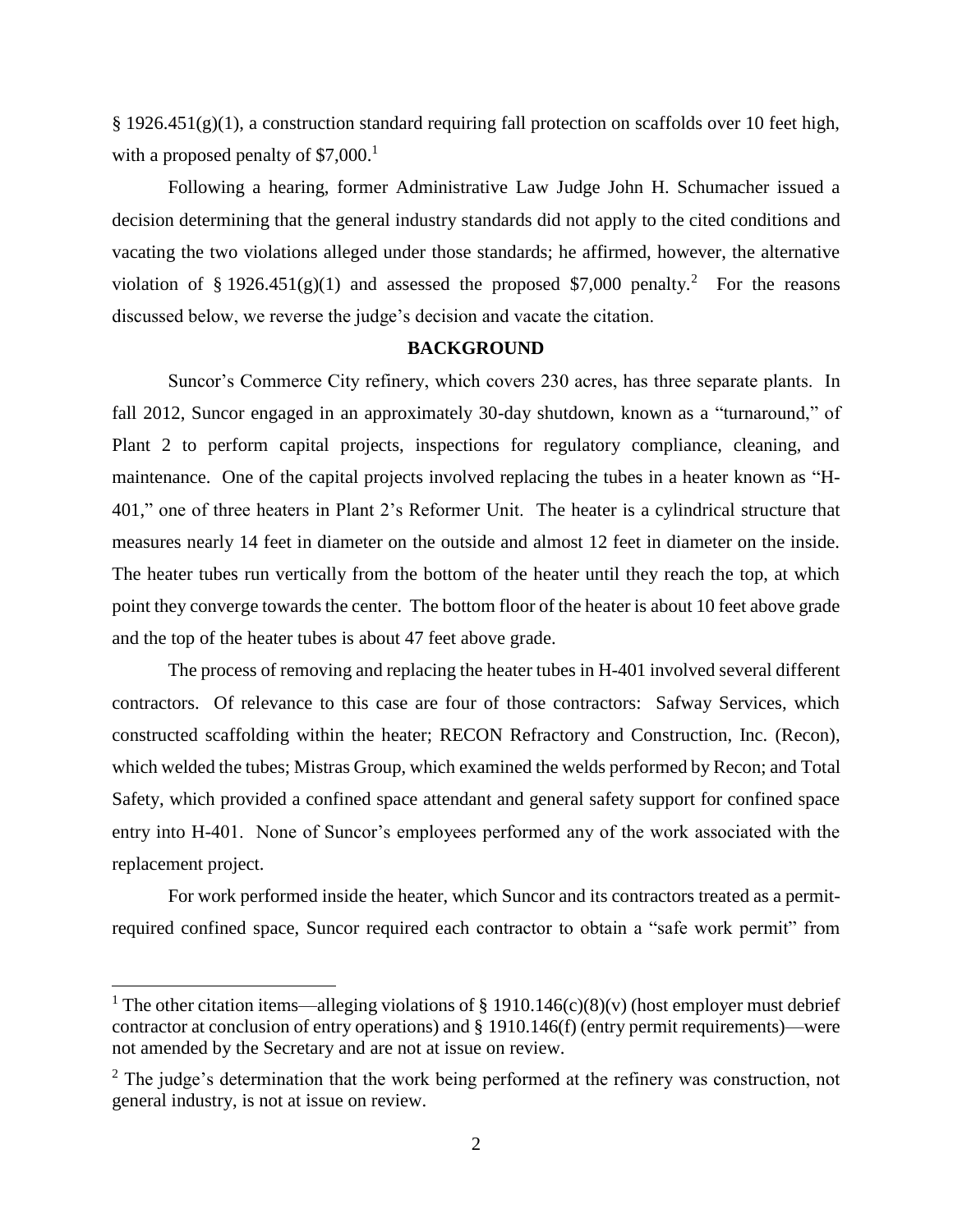Suncor's operations division. The contractor had to first initiate and generate the permit on Suncor's computerized system. The permit was then electronically transferred to Suncor's operations division, where Suncor's turnaround coordinator and confined space supervisor would review and approve it. The permit included information about the conditions inside the confined space as well as the protective equipment required for entry, including fall protection. Contractors also had to follow Suncor's safety program, as well as its Turnaround Fall Protection Plan, developed specifically for the 2012 turnaround. The purpose of the Fall Protection Plan was first, to attempt to make as many scaffolds as possible "Non-Harness Required" by equipping them with guardrails, and second, to establish a protocol for establishing tie-off points (when it was necessary for workers to tie-off), either on a point beside the scaffold, which was preferred, or, as a last resort, on the scaffold itself.<sup>3</sup>

Safway erected the scaffold inside H-401 on October 17, 2012. The scaffold had three levels with outrigger platforms located approximately 20 inches above the top level and approximately 25 feet above the heater floor. A three-foot gap remained between the outrigger platform and the heater tubes, which run along the wall of H-401. The entire scaffold had a complete set of guardrails on the date it was erected. Between that date and October 29, Suncor issued seven safe work permits to Safway to enter the heater and modify the scaffold. Safway made these modifications in response to requests from other contractors who needed access to various parts of the heater; there is no record of which contractors requested these modifications or what the requested modifications specifically were.

Suncor's safety program required all contractors to attach a yellow "scaffold tag" labeled "Incomplete Scaffold" to any scaffold that had "inadequacies such as holes in the floor, access problems, or incomplete guardrails."<sup>4</sup> For the scaffold inside H-401, Safway had attached a yellow tag to the heater entrance at some time no later than October  $26<sup>5</sup>$ . The tag had a checklist on its

 $\overline{a}$ 

<sup>&</sup>lt;sup>3</sup> Suncor developed the Fall Protection Plan in response to tension between Suncor's rule that all workers had to use fall protection at elevations four feet and higher, and a separate rule that workers could not use scaffolding as an anchor point for fall protection.

<sup>&</sup>lt;sup>4</sup> Scaffold tags were color-coded: yellow meant the scaffold was incomplete, green meant there were no issues on the scaffold, and red meant the scaffold could not be used.

 $<sup>5</sup>$  It is possible that the yellow tag had been in place since the scaffold was erected on October 17,</sup> as Safway's site manager testified that a scaffold inside a confined space would never be greentagged.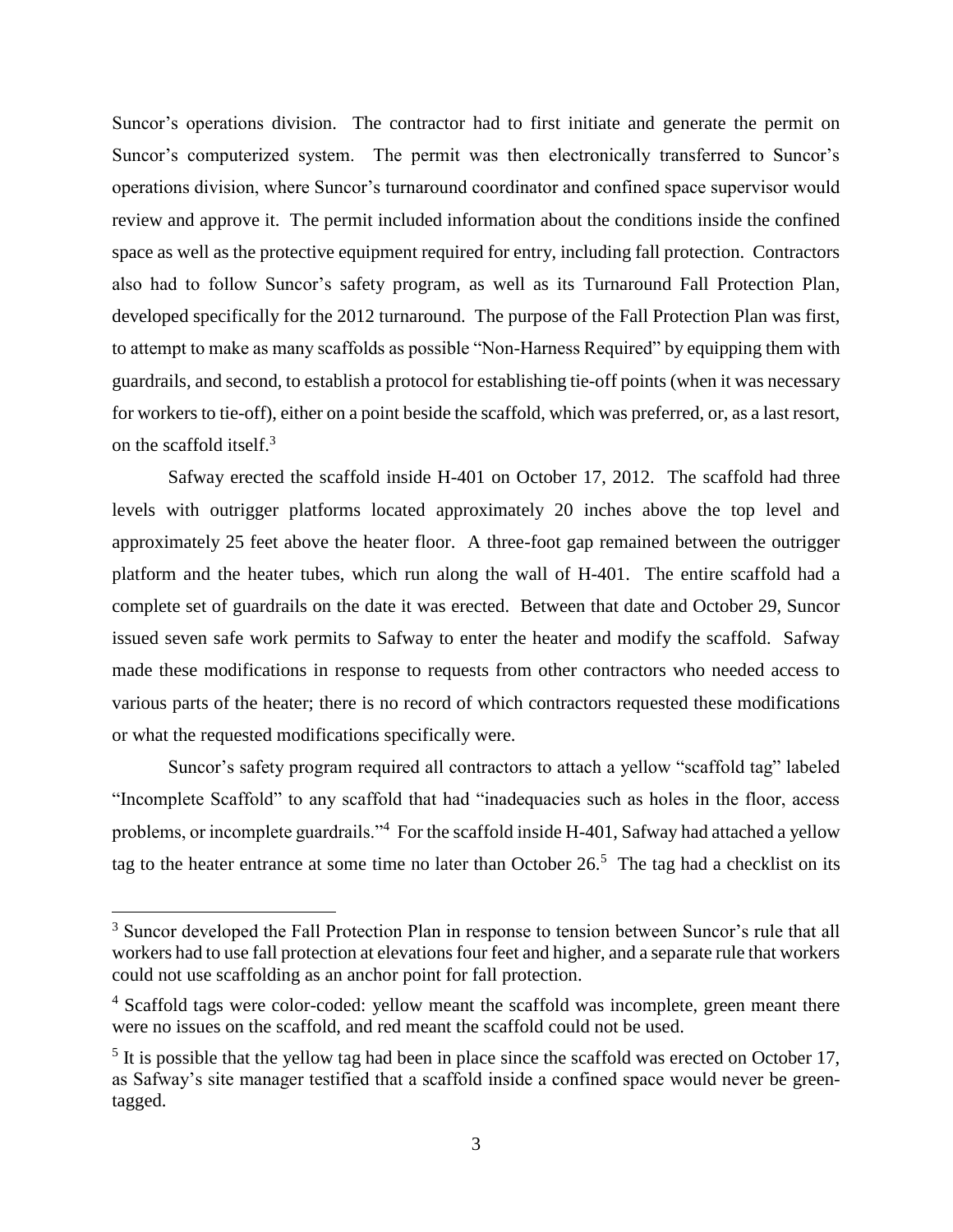face that, as to the scaffold inside H-401, showed that the scaffold's guardrails were not complete, a harness was required, and an access gate was missing. The tag also stated that Safway had inspected the scaffold on October 26 and October 28.

On October 29, Mistras was scheduled to examine a series of welds done by Recon in H-401. Mistras's turnaround coordinator requested a safe work permit early that morning from Suncor so that two Mistras employees could enter the heater to do their work. The permit was approved and issued that day by Suncor's turnaround coordinator, who gave the permit to a third Mistras employee. The permit had a section entitled "Rescue/Fall Protection," which included six check boxes: "body harness," "lifeline," "yo-yo," "rescue device," "other," and "N/A." Only the "N/A" box had been checked—according to Suncor's turnaround coordinator, this was the default setting for the computerized permit form.

After obtaining the safe work permit from Suncor and before starting work on the morning of October 29, the Mistras crew performed a job safety analysis, as required by Mistras, which identified a potential fall hazard from an elevated surface and stated the need for fall protection and a harness. The two Mistras employees assigned to examine the welds then entered H-401 wearing harnesses, but neither employee used a lanyard, yo-yo, or any other fall-restraining device. A third Mistras employee served as primary confined space attendant, known as a "hole watch," while a Total Safety employee served as secondary hole watch.

Once inside H-401, one Mistras employee inspected the welds from the outrigger platform, which did not have guardrails, while the other Mistras employee assisted him from a lower level.<sup>6</sup> After approximately two to three hours of work, the Mistras employee working on the unguarded outrigger platform fell through the gap between the scaffolding and the wall of the heater, landing on the ground 25 feet below and sustaining severe injuries.

### **DISCUSSION**

The Secretary alleges that Suncor violated  $\S 1926.451(g)(1)$  because the company "did not ensure that [Mistras's] employees were protected from falling while working on a tubular welded system scaffold." Section 1926.451(g)(1) states in relevant part: "Each employee on a scaffold more than 10 feet (3.1 m) above a lower level shall be protected from falling to that lower level." The Secretary asserts, and the judge agreed, that Suncor was a controlling employer at the refinery

 $\overline{a}$ 

<sup>&</sup>lt;sup>6</sup> Although neither employee used personal fall protection while working on the scaffold, only one employee was on the outrigger platform without guardrails.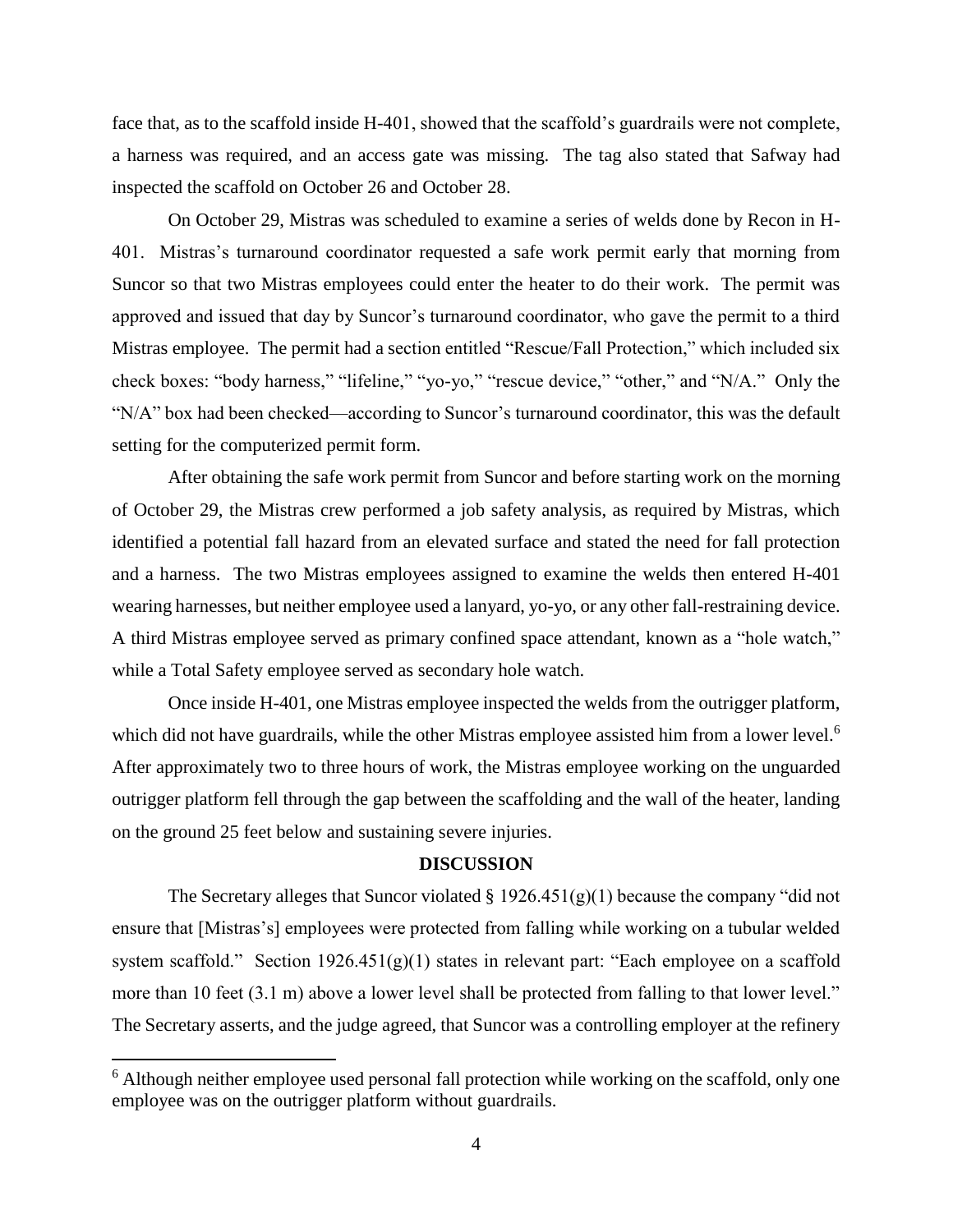because it had general supervisory authority over its contractors and controlled their access to the inside of H-401 through its permit system. *See* OSHA Instruction CPL 02-00-124, Multi-Employer Citation Policy § X.E.1 (Dec. 10, 1999) (MEP) (defining controlling employer as "[a]n employer who has general supervisory authority over the worksite, including the power to correct safety and health violations itself or require others to correct them"); *Summit Contractors Inc.*, 22 BNA OSHC 1777, 1780-81 (No. 03-1622, 2009) (agreeing with and quoting the MEP's definition of a controlling employer); *McDevitt Street Bovis Inc.*, 19 BNA OSHC 1108, 1109 (No. 97-1918, 2000) (finding general contractor to be controlling employer where supervisor had "authority to demand a subcontractor's compliance with safety requirements, to stop a subcontractor's work if safety violations were observed, and to remove a subcontractor from the worksite"); *see also Ryder Transp. Servs.*, 24 BNA OSHC 2061, 2062-63 (No. 10-0551, 2014) (finding construction standards applicable to general industry employer who hired subcontractor to perform construction work at its facility).

Suncor does not dispute that it was a controlling employer, nor does it claim that the Secretary failed to meet his burden on three elements of his prima facie case—applicability of the cited standard, employee exposure to the hazardous condition, and noncompliance. *Astra Pharm. Prods.*, 9 BNA OSHC 2126, 2129 (No. 78-6247, 1981), *aff'd in relevant part*, 681 F.2d 169 (1st Cir. 1982). It argues only that the Secretary failed to establish that Suncor had constructive knowledge of the violative condition as a controlling employer on a multi-employer worksite. We agree.

To establish constructive knowledge, the Secretary must prove that the employer, with the exercise of reasonable diligence, should have known of the hazardous condition. *Jacobs Field Servs. N. Am.*, 25 BNA OSHC 1216, 1218 (No. 10-2659, 2015). On a multi-employer worksite, a controlling employer is liable for a contractor's violations if the Secretary shows that it has not taken reasonable measures to "prevent or detect and abate the violations due to its supervisory authority and control over the worksite." *Centex-Rooney Constr. Co.*, 16 BNA OSHC 2127, 2130 (No. 92-0851, 1994); *see Am. Wrecking Corp.*, 19 BNA OSHC 1703, 1709 (No. 96-1330, 2001) (consolidated) (noting that general contractor at multi-employer worksite "was responsible for taking reasonable steps to protect the exposed employees of subcontractors"); *Grossman Steel & Aluminum Corp.*, 4 BNA OSHC 1185, 1188 (No. 12775, 1976) (holding general contractor "responsible for violations it could reasonably have been expected to prevent or abate by reason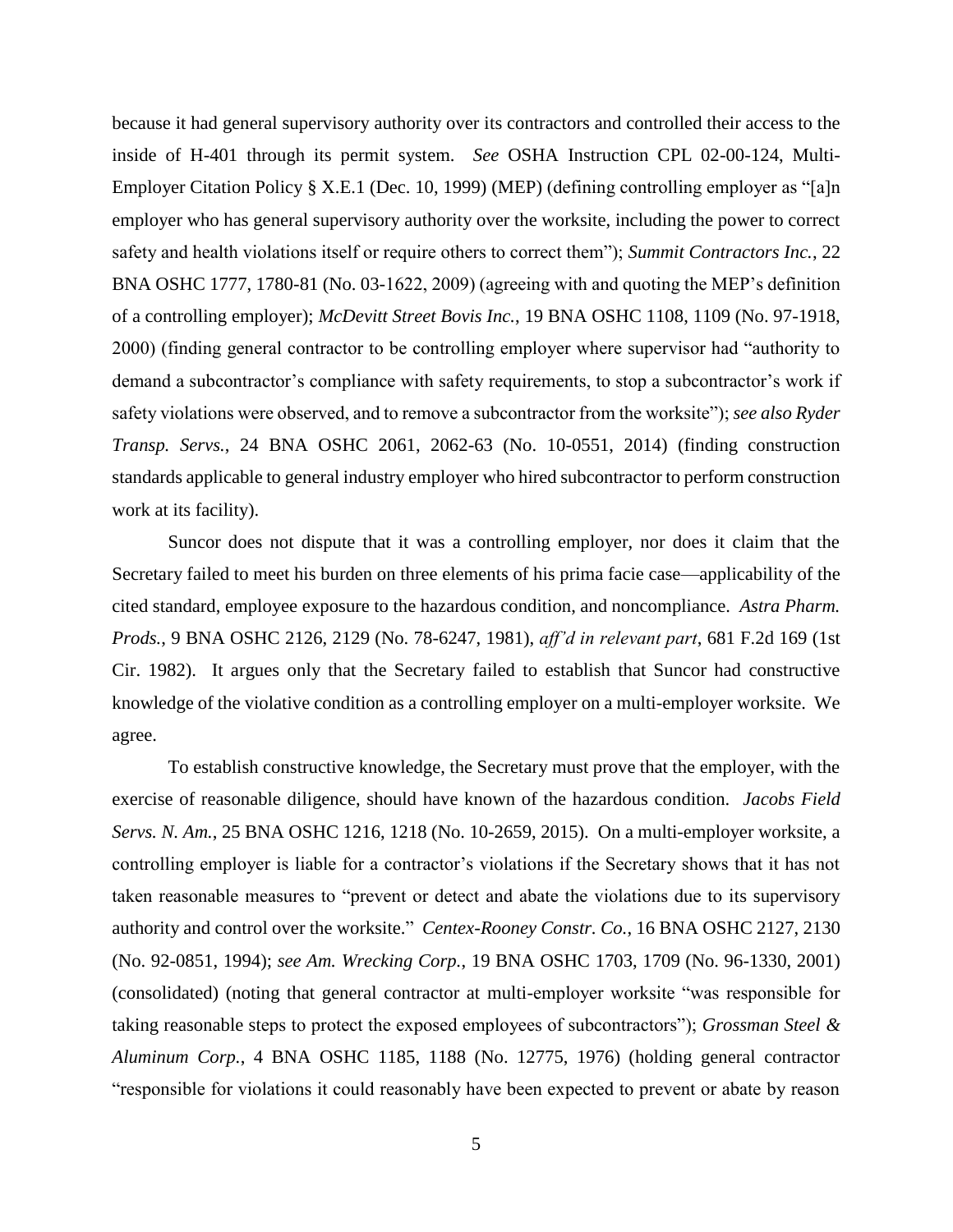of its supervisory capacity"). A controlling employer's duty to exercise reasonable care " 'is less than what is required of an employer with respect to protecting its own employees.' " *Summit*, 22 BNA OSHC at 1781 (quoting MEP § X.E.2); *see* MEP § X.E.2 ("The extent of the measures that a controlling employer must implement to satisfy [its] duty of reasonable care is less than what is required of an employer with respect to protecting its own employees. This means that the controlling employer is not normally required to inspect for hazards as frequently . . . as the employer it has hired.").

Here, the judge found that Suncor failed to exercise reasonable care because it did not make use of various opportunities "to become aware of [the violative condition] and prevent the accident[]," and therefore "should have known of the violative condition." As an initial matter, we find that the judge erred by focusing on whether Suncor should have known that guardrails on the H-401 scaffold were absent rather than whether the company should have known that the Mistras employee failed to use personal fall protection while working on the unguarded outrigger platform. The absence of guardrails alone is not a "violative condition"—the cited provision requires fall protection, and that may be achieved by using either guardrails *or* personal fall protection. *See* § 1926.451(g)(1)(vii). Therefore, the judge should have assessed whether Suncor failed to exercise reasonable care in determining that *no* form of fall protection was being used by Mistras during the period covered by the citation. As discussed below, this is of particular significance to assessing the duration of the violative condition, a factor that informs what would constitute reasonable diligence on Suncor's part.

With this in mind, we turn to the judge's rationale for concluding that Suncor failed to exercise reasonable care. According to the judge, the company: (1) never "audited" (i.e., verified) the H-401 scaffold's condition, noting that Suncor's confined space supervisor believed that "tools" within confined spaces, such as the scaffold, did not fall within his job responsibilities, so he did not verify that "safe work practices" were being followed; (2) was unaware of the yellow scaffold tag hanging outside H-401, which reflected that the guardrails were incomplete and that a harness was required; (3) failed to review Safway's change orders to be aware of and evaluate the modifications made to the scaffold; and (4) failed to review the safe work permits for entry into H-401 issued to various contractors, which would have enabled it to note that the permits had inconsistent fall protection requirements. In addition, the judge noted that the yellow scaffold tag at the heater entrance did not include information about the location of available tie-off points and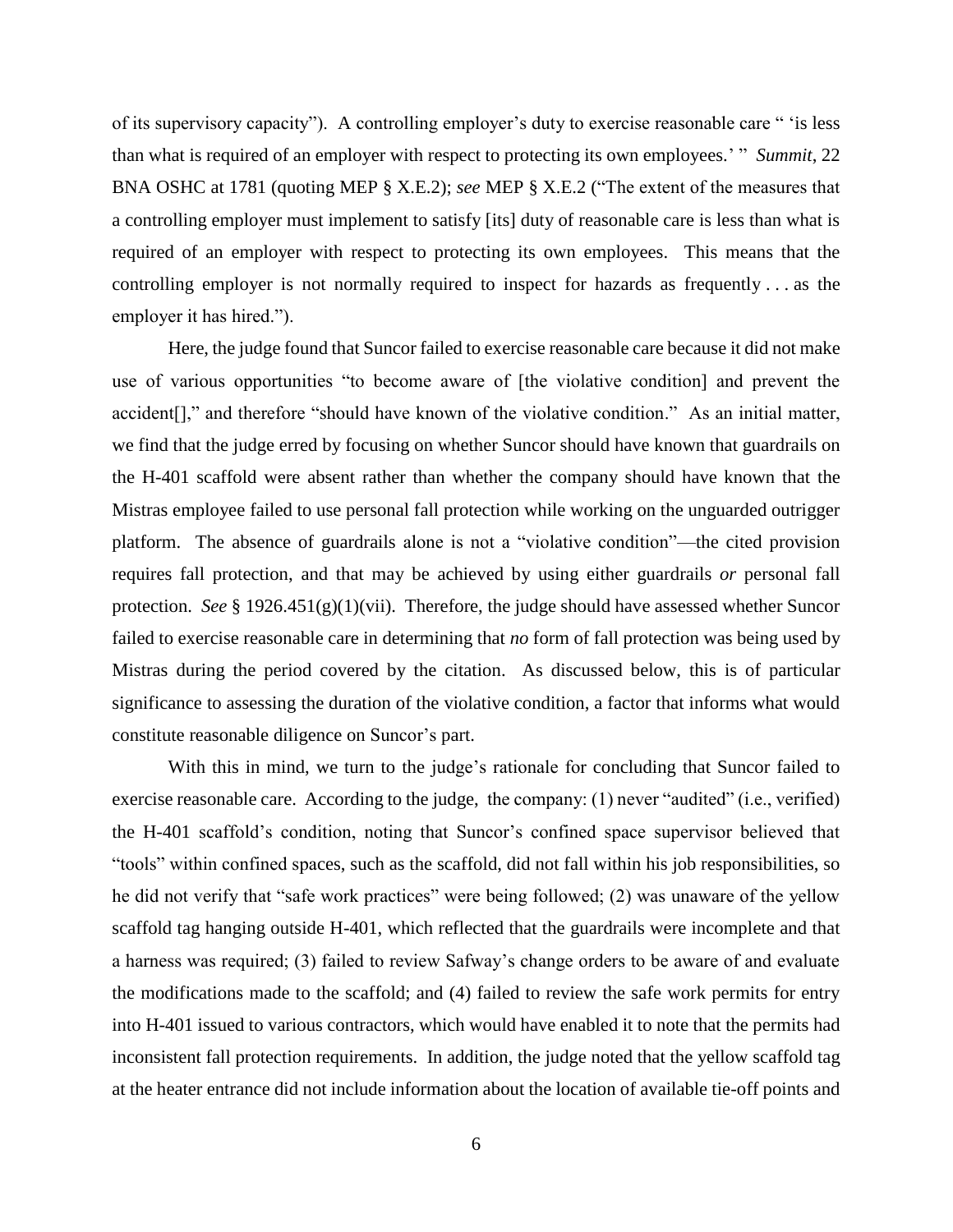where guardrails were absent and that this missing information, in combination with the failure of the safe work permit to specify that personal fall protection was required, created confusion on the part of Mistras as to what safety precautions were required for its work on the day in question.

Determining whether a controlling employer has met its duty to exercise reasonable care involves analyzing several factors: those that relate to the alleged violative condition itself and those that relate to the employer's duty to monitor or inspect.

#### *Nature, Location, and Duration of the Violative Condition*

Whether a controlling employer should have known of the conditions giving rise to the violations of another employer depends in part on the "nature, location, and duration of th[e] conditions." *David Weekley Homes*, 19 BNA OSHC 1116, 1119 (No. 96-0898, 2000). Addressing duration, the judge—having erroneously considered the "cited condition" to be the absence of guardrails—found the evidence "equivocal." However, as explained above, the absence of guardrails would not constitute a violation of the cited standard if employees used personal fall protection, so the amount of time the heater scaffold lacked guardrails does not dictate what constitutes the duration of the cited condition. As to the time during which the Mistras employee worked on the unguarded outrigger platform without any form of fall protection, the evidence is not equivocal; it was three hours, the time between the employee's 6:49 a.m. entry into the heater on October 29, 2012 and the 9:57 a.m. accident.

Regarding the nature and location of the violative condition, the record shows that both the absence of guardrails and failure to use personal fall protection were hidden from view. Not only was the scaffold itself within a confined space, but the unguarded outrigger platform could only be seen after climbing up to the third level of the scaffold. No one outside H-401, or even inside on a lower level, would have been able to tell if an employee was working on the outrigger platform without using personal fall protection. In addition, because no Suncor employees worked inside the heater, the violative condition was not in plain view of Suncor's own personnel.

In sum, as to the factors regarding the violative condition itself, we find no basis to conclude that Suncor should have known of the Mistras employee's failure to use personal fall protection. *See Knutson Constr. Co.*, 4 BNA OSHC 1759, 1761 (No. 765, 1976), *aff'd*, 566 F.2d 596 (8th Cir. 1977) (finding a lack of constructive knowledge because hazard was hidden from view). *Compare McDevitt Street Bovis Inc.*, 19 BNA OSHC at 1110 (controlling employer charged with constructive knowledge where its subcontractor's noncompliant scaffold was in plain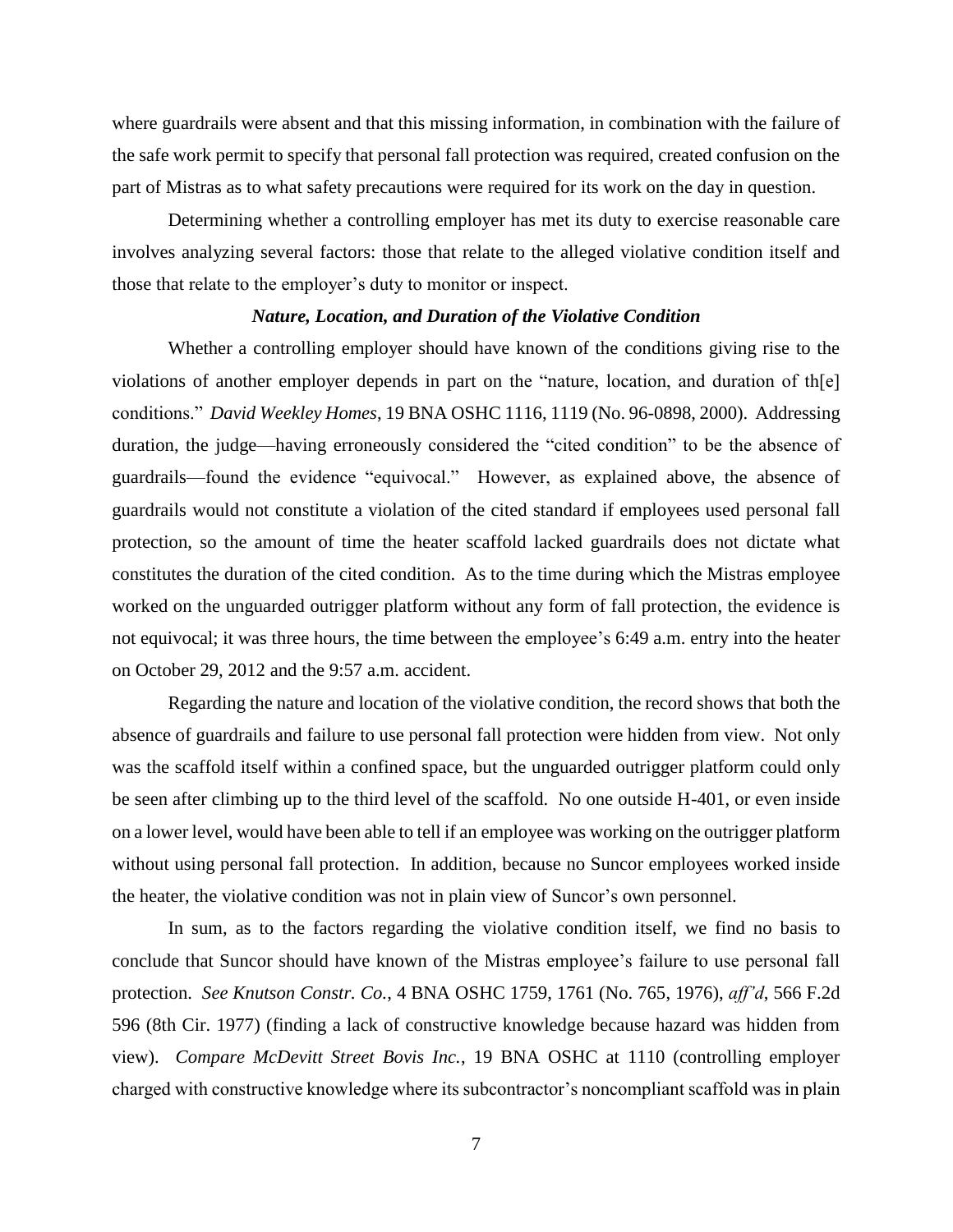view and had been erected for "significant period of time"); *Kokosing Constr. Co.*, 17 BNA OSHC 1869, 1871 (No. 92-2596, 1996) (finding constructive knowledge where violative condition was in conspicuous location and of readily observable nature and where employer's crews were in the area); *Centex-Rooney*, 16 BNA OSHC at 2130 (controlling employer charged with constructive knowledge where inadequate guardrails and uncovered floor openings created by subcontractors were in plain view and had existed for "significant period of time").

#### *Controlling Employer's Duty to Monitor and Inspect*

Before turning to the next group of factors, two threshold issues merit discussion. First, we agree with Suncor that the judge incorrectly assessed and analyzed the company's actions by relying, contrary to *Summit* and the Secretary's own policy, on exposing employer precedent as the benchmark for how reasonable diligence or care is assessed for a controlling employer whose own employees are not exposed. As stated above, a controlling employer's duty to exercise reasonable care "is *less than* what is required of an employer with respect to protecting its own employees." *Summit*, 22 BNA OSHC at 1781 (quoting MEP § X.E.2) (emphasis added).

Second, the judge found that Suncor failed to exercise reasonable care in inspecting its own workplace on the basis that it did not fully implement various aspects of its own safety program. He should have assessed Suncor's actions, however, based on an objective standard of conduct. *See, e.g.*, *Peavey Co.*, 16 BNA OSHC 2022, 2024 (No. 89-2836, 1994) (knowledge and perceptions of "reasonable person" are external, objective criteria); *Tampa Shipyards, Inc.*, 15 BNA OSHC 1533, 1541 (No. 86-360, 1992) (consolidated) (whether employer's efforts to comply were "reasonable" under the circumstances is objective test of good faith); *Gold Kist, Inc.*, 7 BNA OSHC 1855, 1860 (No. 76-2049, 1979) ("reasonable person test" is external and objective test). Indeed, under the judge's approach, a controlling employer that attempts to implement a safety program that exceeds its "secondary" safety role could be liable for failing to take actions that otherwise would not have been required. *See Summit*, 22 BNA OSHC at 1781. Moreover, this approach is inconsistent with precedent recognizing that employers should not be penalized for attempting voluntary safety efforts.<sup>7</sup> See Falcon Steel Co., 16 BNA OSHC 1179, 1187 (No. 89-

 $\overline{\phantom{a}}$ 

<sup>7</sup> We also note that the judge analyzed this issue by assessing the evidence *Suncor* pointed to "in support of its argument that it was reasonably diligent . . . .<sup>"</sup> It is the *Secretary*, however, who bears the burden of establishing that a cited employer was not reasonably diligent as a basis for proving constructive knowledge. *See Jacobs*, 25 BNA OSHC at 1218 (Secretary must prove employer, with exercise of reasonable diligence, should have known of hazardous condition).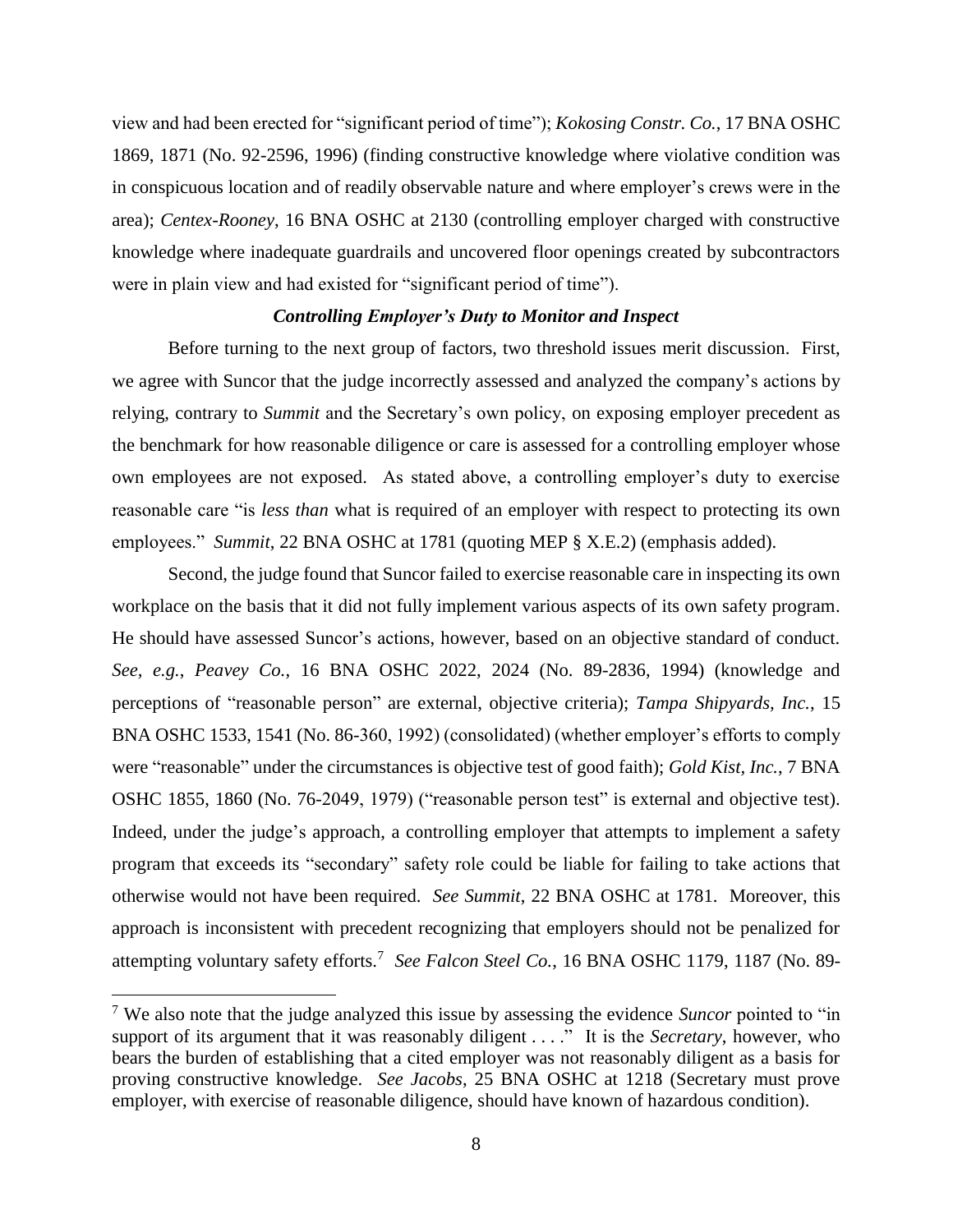2883, 1993) (consolidated) ("[H]olding the results of a company's voluntary self-audits against it would not ultimately serve the interests of employee safety and health."); *Gen. Motors Corp., GM Parts Div.*, 11 BNA OSHC 2062, 2066 (No. 78-1443, 1984) (consolidated), *aff'd*, 764 F.2d 32 (1st Cir. 1985) ("If employers are not to be dissuaded from taking precautions beyond the minimum regulatory requirements, they must be able to do so free from concern that their efforts will be relied on to establish their knowledge of an alleged hazard." (citing *S&H Riggers & Erectors, Inc. v. OSHRC*, 659 F.2d 1273, 1284 (5th Cir. 1981); *Diebold, Inc. v. Marshall*, 585 F.2d 1327, 1338 (6th Cir. 1978))); *see also Pepperidge Farm, Inc.,* 17 BNA OSHC 1993, 2007 (No. 89-0265, 1997) (employer's voluntary safety efforts generally insufficient alone to establish employer recognition of hazard).

Consequently, we assess the extent of Suncor's duty given its secondary safety role as a controlling employer in light of objective factors—the nature of the work, the scale of the project, and the safety history and experience of the contractors involved. *See* MEP §§ X.E.2, X.E.3 (noting factors that "affect how frequently and closely a controlling employer must inspect to meet its standard of reasonable care" and stating that "controlling employer is not normally required to inspect for hazards as frequently . . . as the employer it has hired"); *Summit*, 22 BNA OSHC at 1781 ("[T]he extent of measures a controlling employer must implement to satisfy the duty of reasonable care 'is less than what is required of an employer with respect to protecting its own employees.' " (quoting MEP  $\S$  X.E.2)).

### *Nature of the Work*

We find that the judge erred by implying that Suncor's duty of reasonable care included inspecting inside the heater itself. As Suncor points out, the new Confined Spaces in Construction Final Rule, which was promulgated on May 4, 2015—after the citations in this case were issued states that a host employer or controlling contractor is not required to enter any confined space to collect information regarding the hazards inside that space *unless* the employer has or will have its own employees working in that space. *See* 29 C.F.R. § 1926.1203(h), note. On review, the Secretary concedes that this new standard reflects "OSHA's rulemaking determination that controlling employers are not required to enter confined spaces to verify the information they receive about confined space hazards," and likewise, Suncor was not required to enter H-401.

We also disagree with the judge to the extent he implied that Suncor could have obtained information about conditions inside the heater by debriefing its contractors, as advocated by the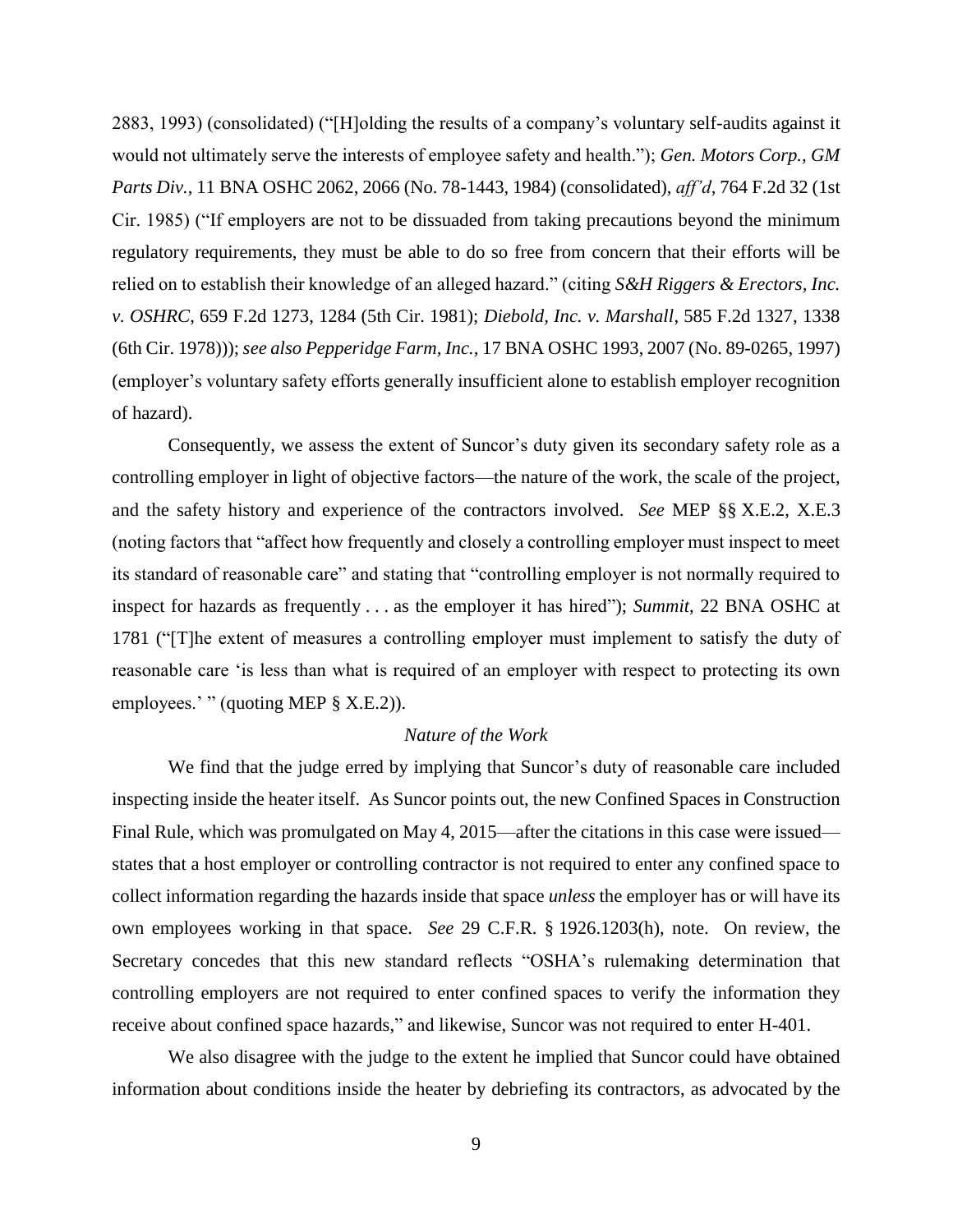Secretary. OSHA's current standards contemplate that instead of entering a confined space, a host employer or controlling contractor will use other methods to obtain information about hazards inside the confined space, such as by debriefing its contractor. *See* 29 C.F.R. §§ 1910.146(c)(8)(v) (host employer must debrief contractor at conclusion of entry operations) and (c)(9)(iii) (contractor must inform host employer of hazards confronted or created during entry); 29 C.F.R. § 1926.1203(h)(5) (communication required between controlling contractor and entry contractors after entry operations). Indeed, debriefing would have enabled Suncor to learn that the scaffold did not have guardrails—a condition that likely existed for three days before the accident.<sup>8</sup> Again, however, the violation here is not the absence of guardrails but the failure to use personal fall protection in light of their absence. Simply knowing that the outrigger platform was unguarded would not have enabled Suncor to discover that the Mistras employee was working without personal fall protection for the three *hours* he was inside the heater on October 29. Given this short amount of time, debriefing its contractors would not have enabled Suncor to obtain this information before the violation occurred. Accordingly, in light of the nature of the work, Suncor's duty of reasonable care neither required it to inspect inside the heater nor debrief its contractors.<sup>9</sup>

 $\overline{\phantom{a}}$ 

 $8$  The record shows that the guardrails were removed as of October 26, 2012. Safway's site manager testified that Safway had modified the scaffold on October 26 to remove planks from the outrigger platforms to allow the welding contractor to insert new heater tubes. According to Safway's site manager, that modification would also have required Safway to remove the guardrails. A safe work permit issued to Safway on the evening of October 26 states the permit was issued "to build, modify, *dismantle* scaffold inside of [H]-401." (Emphasis added.) This is the only permit that includes the word "dismantle" and it corroborates the testimony of Safway's site manager. Once the welding contractor finished inserting the tubes, Safway would have had to submit a new change order to reinstall the planks and guardrails, but Safway's site manager did not know when or if that was done.

Between the time this permit was issued on the evening of October 26 and the time the accident occurred on October 29, Suncor issued one safe work permit to Safway to "build and modify [the] scaffold" on October 28. The heater's scaffold tag indicated that the scaffold was inspected on October 26, which means the scaffold had been tagged as lacking guardrails and requiring the use of personal fall protection at least as of that date. Because Safway only entered the heater to work on the scaffold one time between that date and the accident, and the guardrails were absent on the date of the accident, the scaffold was without guardrails at least since the evening of October 26.

<sup>&</sup>lt;sup>9</sup> Similarly, although the record supports the judge's finding that Suncor could have discovered there were no guardrails by reviewing the scaffold tag hanging outside the heater entrance for at least three days or by reviewing the change orders Safway had submitted to modify the scaffold, these actions would not have revealed the Mistras employee's failure to use personal fall protection.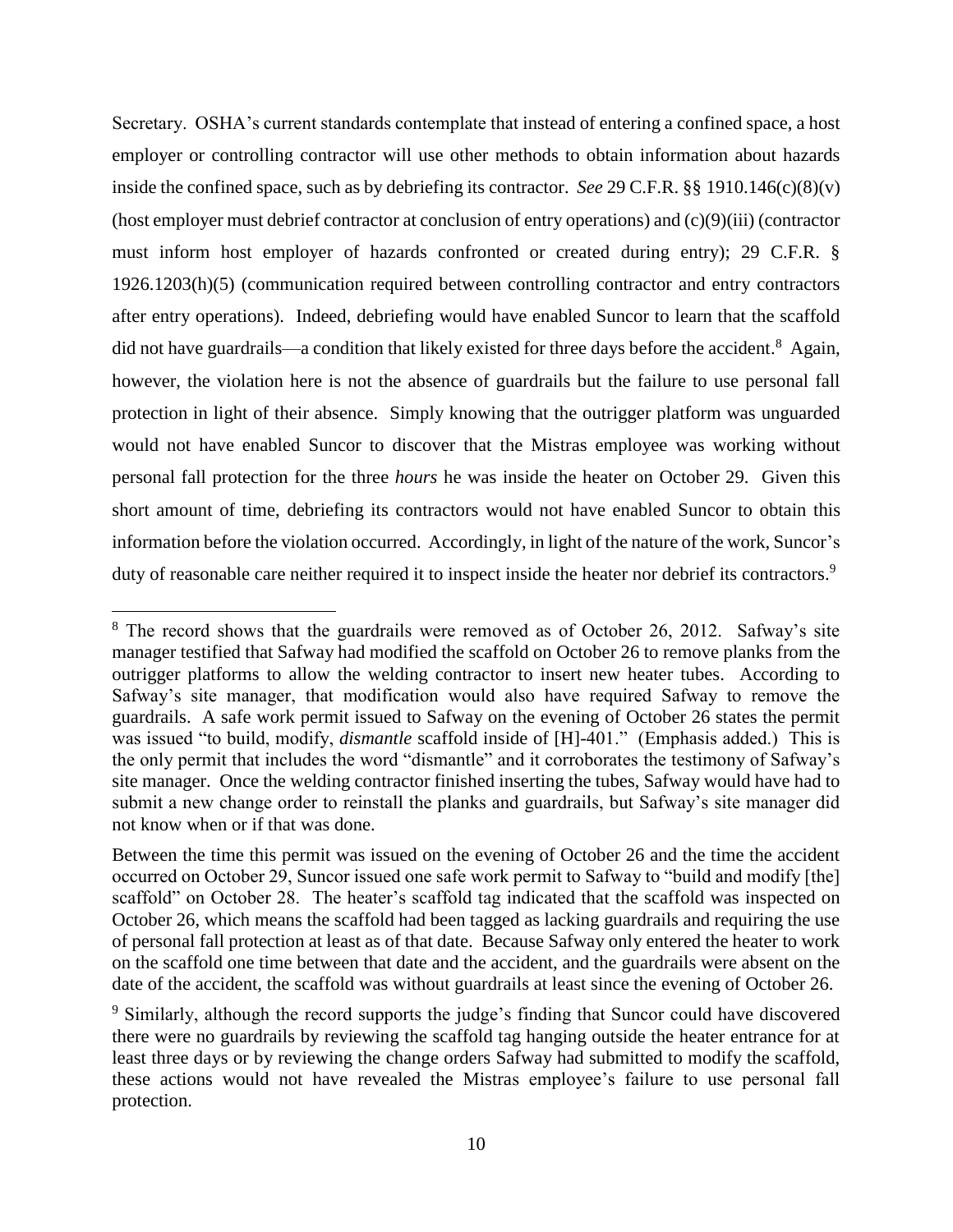Finally, we disagree with the judge that, prior to October 29, Suncor was deficient in not reviewing the safe work permits it issued for entry into the heater; according to the judge, performing such a review would have enabled Suncor to determine if there were any discrepancies in the fall protection required. The Secretary references both the general industry and construction confined space standards as the benchmark for reasonable care in this regard, but: (1) there is no dispute that the general industry standard did not apply here; (2) the new construction standard post-dates the alleged violation and, therefore, is inapplicable; and (3) even if either the general industry or construction confined space standard were applicable, they require routine review of permits only on an annual basis and there is no evidence Suncor failed to do that here. *See* 29 C.F.R. § 1910.146(d)(14) (the employer shall "[r]eview the permit space program, using the canceled permits retained under paragraph (e)(6) of this section within 1 year after each entry and revise the program as necessary, to ensure that employees participating in entry operations are protected from permit space hazards"); 29 C.F.R. § 1926.1204(n) (same).

## *Scale of the Project*

The record shows that the 2012 turnaround involved 250,000 worker-hours, with 6,000 worker-hours involved in the execution phase of the H-401 project alone. Over a three-week period, Suncor documented 354 audits of scaffold tags, including 16 infractions; 408 audits of scaffold use, including 13 infractions; and 542 audits of "fall protection," including 33 infractions.<sup>10</sup> We find that this shows Suncor's safety efforts were more than commensurate with the size, complexity, and short time frame associated with this project. Indeed, the judge acknowledged that the Suncor safety team leader "charged with ensuring safety in a complex and volatile environment, put together an admirable audit program" and that "[t]he sheer number of audits is impressive given the time frame of the turnaround." At the same time, the judge found that this extensive audit program was insufficient with respect to the work occurring in H-401, because the Suncor safety team leader "placed reliance on the presumption that the rules were

 $\overline{a}$ 

 $10$  These numbers do not capture every finding of compliance; Suncor's safety team leader testified that he did not document all in-compliance audits. Suncor's audits involved completing two documents: "Safety Procedure Comprehensive Audit Forms," which contain specific questions regarding various safe work practices, and procedures that anyone, including contractors, could fill out; and "Safety Field Audit Reports," which contain lines for various safety requirements being reviewed, such as whether scaffolds are compliant or the use of fall protection, that Suncor and contractor safety personnel used to assess safety compliance throughout a particular day.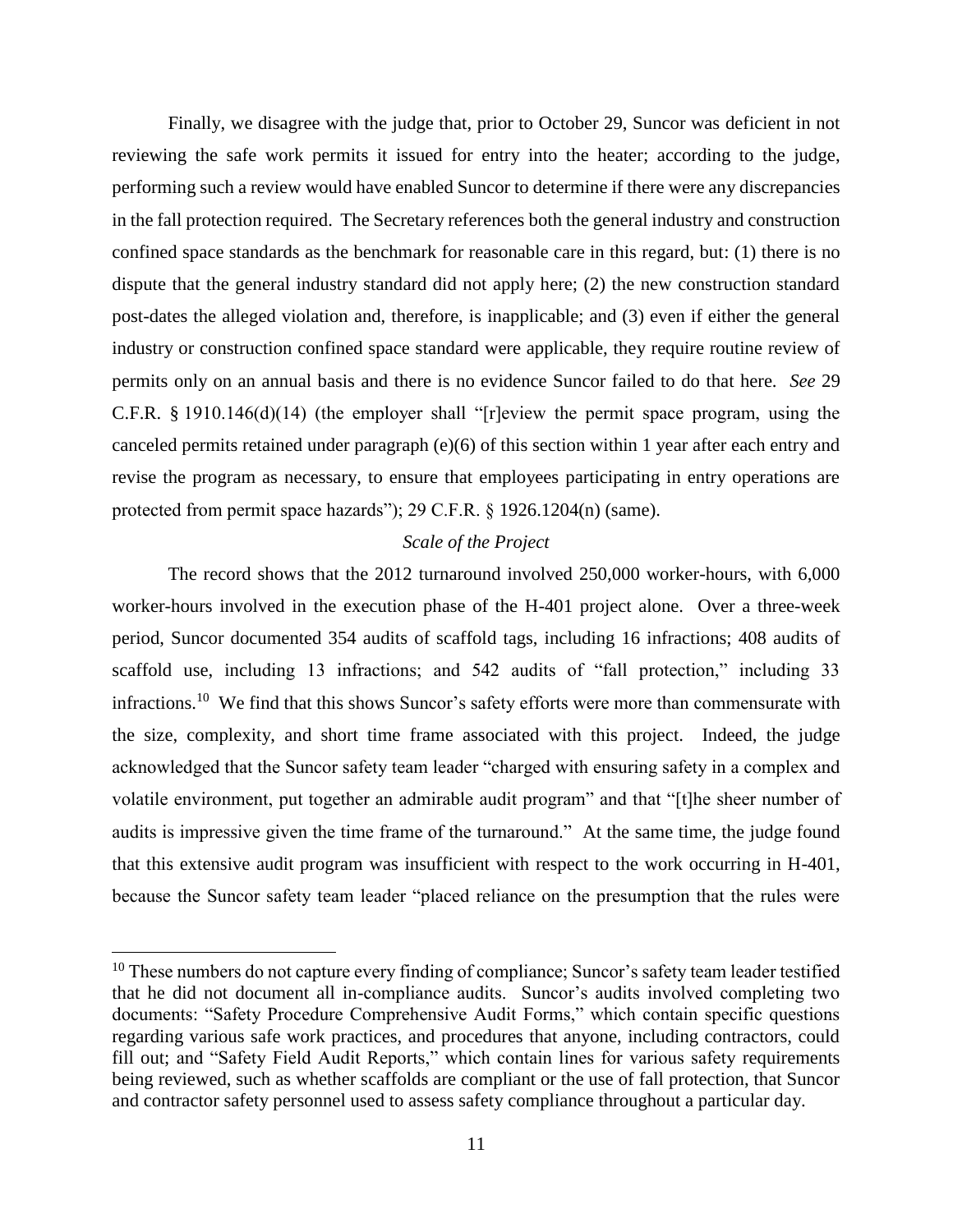being followed without actually looking inside H-401," and no one from Suncor's safety team had checked the scaffold tag on H-401 prior to the day of the accident. As discussed above, not even the Secretary would have required Suncor to inspect inside the heater. And as Suncor argues, the judge's almost exclusive focus on this particular scaffold tag despite the hundreds of others the company audited during this period of time effectively imposes strict liability.<sup>11</sup>

### *Suncor's Contractors – Safety History & Experience*

The record supports Suncor's claim that it made concerted efforts to hire only safetyconscious contractors. It is undisputed that before a contractor is hired to work at the refinery, it must pass a screening by a third party, Pacific Industrial Contractor Screening, that examines the contractor's safety policies, training program, OSHA and Mine Safety and Health Administration records (Suncor requires documentation of abatement if applicable), OSHA recordable rate, and insurance rate information. Suncor also extensively trains contractor employees on safety and its

 $\overline{\phantom{a}}$ 

<sup>&</sup>lt;sup>11</sup> Commissioner Sullivan concludes that the judge's criticisms of Suncor's extensive audit program are emblematic of a larger concern: the Secretary's over-zealous exercise of prosecutorial discretion in what is evidently a practice of automatically citing every potential employer including controlling employers who have no employees of their own exposed to cited conditions—without regard to the particular circumstances of the employer's role and involvement in the work at the multi-employer worksite. *See, e.g., David Weekley*, 19 BNA OSHC at 1119 (vacating citations alleging multiple willful violations with more than \$200,000 in proposed penalties where controlling employer had a "limited presence" on the worksite and the bulk of the violations were created by three subcontractors who were also cited). Here, Suncor was cited by OSHA despite overwhelming evidence that it had a rigorous safety program in place for this project and in disregard of Commission precedent—and the Secretary's own directive—which clearly state that a controlling employer in Suncor's shoes is not required to inspect the worksite as intensively as an employer whose own employees are exposed. *See Summit*, 22 BNA OSHC at 1781; MEP § X.E.2. No doubt, the Secretary believes that his scattershot approach promotes full compliance with workplace safety standards. While the purpose of enhancing workplace safety is clearly the principal reason for the MEP, using it to in effect hold controlling employers strictly liable for the safety shortcomings of their contractors is both unfair and counter-productive.

The Secretary has the obligation under the Act to enforce compliance with OSHA regulations, yet his decision to prosecute a case such as the one before us here, where the "controlling" employer has clearly demonstrated that it has fully complied with its obligations, does nothing to further the purposes of the Act. To the contrary, it may actually impede those purposes by discouraging employers from implementing comprehensive safety programs such as Suncor's and diverting resources that could be utilized by safety and health professionals to enhance the safety of a workplace, to attorneys and experts the employer will have to hire to defend a citation that likely should not have been issued in the first place.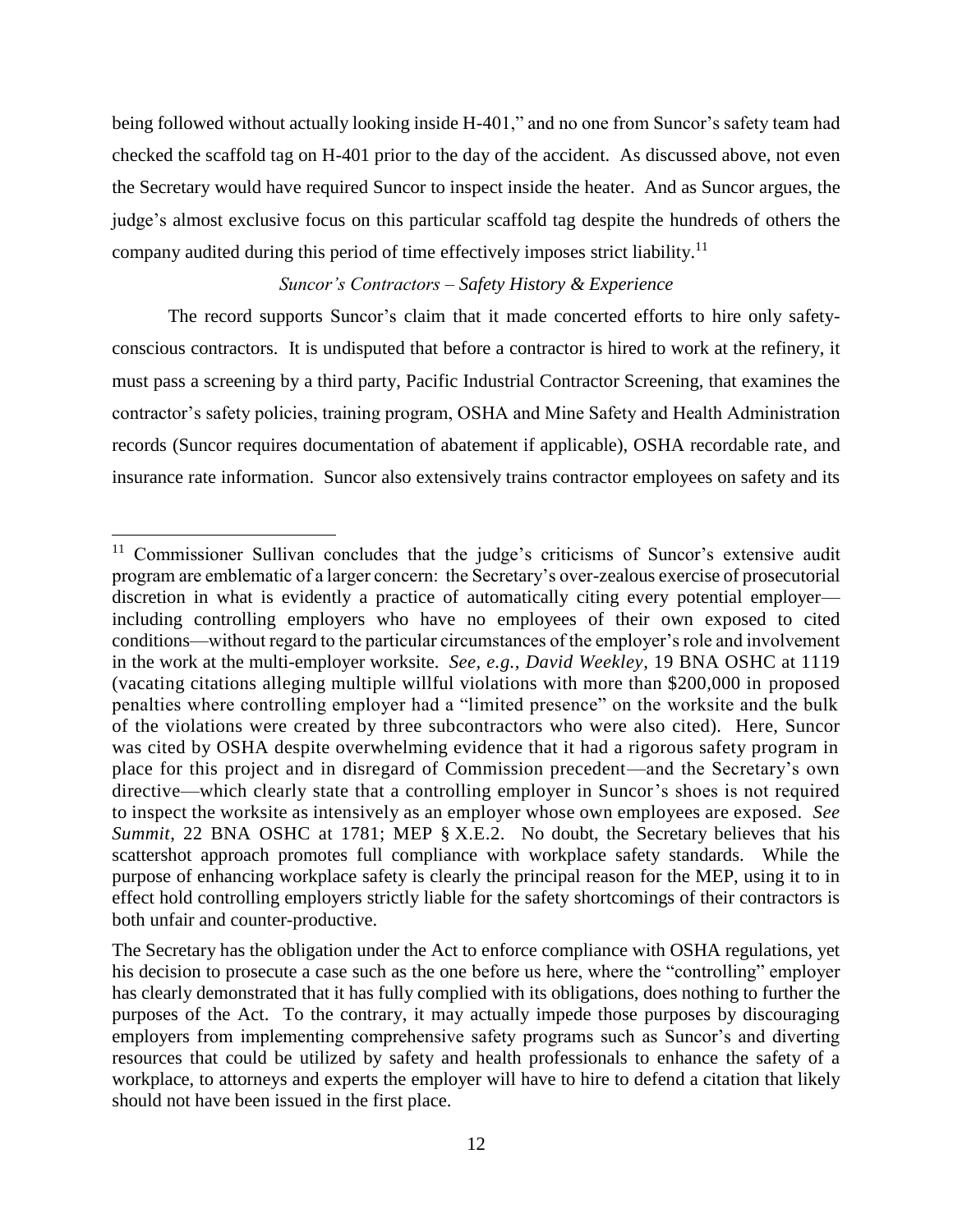own work rules,<sup>12</sup> and it has a policy that provides for punishing safety violators that the Secretary does not dispute is strict. Indeed, on two separate occasions during the 2012 turnaround, Suncor immediately removed contractor employees from the refinery who were observed not tied-off.

Given this evidence, we agree with Suncor that it was reasonable for the company to rely on its contractors to perform their work safely and to follow its work rules. Indeed, less frequent inspections by a controlling employer may be appropriate if its contractor has a demonstrated history of compliance and sound safety practices. *See* MEP § X.E.3 (more frequent inspections if contractor has history of noncompliance or if relationship between contractors is relatively new; less frequent inspections where there is history of compliance and sound safety practices). *Compare Blount Int'l Ltd*, 15 BNA OSHC 1897, 1900 (No. 89-1394, 1992) (finding controlling employer's reliance on subcontractor unreasonable where there was no evidence controlling employer took any precautionary measures to protect workers and no evidence on how subcontractor was selected as competent subcontractor).

Although the judge was correct in stating that a controlling employer cannot place "total" reliance on its "experienced and safety-conscious contractors," we find that he erred in finding that Suncor's failure to issue a permit that accurately specified that personal fall protection was required showed a lack of reasonable care. It is true that Suncor's permit provided Mistras with information that conflicted with the heater's scaffold tag in terms of whether personal fall protection was required. The fact that Suncor made an error in the implementation of its safety program is insufficient, however, by itself, to establish a lack of reasonable care in meeting its controlling employer obligations. Rather, this single error must be considered in light of: (1) whether Suncor was required to issue the permit in the first place; (2) whether Mistras's ability to comply with the cited standard was dependent on knowing that Suncor believed personal fall protection was

l

<sup>&</sup>lt;sup>12</sup> Every contractor employee working at the Suncor refinery completes an orientation course comprised of two components: a standardized course used in the refining industry that serves as a "consistent on-boarding process" and site-specific training. The orientation specifically covers fall protection and the rule that fall protection must be used at an elevation of four feet or greater, and it informs contractor employees that scaffolds will be tagged and that they must "read all the tags on all scaffolds." All contractors working at the Suncor refinery also receive copies of Suncor's Safe Work Practices, which address confined space entry, fall protection, scaffold inspection and use, and safe work permits; the contractors working on the 2012 turnaround were also informed of Suncor's Fall Protection Plan.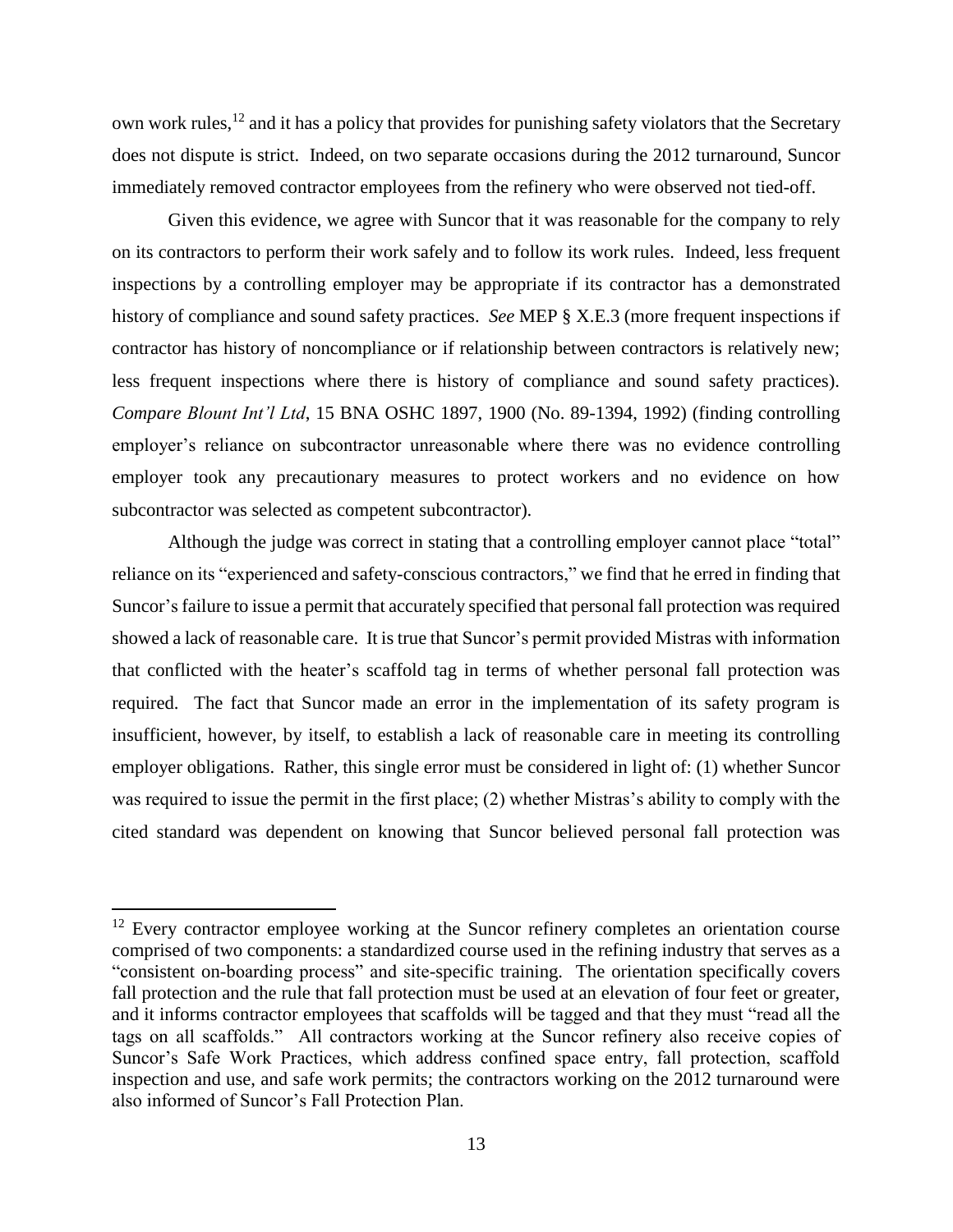necessary; and (3) the extent to which Suncor was otherwise successful (or unsuccessful) in meeting its controlling employer obligations.

None of these points support the Secretary's position. His arguments again seem to presume—erroneously—the applicability of the general industry confined space standard, which, as noted, was rejected by the judge and not challenged on review; in any event, the issuance of a permit under the standard would have been Mistras's responsibility as the exposing employer, not Suncor's.<sup>13</sup> In addition, the evidence shows that Suncor's opinion on the matter was not necessary for Mistras to be able to comply with the standard: the scaffold tag indicated the need for personal fall protection, Mistras's own job safety analysis recognized that need, and the absence of guardrails (and thus the need for personal fall protection) would have been obvious to the Mistras employee upon seeing the outrigger platform.<sup>14</sup> See Associated Underwater Servs., 24 BNA OSHC 1248, 1251 (No. 07-1851, 2012) ("Commission precedent require[s] an employer to detect and assess the hazards to which its employees may be exposed, even those it did not create."). Finally, the evidence discussed above shows that Suncor: (1) made a serious effort to hire only contractors with a good safety record; (2) disciplined contractors who had failed to use fall protection; (3) conducted hundreds of audits to assess safety compliance, including the use of fall protection; and (4) provided extensive training to its contractors' employees. Suncor also expected its contractors to follow OSHA standards, including those related to fall protection, and that expectation was set forth in the contractor orientation and in contractor policies and procedures.

For all these reasons, we find that Mistras could have easily ascertained that the fall protection information in the Suncor-supplied permit—which Mistras, as an exposing employer, was not entitled to rely on—was incorrect. Given the scope of Suncor's safety efforts, which demonstrably exceeded the secondary role of a controlling employer, we find Suncor's error on

 $\overline{\phantom{a}}$ 

<sup>&</sup>lt;sup>13</sup> Under the requirements of the general industry standard, the duties of a host employer do not include issuing permits for entries by contractors into a permit-required confined space if its own employees do not enter the space; that is the responsibility of the exposing employer. *See* 29 C.F.R. §§ 1910.146(c)(3) (requirements for employer who decides its own employees will not enter) and (c)(8) (host employer responsibilities).

 $14$  We note that Mistras's turnaround coordinator testified that if there was an inconsistency between the scaffold tag and the permit, Mistras could ask Suncor for clarification. In addition, the Mistras employee who was working on the lower level testified that Suncor would review the permit with Mistras when it was issued, and if Mistras saw that something was missing or there was an error on the permit, it could have Suncor add to or correct it.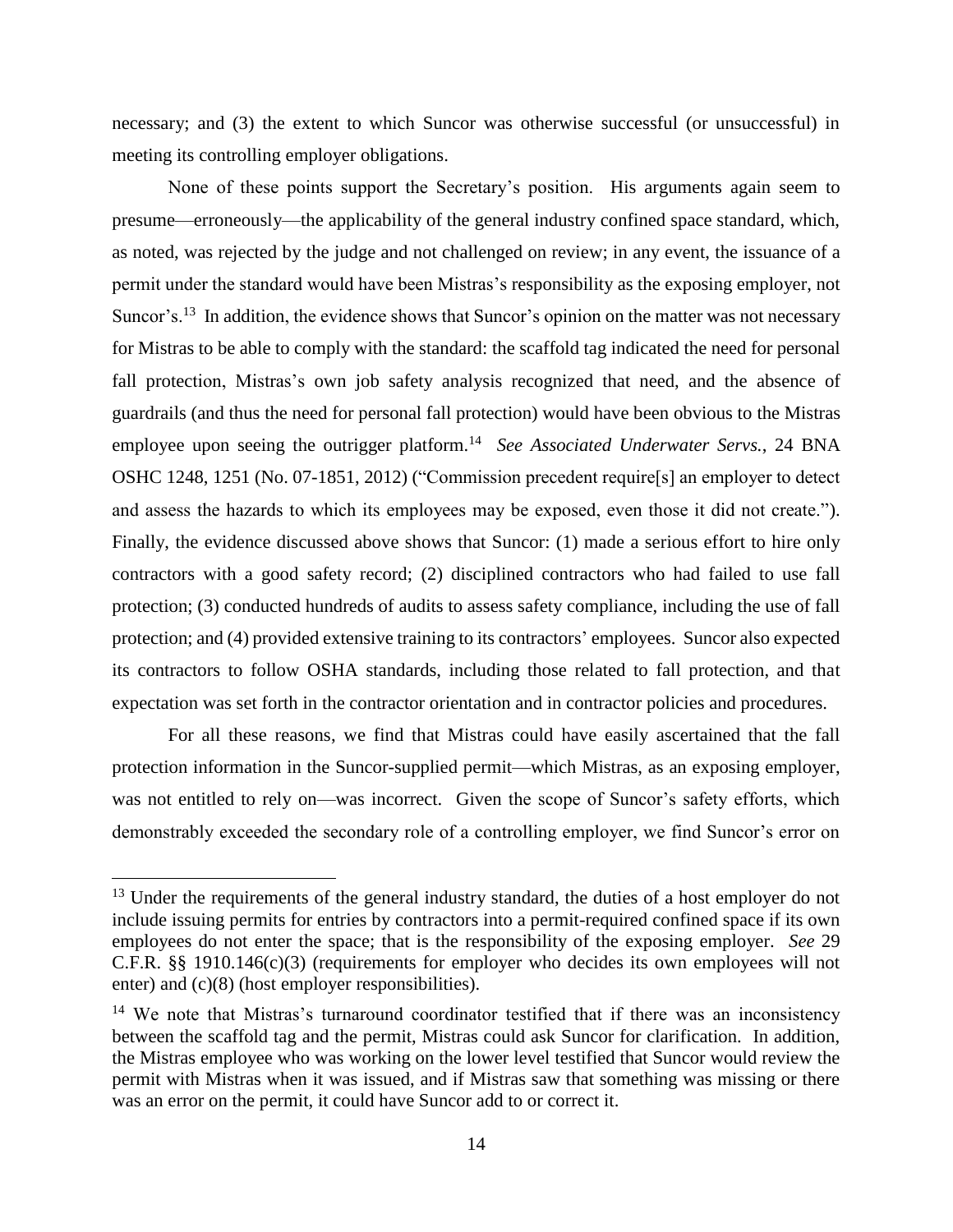this one permit insufficient to establish that the company failed to exercise reasonable care, particularly given that Suncor was justified in relying on Mistras to be able to recognize if personal fall protection was required and to use it in those circumstances.<sup>15</sup> *See Summit*, 22 BNA OSHC at 1781; *cf. LJC Dismantling Corp*., 24 BNA OSHC 1478, 1481 (No. 08-1318, 2014) (exposing employer lacked constructive knowledge and exercised reasonable diligence where condition existed for only two hours, superintendent inspected worksite multiple times a day, and the employee involved in the violation had no previous safety violations). C*ompare R.P. Carbone Constr. Co.*, 166 F.3d 815, 820 (6th Cir. 1998) (general contractor's reliance on its subcontractor's safety efforts was unjustified because general contractor failed to inform itself as to what safety measures the subcontractor had implemented and violation was in plain view for two weeks).

In conclusion, we find the Secretary has not shown that Suncor failed to exercise reasonable care in its efforts as a controlling employer to detect and prevent the violative condition. The 2012 turnaround was a massive project, and Suncor had an extensive, comprehensive safety program in place to address this work. The Secretary concedes that Suncor was not obligated to inspect inside the confined space, and he has failed to demonstrate that Suncor was required to debrief its contractors since that would not have enabled Suncor to discover a violative condition that existed for only three hours. Finally, a single permit error cannot serve as a basis for showing a lack of reasonable care given Suncor's secondary role, its extensive safety efforts, and the obvious absence of guardrails to any contractor working on the scaffold inside H-401. Therefore, we conclude that the Secretary has not established that Suncor had constructive knowledge of the alleged violative condition.

 $\overline{\phantom{a}}$ 

 $15$  The parties dispute whether Suncor reasonably relied on Safway to inform it when personal fall protection was required on the scaffold, but we find that question is inapposite because Suncor being told that personal fall protection was required would not have enabled it to determine that the Mistras employee was working without fall protection.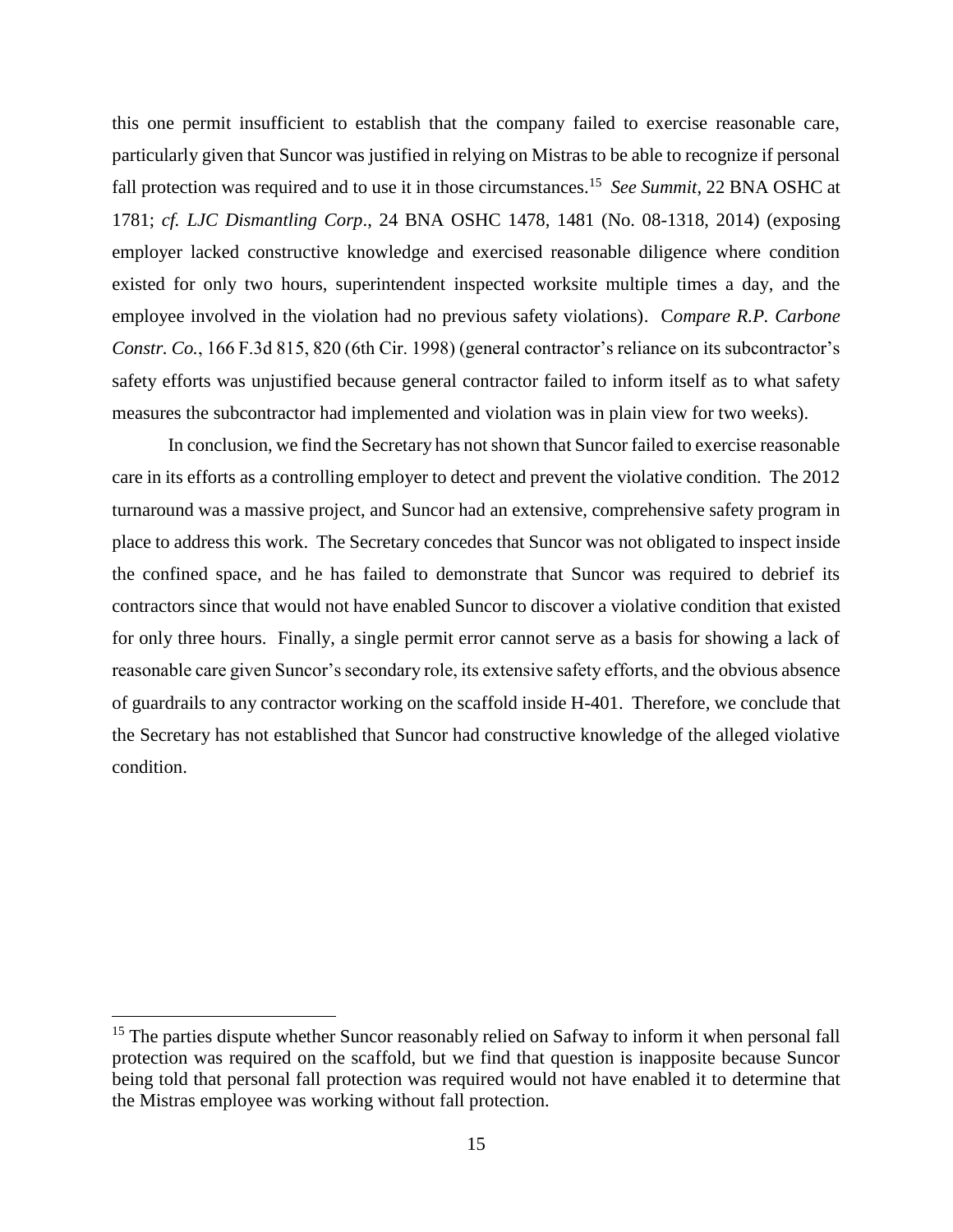Accordingly, we reverse the judge's decision and vacate the citation. SO ORDERED.

 $\sqrt{s/}$ 

Heather L. MacDougall Chairman

 $\sqrt{s/}$ 

Cynthia L. Attwood Commissioner

 $\sqrt{s/}$ 

Dated: February 1, 2019 Commissioner

James J. Sullivan, Jr.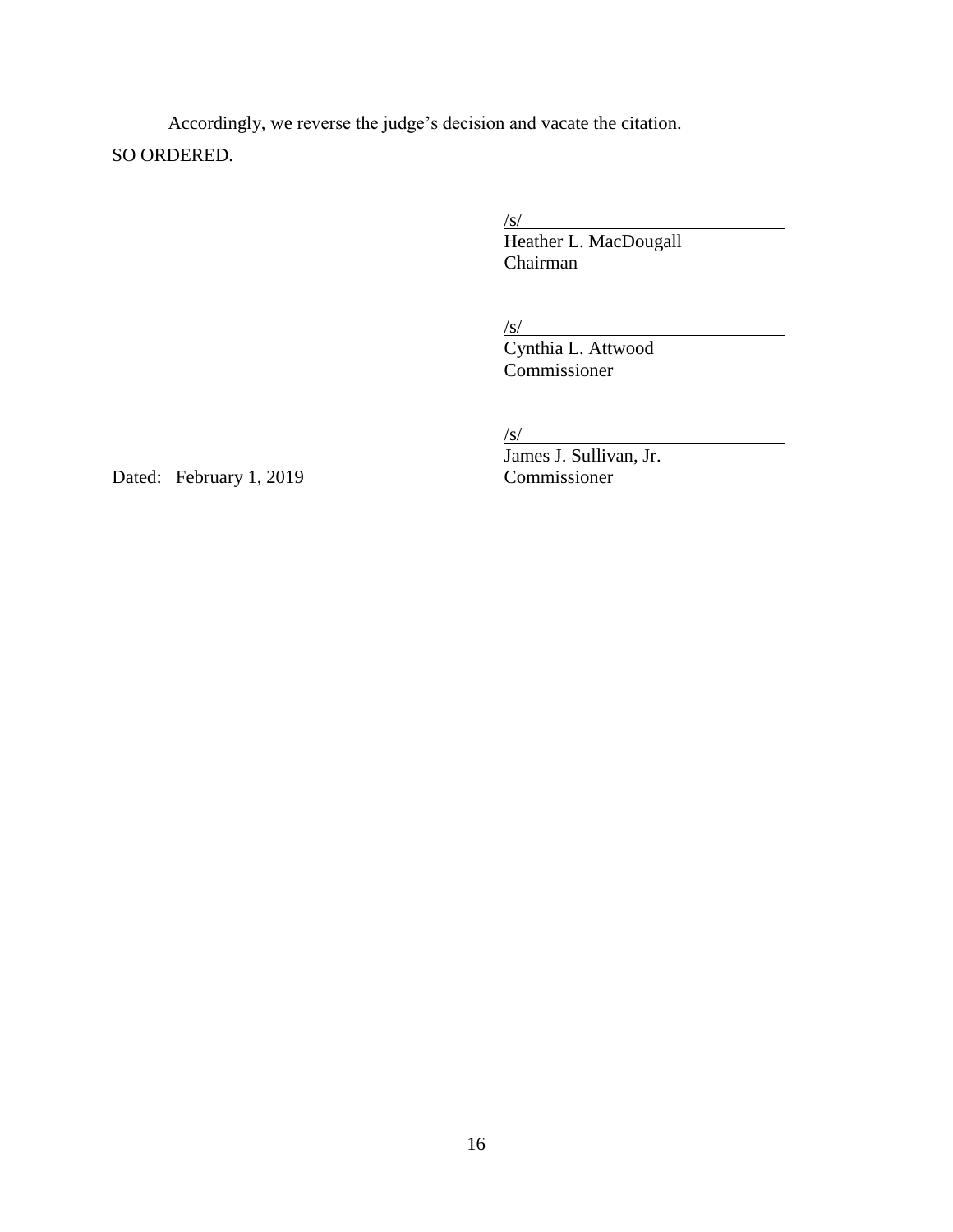Some personal identifiers have been redacted for privacy purposes.

## **UNITED STATES OF AMERICA OCCUPATIONAL SAFETY AND HEALTH REVIEW COMMISSION**

## SECRETARY OF LABOR,

Complainant,

OSHRC DOCKET NO. 13-0900

v.

SUNCOR ENERGY (U.S.A) INC.,

Respondent.

Appearances:

Jennifer Casey, Esq. and Kristi Henes, Esq., Office of the Solicitor, U.S. Department of Labor, Denver, Colorado

For Complainant

Patrick Miller, Esq. and Rodney Smith, Esq., Sherman & Howard, LLC, Denver, Colorado For Respondent

Before: Administrative Law Judge John H. Schumacher

# **AMENDED DECISION AND ORDER**

#### **I. Procedural history**

This proceeding is before the Occupational Safety and Health Review Commission ("the Commission") pursuant to Section 10(c) of the Occupational Safety and Health Act of 1970, 29 U.S.C. § 651 *et seq.* ("the Act"). In response to a complaint that an employee had fallen and was seriously injured, the Occupational Safety and Health Administration ("OSHA") initiated an inspection of Suncor Energy LLC's ("Respondent") refinery, located at 5801 Brighton Boulevard in Commerce City, Colorado, on January 14, 2013. (Tr. 37, *Citation and Notification of Penalty*). As a result of the inspection, OSHA issued a Citation and Notification of Penalty ("Citation") to Respondent alleging two serious violations and one other-than serious violation of the Act with a proposed total penalty of \$12,000.00. Respondent filed a timely notice of contest, bringing this matter before the Commission. On December 2, 2013, Complainant filed a *Motion to Amend*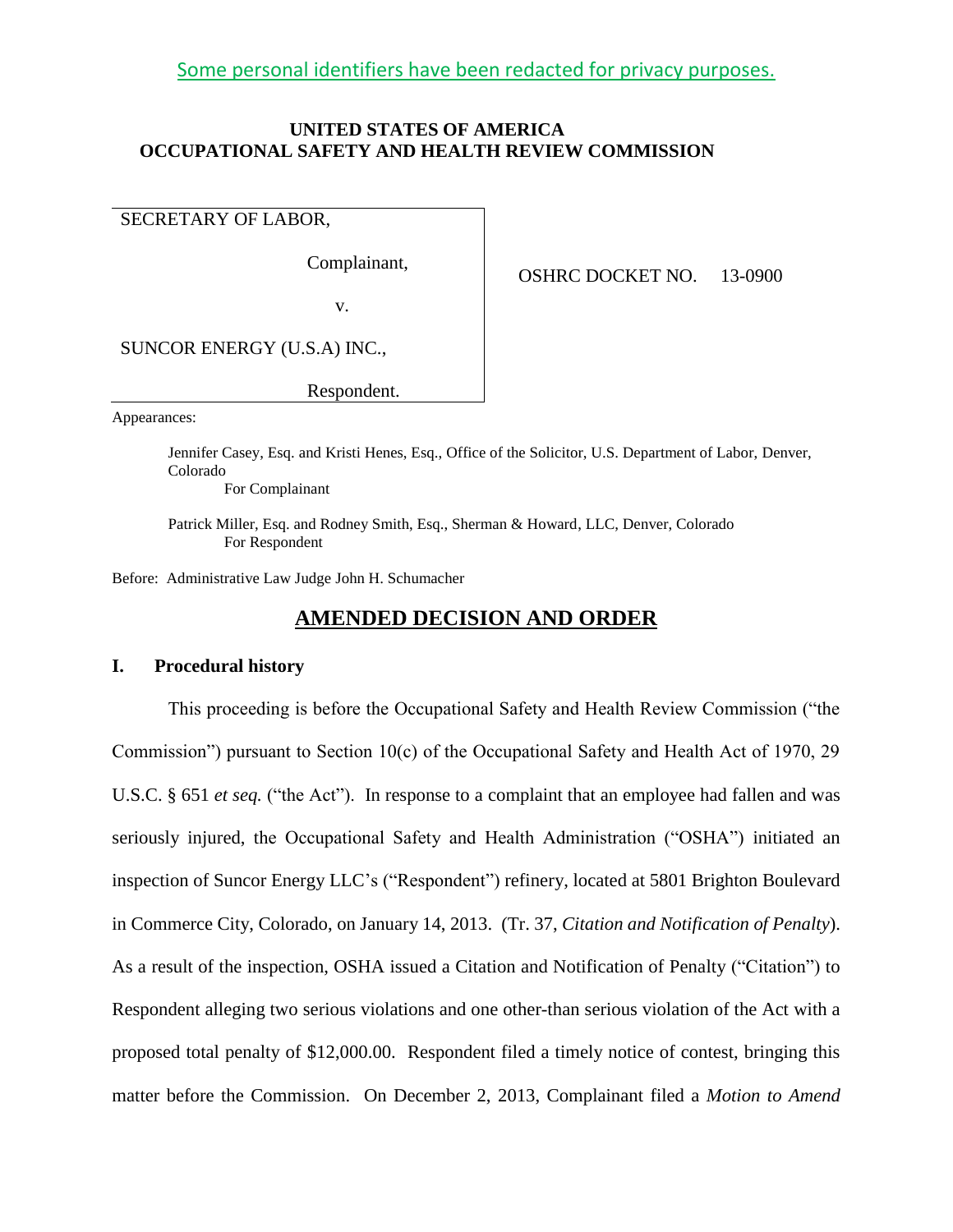*Complaint and Citations to Allege, in the Alternative, Violations of Part 1926 and/or Part 1910*, which the Court granted on January 21, 2014. Accordingly, in Citation 1, Item 2, Complainant has pled a violation of a general industry standard, and, in the alternative, a violation of a construction standard. A trial was held on October 20–24, 2014, in Denver, Colorado. Both parties have filed post-trial briefs.

## **II. Stipulations**

The parties submitted a set of Joint Proposed Stipulations to the Court. The Stipulations are as follows:

> 1. Jurisdiction of this action is conferred upon the Occupational Safety and Health Review Commission by section 10(c) of the Act.

> 2. At all relevant times, Respondent was engaged in business affecting commerce within the meaning of section  $3(3)$  and  $3(5)$  of the Act and was an employer within the meaning of section 3(5) of the Act.

> 3. Respondent timely contested the citation at issue herein and the penalties proposed, pursuant to the provision of section 10(c) of the Act.

> 4. The parties stipulate to the authenticity of their exhibits, but not to the relevance or truth of the matters asserted therein.

> 5. In October 2012, Respondent was engaged in a Turnaround at Plant No. 2 of the Commerce City, Colorado refinery.

> 6. Respondent conducts Turnarounds at the Commerce City, Colorado refinery approximately every five (5) years.

> 7. One of the projects associated with the Fall 2012 Turnaround was the retubing of Heater 401.

> > 2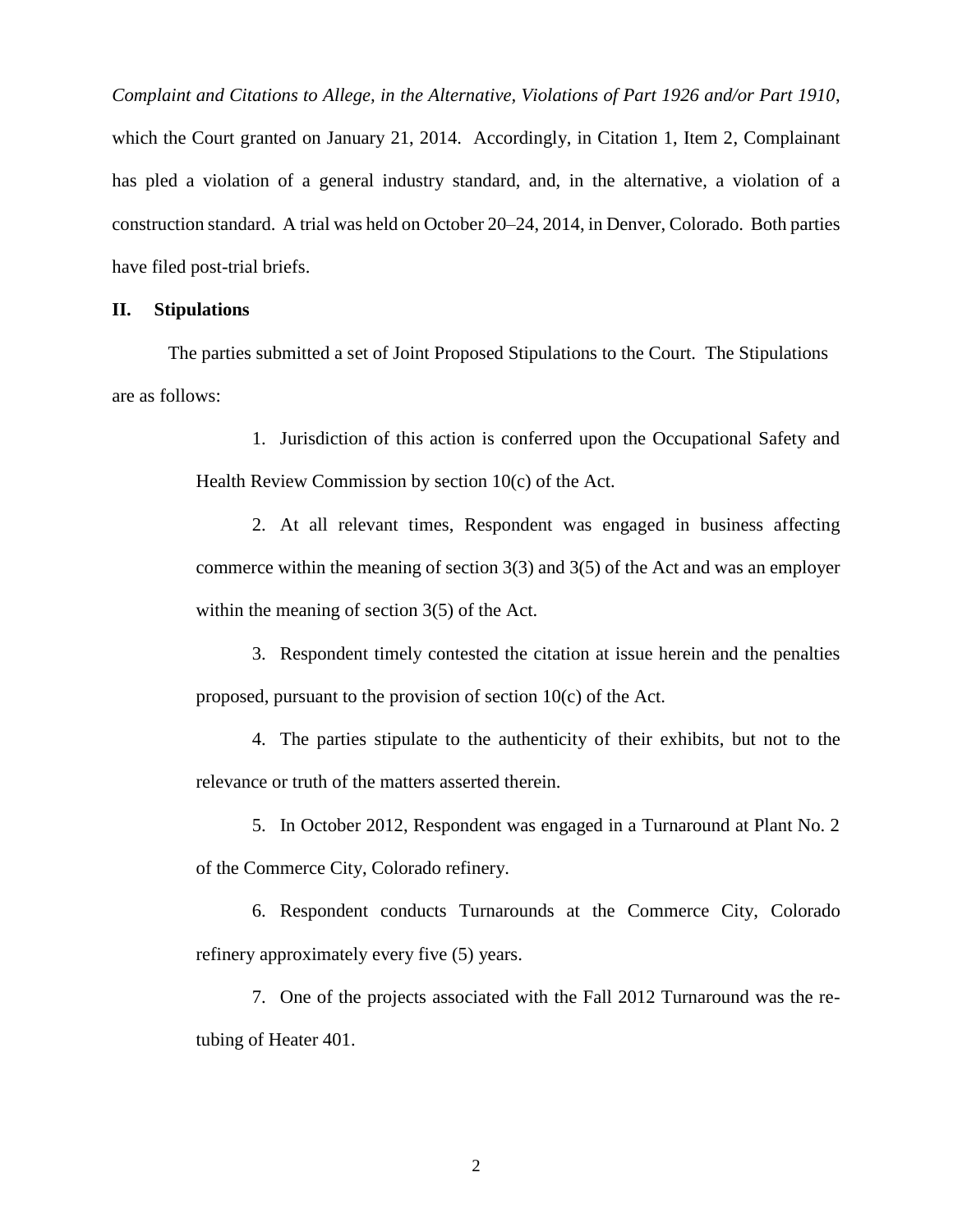### **III. Jurisdiction**

 As stipulated to by the parties, the Court finds that jurisdiction of this action is conferred upon the Commission by section 10(c) of the Act, 29 U.S.C. § 651 *et seq.* Further, Respondent has also stipulated that it is an employer engaged in a business and industry affecting interstate commerce within the meaning of section 3(5) of the Act, 29 U.S.C. § 652(5). *See Slingluff v. OSHRC*, 425 F.3d 861, 866–67 (10th Cir. 2005).

### **IV. Factual Background**

#### A. Witnesses

Thirteen witnesses testified at trial: (1) Compliance Safety and Health Officer ("CSHO") Robert Klostermann; (2); Michael Lynham, OSHA Region 8 Assistant Regional Administrator; (3) Thomas Stockton, Suncor Chief Operator; (4) Troy Mota, Mistras Inspector; (5) Jacob Applegate, Mistras Non-Destructive Examination (NDE) Technician; (6) Elmer Perez, Mistras Technician; (7) Kelly Fulton, Mistras Regional Safety Manager; (8) Shane Ping, Suncor Turnaround Manager; (9) William Schwartzkopf, President of Sage Consulting and Respondent's designated expert; (10) Tye Hansen, Safway Construction Manager; (11) David Mollendor, Suncor Pipefitter and Turnaround Mechanical Coordinator; (12) Seth Calkins, Suncor Safety Team Lead; and (13) Tina Rutledge, former Investigation Coordinator and current Area Operations Cross-Functional Team Manager for Plants 2 and 3 at Suncor.

#### B. Respondent's Business Operations

Respondent operates a refinery in Commerce City, Colorado and employs approximately 500 employees. (Tr. 691–692). The refinery has three separate plants, which collectively refine approximately 108,000 barrels of crude oil per day. (Tr. 368–69, 694–98; Ex. R-1). Through the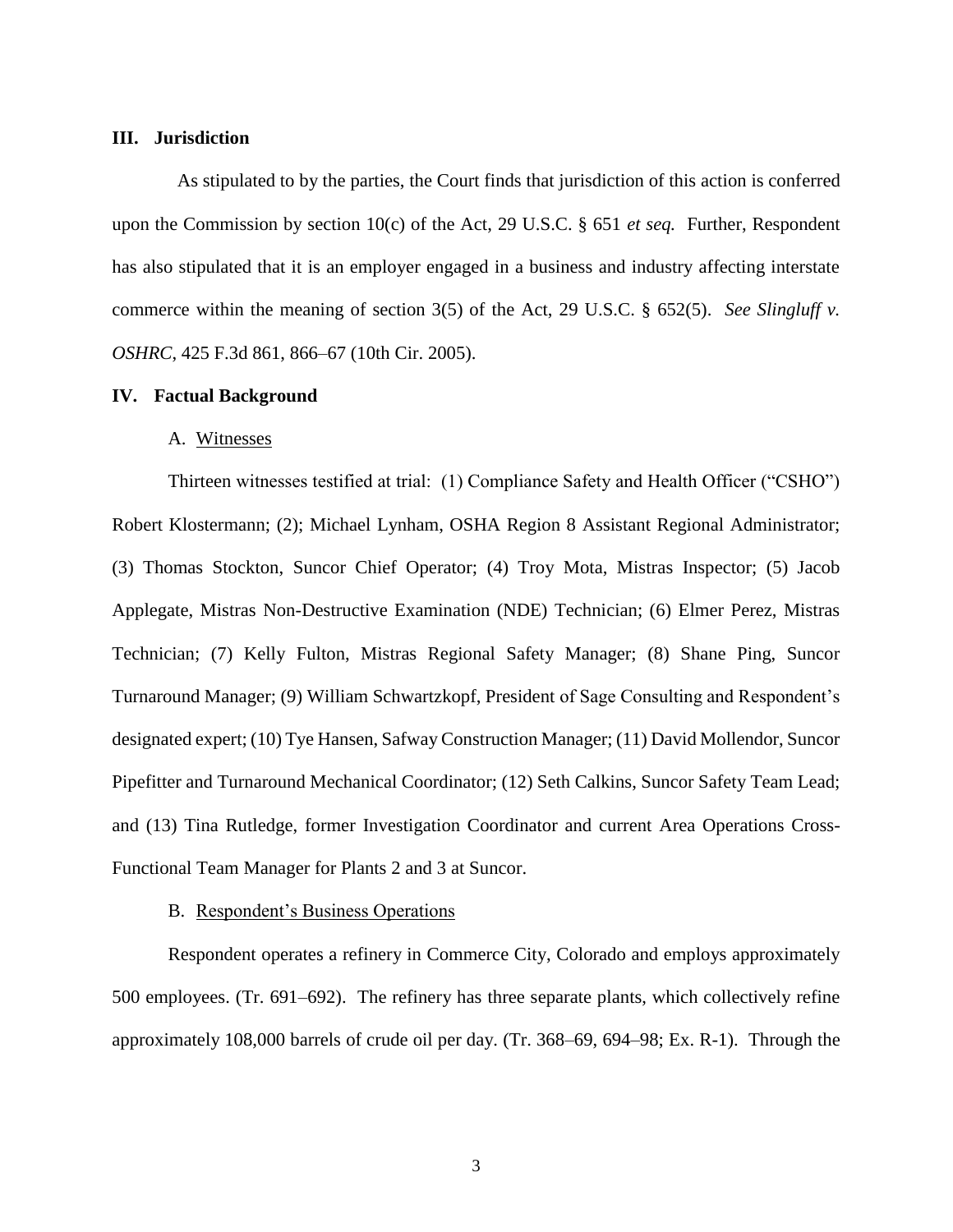refining process, Respondent produces gasoline, asphalt, jet fuel, diesel, propane, butane, and miscellaneous byproducts. (Tr. 698).

According to Respondent, the three plants (1, 2, and 3) operate independently of one another. (Tr. 694–97). Plant 2 has 12 separate operating units. (Tr. 700–701). Each of the units performs different functions. (Tr. 369–70). The incident giving rise to this case occurred in what is known as the Reformer Unit, which uses a combination of heaters and reactors to increase the octane level of the petroleum product. (Tr. 758–59). The incident giving rise to the present case occurred in Heater 401 (H-401), which is a part of the Reformer Unit in Plant 2. (Tr. 370).

## C. Turnaround Operations

Approximately every five years, the refinery performs what is known as a turnaround. (Tr. 698). A turnaround involves shutting down a significant portion of the refinery—in this case, all of Plant 2—to perform capital projects, regulatory inspections, cleaning, and maintenance. (*Id.*). Some of these projects involve construction. (*Id.*).

Due to the scope and complexity of a turnaround, Suncor dedicates an entire group, known as the Turnaround Management Group, to plan, schedule, and direct the turnaround. (Tr. 698–99). This group is managed by Shane Ping and has a full-time staff of approximately 12 employees, which include schedulers, planners, inspectors, and logistics personnel. (Tr. 699). The staff carries out a multi-step process to carry out the turnaround. These steps include gathering information about the projects to be completed, logistical planning, integration of tasks into a schedule, preparation of equipment for execution, carrying out the tasks, documenting engineering or equipment changes, and completion. (Tr. 703–708). The combination of planning and execution can take approximately 24 months to complete. (Tr. 701).

The planning phase of the turnaround that took place in the fall of 2012 was initiated in October 2010. (Tr. 702). Because Plant 2 was scheduled to be completely shut down, Respondent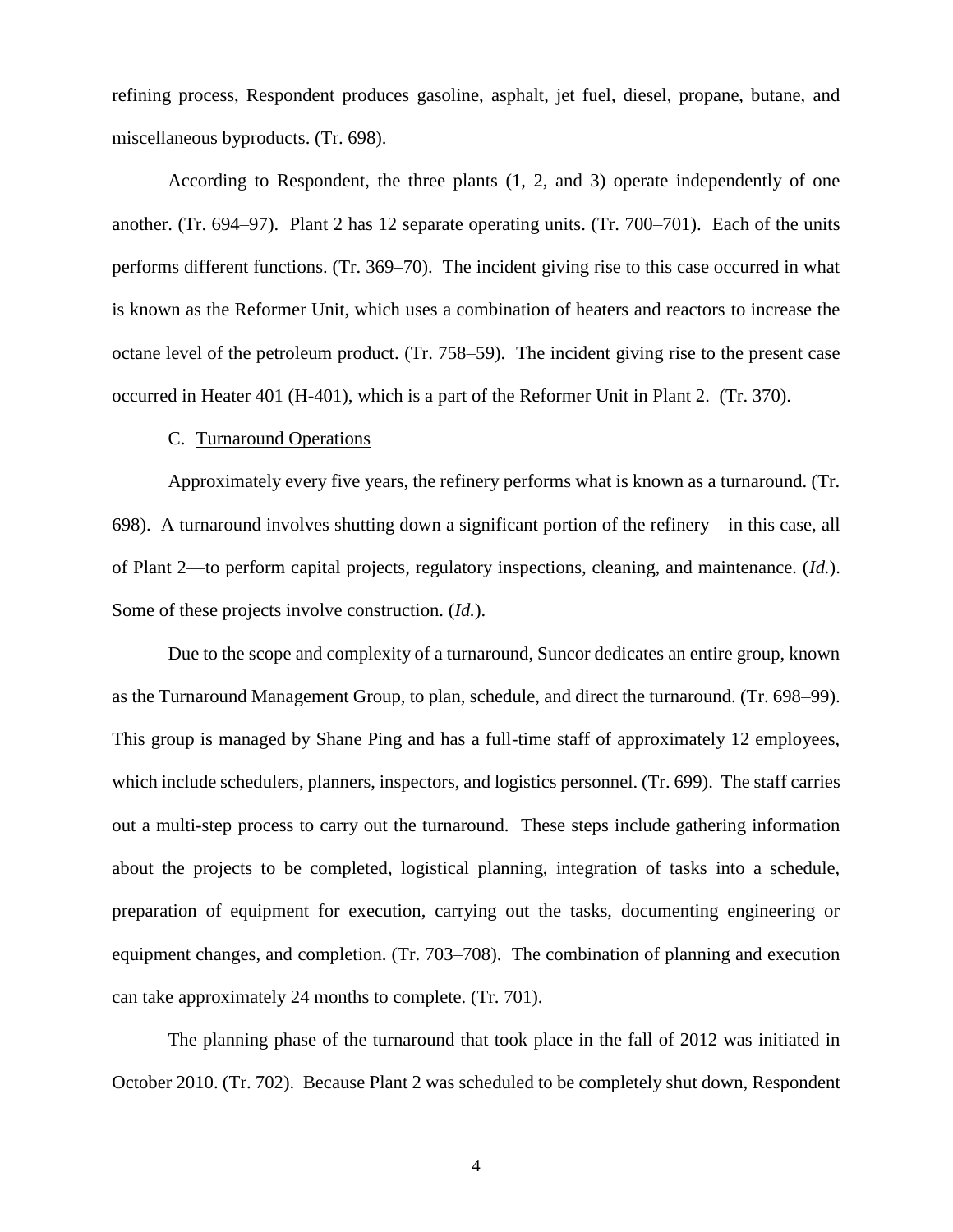characterized this turnaround as "Class 1" turnaround, which involves more than 200,000 manhours, three or more units in the refinery, and 20% capital projects. (Tr. 700, 708-709). According to Respondent, the turnaround involved 17 different capital projects, most of which involved modifications to existing equipment. (Tr. 709–10; Ex. R-3); *see also Resp't Br.* at 6–7 (detailing specific projects). The projects identified as "capital projects" cost Respondent \$24 million; however, the turnaround as a whole also included other projects costing an additional \$36 million.<sup>1</sup> (Tr. 709–711). In addition, the turnaround also involved 35 separate contractors, two shifts per day, 200 employees per shift, and approximately 250,000 field labor hours. (Tr. 712–13). Due to the large number of projects, Respondent created and adhered to detailed schedules, which identify the project, necessary steps, labor hours, and scheduled start/stop times. (Tr. 736–739; Ex. R-7).

Respondent has a maintenance department that performs routine maintenance on a day-today basis during normal operations. Mr. Ping testified that this typically involves activities such as instrument calibration, checking motors and circuit breakers, and oil changes. (Tr. 752). During a turnaround, the 60-man maintenance department either continues to perform maintenance on the parts of the refinery still in operation or can work in turnaround-specific jobs, such as coordinators. (Tr. 755–56). Ping also testified that, although they perform preventive maintenance during turnarounds, he estimated that only 10% of the turnaround projects are of this sort. (Tr. 757).

### D. Heater 401 Project

 $\overline{\phantom{a}}$ 

The work performed on H-401 was one of the identified capital projects. (Tr. 42–43, 709; Ex. R-3). H-401 is one of three heaters in the Reformer Unit. (Ex. R-12 at 0065). It is a cylindrical structure that measures nearly 14 feet in diameter on the outside and almost 12 feet in diameter on the inside; the bottom floor is approximately 10 feet above grade; and the top of the radiant section

<sup>&</sup>lt;sup>1</sup>. According to Respondent, the additional projects are also capitalized. (Tr. 710).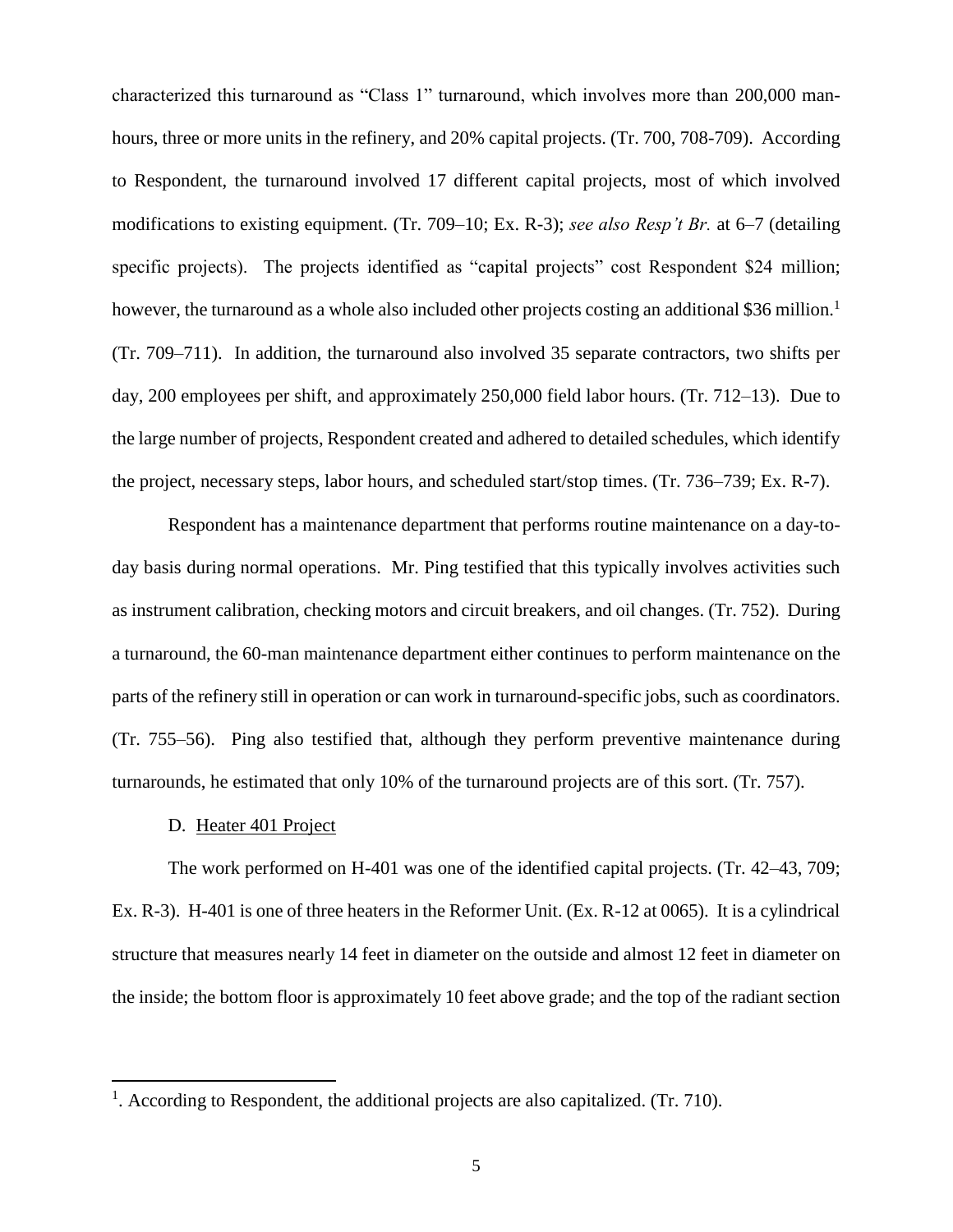was approximately 47 feet above grade. (*Id.*). The three heaters are tied together at the top in what is known as the convection section. (Ex. R-2). The heater itself is powered by four gasfueled burners, which heat the petroleum product traveling through the heater tubes. (Tr. 759– 760). Heater tubes run vertically from the bottom of the heater until they reach the top, at which point they converge towards the center. (Ex. C-1; Ex. R-12). H-401 was fast-tracked as a turnaround project because inspections revealed that the vertical portions of the heater tubes, also known as the radiant section, were thinning to the point that they would fail prior to the next scheduled turnaround. (Tr. 760–61, 787–88, Ex. C-26 at 3).

According to Ping, during the planning phase of the project, Respondent determined that it needed to upgrade the metallurgy in the tubes. (Tr. 733). Prior to the turnaround, Respondent had been using tubing that was designed for temperatures of 1100-degrees Fahrenheit. (Tr. 763– 64). This tubing was identified as A335 Gr P-22 ("P-22"), which indicates that it is a Chrome-Molybdenum ("chromoly") base steel containing 2% chrome. (Tr. 764). It is considered to be one of the lowest grades of chromoly. (Tr. 765). Notwithstanding its designed operating temperature, Respondent had been operating at 1200-degrees Fahrenheit for at least a few years prior to the turnaround. (Ex. R-5 at 2). In response, Respondent contracted with Tulsa Heaters, Inc. to design, fabricate, and deliver new heater tubes constructed of P-91 grade chromoly, which is comprised of 9% chrome and is designed to withstand higher temperatures.<sup>2</sup> (Tr. 768).

The complexity of replacing the heater tubes is reflected in the personnel required to carry it out. With respect to the H-401 project alone, Respondent fielded a management team, which

 $\overline{\phantom{a}}$ 

<sup>&</sup>lt;sup>2</sup>. Contrary to Complainant's assertion that this upgrade was only based on the improvements in technology that occur with the passage of time, Respondent points out that P-22 chromoly tubes are still available on the market. (Tr. 766). Further, the Court does not glean much from Tulsa Heaters' characterization of the tubes as "replacement in-kind" other than that they were compatible with the existing system. (Ex. R-4).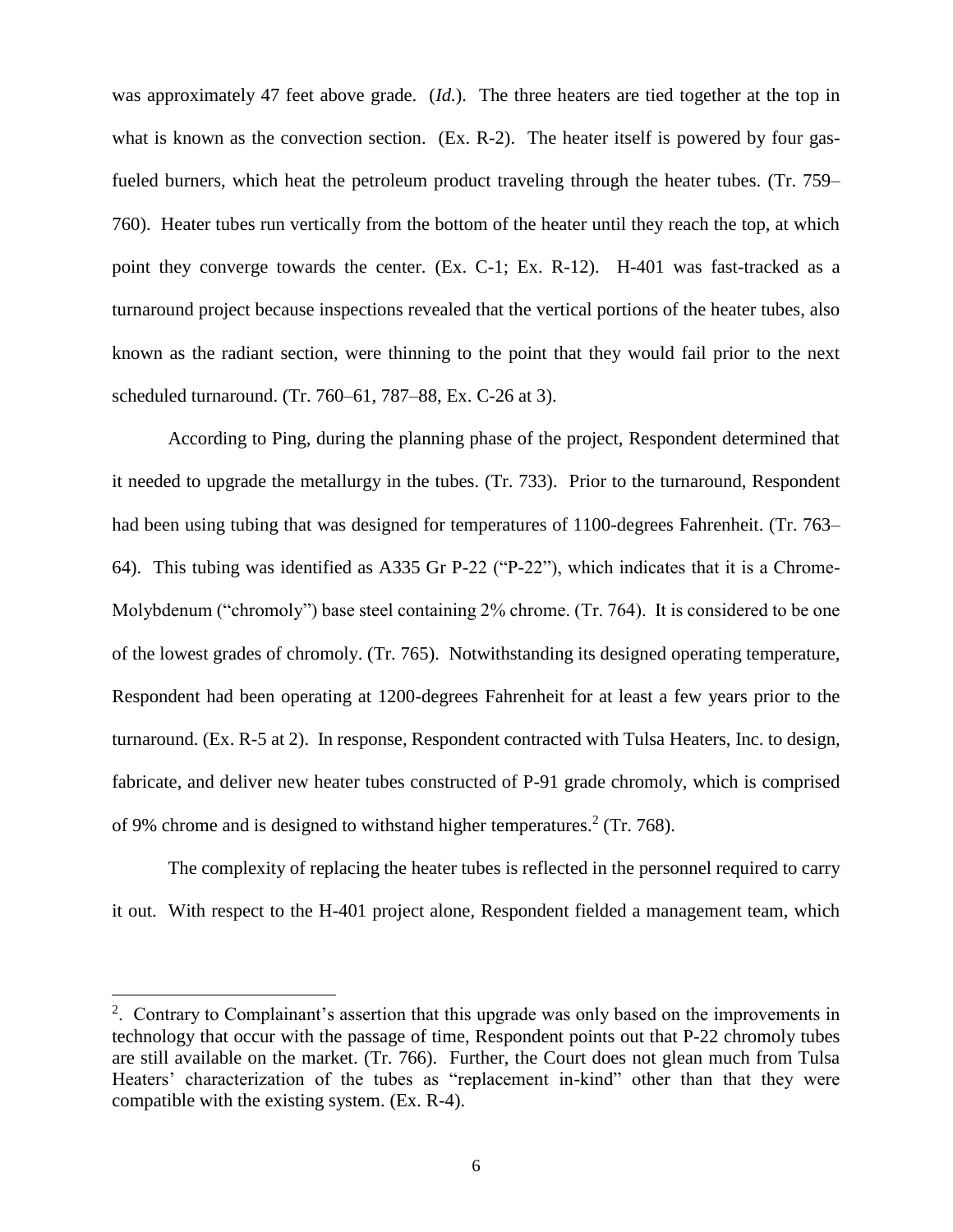included a project manager, a project engineer, a project controller, a project scheduler, quality control, a field coordinator, multiple engineers, a project estimator, a turnaround planner, a turnaround coordinator, a metallurgist, and an inspector. (Tr. 769–770; Ex. R-5). In addition to Tulsa Heaters, Respondent contracted with RECON Refractory and Construction, Inc. to weld the tubes; Mistras Group to perform examinations of the welds performed by RECON; Winslow Crane to aid in the removal and insertion of the tubes into the heater; Safway to construct scaffolding; Superheat to perform heat treatment for specialized welding required by P-91 tubes; Western Refractory to remove and replace refractory within H-401; RSC to provide medium-sized tools; and Total Safety to provide hole watches and general safety support for confined space entry into H-401. (Tr. 715–723; 774).

## E. Safe Work Practices and Policies

 $\overline{a}$ 

The parties agree that H-401 is a permit-required confined space. Accordingly, Suncor required all employees and contractors entering into the space to comply with its confined space program.<sup>3</sup> (Tr. 89–90, 382–84, 1185–86; Ex. C-2, Suncor Confined Space Entry Safe Work Practice ("SWP")). Pursuant to this program, Respondent's operations department was responsible for prepping the space for entry and for issuing confined space permits.<sup>4</sup> (Tr. 385–95, Ex. C-2). According to Stockton, the confined space was prepared by ensuring the removal of hazardous substances from the pipes and "blinding" them to prevent additional substances from entering the confined space, isolating energy sources, and performing lockout/tagout. (Tr. 388–

 $3$ . Respondent implements a contractor vetting program to ensure it hires safety conscious contractors. (Tr. 1015). The employees of the contractors that are hired are required to go through orientation training, which includes basic refinery safety principles and site-specific training on issues such as fall protection, scaffolding, and confined space entry. (Tr. 1020–21; Exs. R-36, R-37).

<sup>&</sup>lt;sup>4</sup>. Respondent does not use a specific confined space permit; rather, it uses its own Safe Work Permit, which can be used for confined space entry.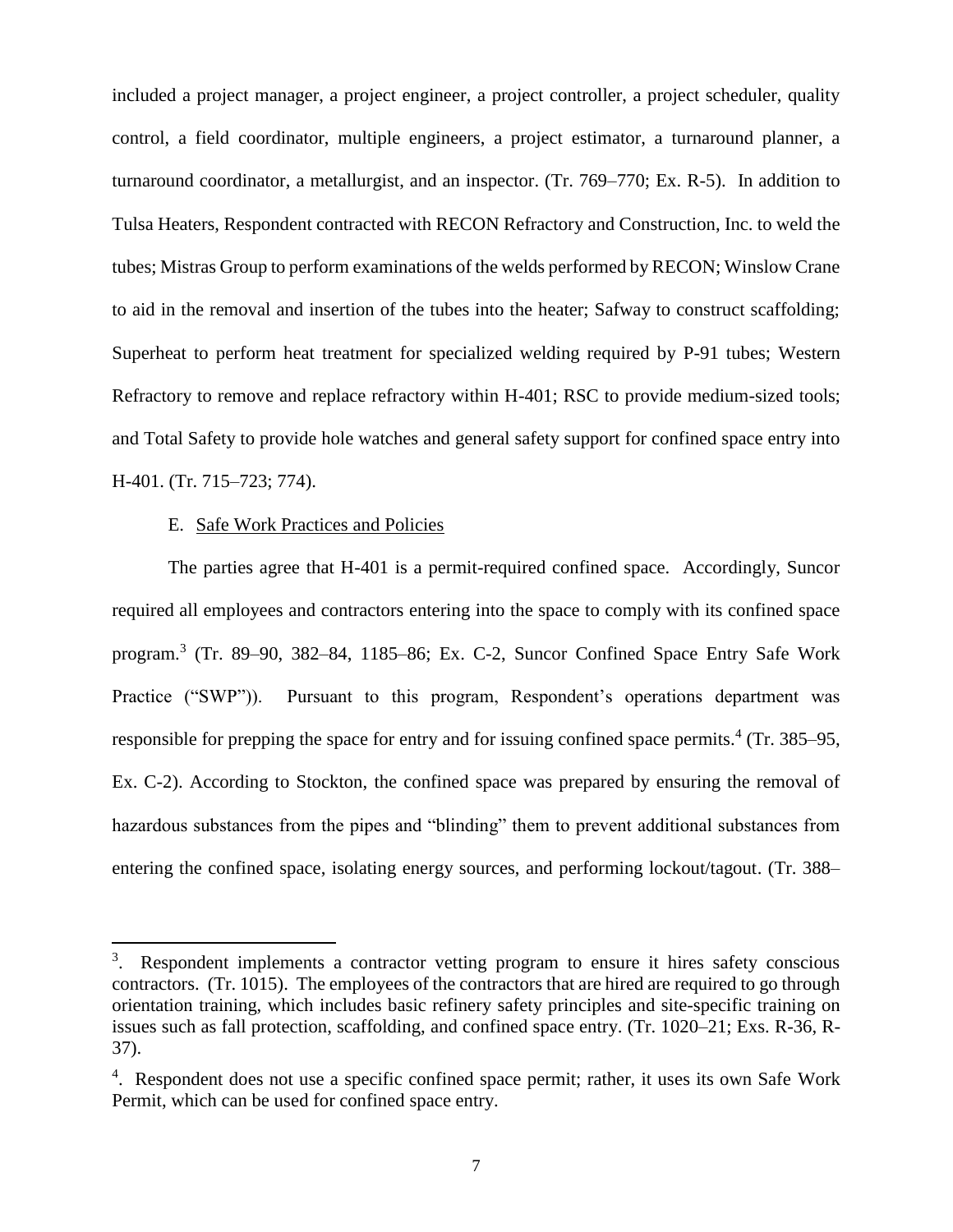389). As permit issuer, Respondent's confined space supervisor was responsible for knowing the hazards associated with the specific confined space; ensuring that the permit was correctly filled out; and terminating the permit at the end of entry operations. (Tr. 389–90, Ex. C-2). That said, Respondent's confined space program also requires contractors to "inform operations of any hazards confronted or created in permitted confined spaces, either through a briefing before or during the entry operations." (Ex. C-2 at 4).

In order to enter into H-401, a contractor communicates with Suncor operators to "jointly fill out the sections of the permit relating to job preparation and special personal protective equipment required for the job." (Ex. R-33 at 6; Ex. C-8). The permit itself can be initiated by the contractor entering information into the computer system, or by the operator doing so on the basis of the information received from the contractor. (Tr. 1072–1074). Once submitted, the operator determines the conditions associated with the work to fill out the portions of the permit dealing with equipment and site prep. (*Id.*).

Because the lion's share of the work in H-401 was performed from a scaffold, contractors were also expected to comply with Respondent's policies on scaffolds and fall protection. (Exs. C-3, C-5). As a general rule, Respondent's policy required fall protection for work performed at elevations of four feet and above that is not protected by guardrails. (Ex. C-3 at 8). That policy had a strict prohibition against tying off to the scaffold. (Ex. C-3 at 7; C-5 at 13). In H-401, however, there were no approved tie-off points on the structure itself, thus Respondent had to modify its fall protection plan for the turnaround to allow for tie-off points on the scaffold. (Tr. 1055–1062). These alternative tie-off locations were supposed to be identified with a white tag that would be appended to the existing scaffold tag. (Tr. 1059–60; Ex. C-4).

In order to address the condition of the scaffold system, Respondent utilizes what are known as scaffold tags. (Ex. C-5, C-6). These tags contain information regarding when the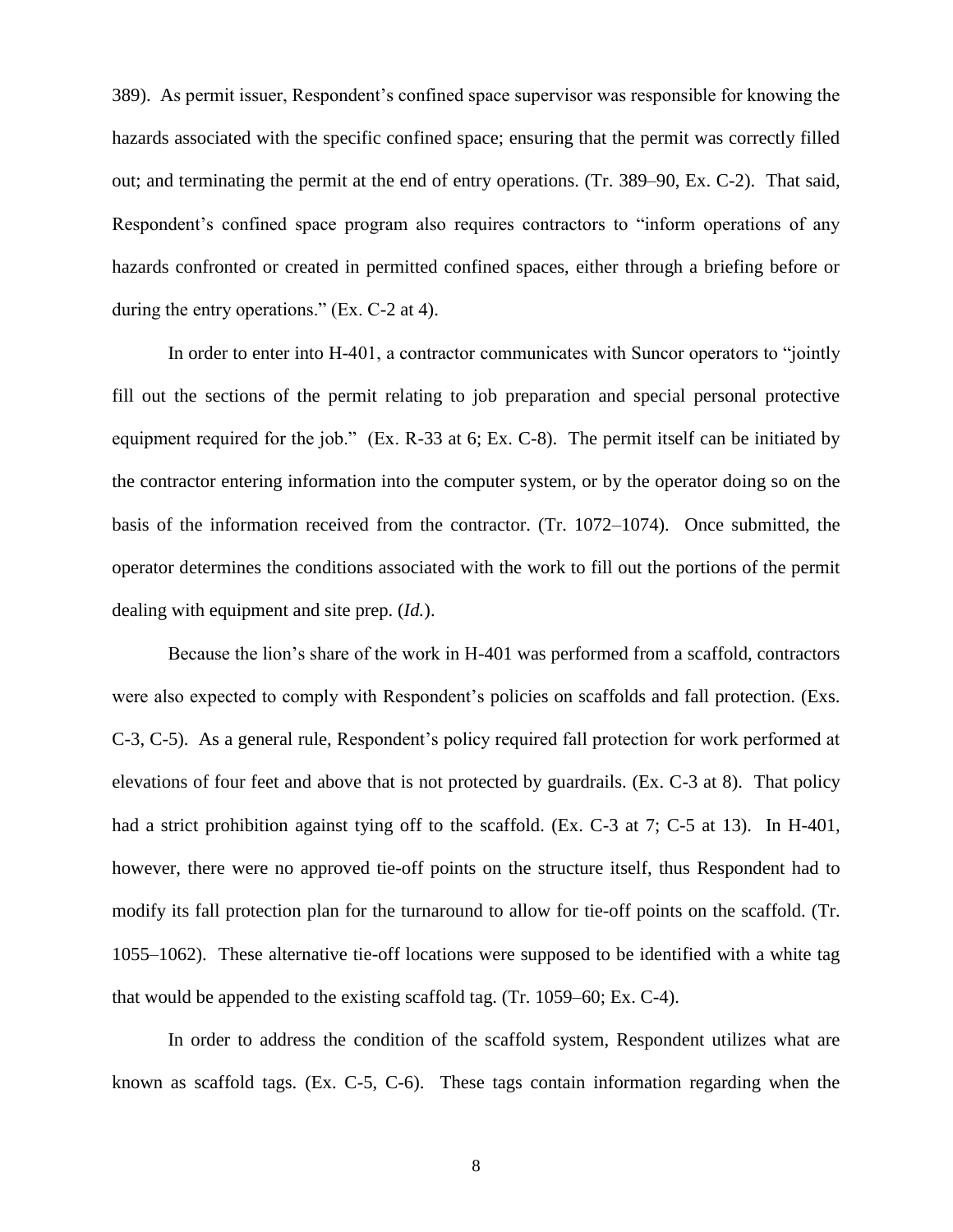scaffold was built, who built it, the competent person's signature and date, the load-bearing characteristics, and inspection records. (Ex. C-5 at 14–15). Tags are color-coded: green means no problems and no fall protection required; yellow tags indicate that the scaffold is incomplete in some respect, as in guardrails; and red tags indicate that the scaffold should not be used. (*Id.* at 15). One of the spaces on the yellow tag requires the drafter to indicate whether the guardrails are complete and another provides a space to indicate what specific hazards or deficiencies are present on the scaffold. (Ex. C-6). The tag also has a checkbox to indicate whether a harness is required according to Stockton, Mollendor, and Calkins, "harness required" is the equivalent of "fall protection". (Tr. 433, 999–100, 1051). Although Respondent provided the tags, it was the obligation of Safway to complete the information on the tag. (Tr. 1051; Ex. C-6).

Throughout the turnaround, various modifications had to be made to the scaffold. (Ex. C-31). These modification requests were submitted to David Mollendor, Respondent's mechanical coordinator for the turnaround. (Tr. 992–96). Once he received a request—typically from a contractor—he would contact Safway to schedule and carry out the modification.<sup>5</sup> (Tr. 993–94). Mollendor testified that he would not ask the requestor, whether Safway or a contractor, what the nature of the modifications were; instead, he only communicated who had made the request. (Tr. 994). Mollendor claimed that this was due, in no small part, to the fact that he was responsible for carrying out such requests multiple times a day throughout the turnaround. (Tr. 997). The change order gave no indication as to the nature of the modifications made by Safway. (Tr. 996–97; Ex. C-31). If Safway modified the scaffold such that fall protection was required, it was supposed to notify Respondent of the change so that the white-tag procedure discussed above could be implemented. (Ex. C-4).

 $\overline{a}$ 

<sup>&</sup>lt;sup>5</sup>. In some instances, however, the contractor would submit a modification request to Safway, who would then communicate with Mollendor. (Tr. 998).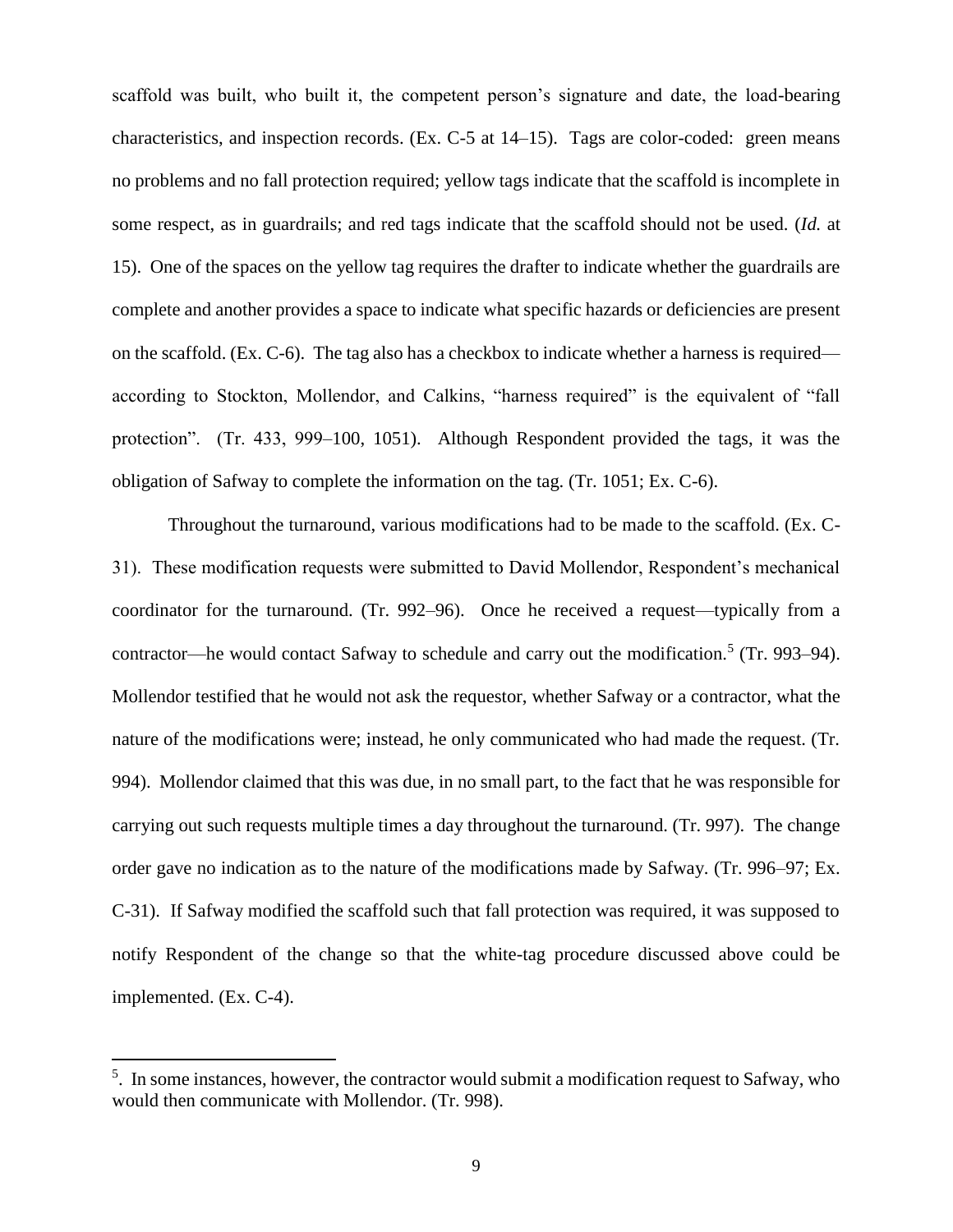The foregoing safe work practices and policies were relayed to contractor employees and supervisors through training programs, regular safety meetings, and the distribution of materials related thereto. (Tr. 1020–21, 1037–56; Exs. C-17 to C-22). In some instances, training was coupled with testing materials to ensure that they were understood. (Tr. 1042, 1045). Respondent's Safety Department also performed safety audits during the turnaround, which were intended to identify gaps in knowledge or execution of the permit process. (Tr. 1086–88; Ex. R-24, R-25). The scope of these audits, however, did not include an actual inspection of the work inside H-401. (Tr. 1109, 1138–40).

#### F. Scaffolding inside H-401

The space inside H-401 was accessed in two ways. Employees entering the space used a ladder that accessed the lower part of the heater. (Ex. C-1 at 1). In order to take out the old tubes and insert the new ones, Respondent hired Recon to remove a three-foot diameter hole in the roof. (Tr. 800–801). The tubes were flown in and out of H-401 using a crane provided by Winslow Crane. (Tr. 800).

Safway was hired to install scaffolding inside H-401 so that other contractors could access the tubes for welding, non-destructive examination (NDE), and heat treatment. (Ex. C-1 at 22–23). The scaffold was erected on October 17, 2012. (Ex. C-6). Due to the shape of the heater, Safway installed a three-tier scaffold, with outrigger platforms located approximately 20 inches above the top tier and approximately 25 feet above the heater floor. (Tr. 45–46; Ex. C-1). This platform was designed to provide contractors with more direct access to the tubes, but a three-foot gap remained between the outrigger platform and the heater tubes, which run along the wall of H-401. (Tr. 45; Ex. C-1). The consensus was that the entire scaffold had a complete set of guardrails as of the date that the scaffold was erected. (Tr. 429, 944).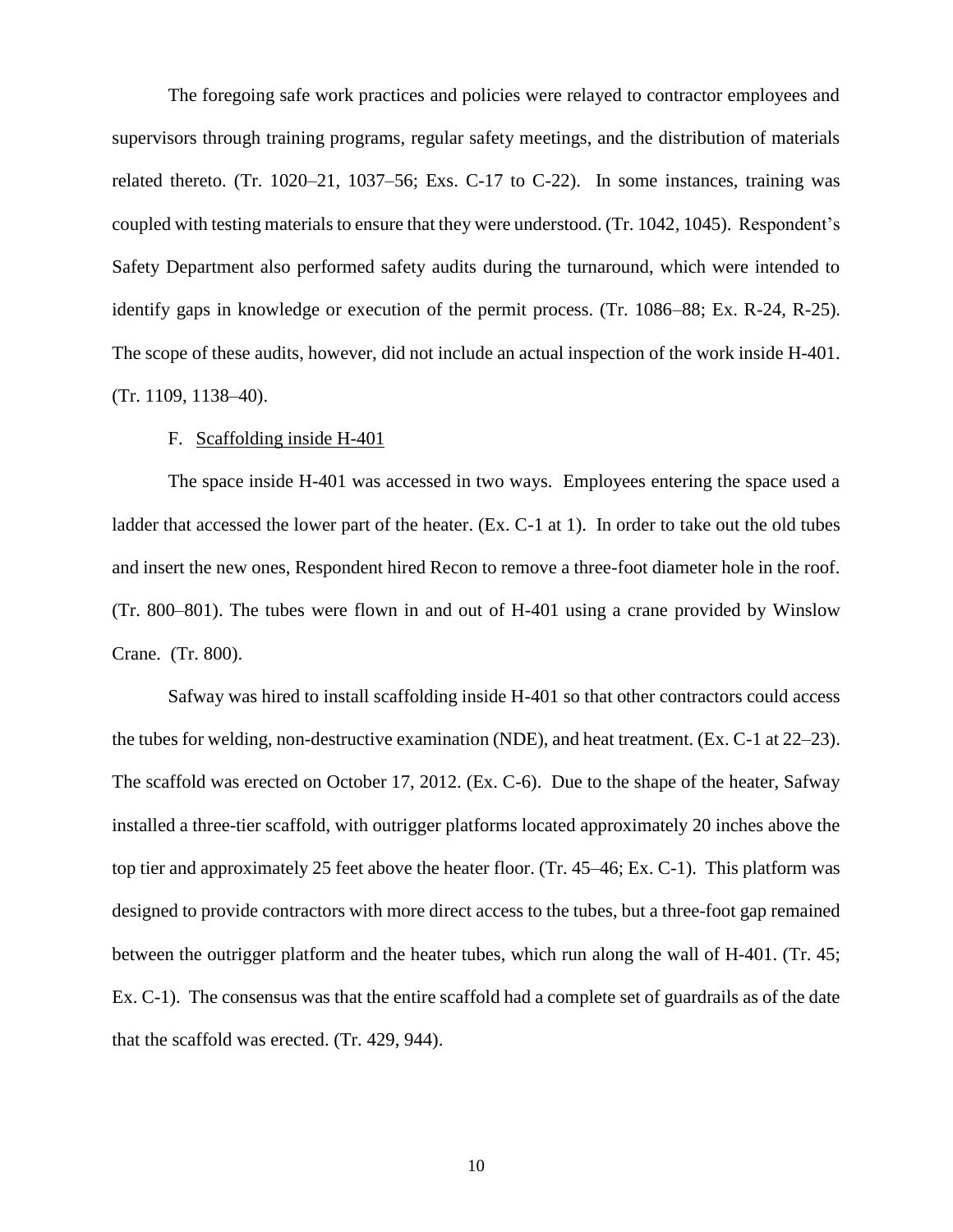According to Respondent's records, Safway was issued six individual permits to modify the scaffold inside H-401. (Ex. C-16). Neither the permits nor the change orders indicate that guardrails had been removed or when; however, Tye Hansen testified that a Safway crew removed some planks on the scaffold to permit the insertion of new heater tubes, which would have required removal of guardrails. (Tr. 950–51; Ex. C-24). Unfortunately, no one could testify as to when exactly the guardrails were removed or which contractor had made the request. The yellow scaffold tag attached to the entrance of H-401 indicated that Safway had inspected the scaffold on October 26 and October 28, 2012. (Ex. C-6). The tag was labeled "Incomplete Scaffold", noted that guardrails were not complete, and indicated that a harness was required. (Ex. C-6). In the section of the tag for identifying deficiencies, Safway only noted that the access gate was missing. (*Id.*). Even though the tag indicated that guardrails were incomplete, there were no white tags on the scaffold to indicate an approved tie-off point. (Tr. 1121).

## G. The Accident

On October 29, 2012, Mistras was scheduled to perform examinations of the welds done by Recon. (Tr. 451–52). Mistras' turnaround coordinator, Elmer Perez, initiated a safe work permit, which was approved by Tom Stockton, who served as Respondent's turnaround coordinator and permit issuer. (Tr. 364, 367–68, 371, 569, 580; Ex. C-8 at 1). The permit was requested to allow two Mistras employees, Troy Mota and [redacted], access to H-401 to examine the welds performed by RECON. (Tr. 512, 580; Ex. C-8 at 1). Jacob Applegate, another Mistras employee, received the permit from Mr. Stockton. (Tr. 513).

As previously noted, portions of the permit were filled out by Mr. Perez—according to Stockton, all of the sections above "Equipment Preparation and Condition" were the responsibility of the contractor. (Tr. 396–97). The permit also has a section entitled "Rescue/Fall Protection", which includes six check boxes: body harness, lifeline, yo-yo, rescue device, other, and N/A, for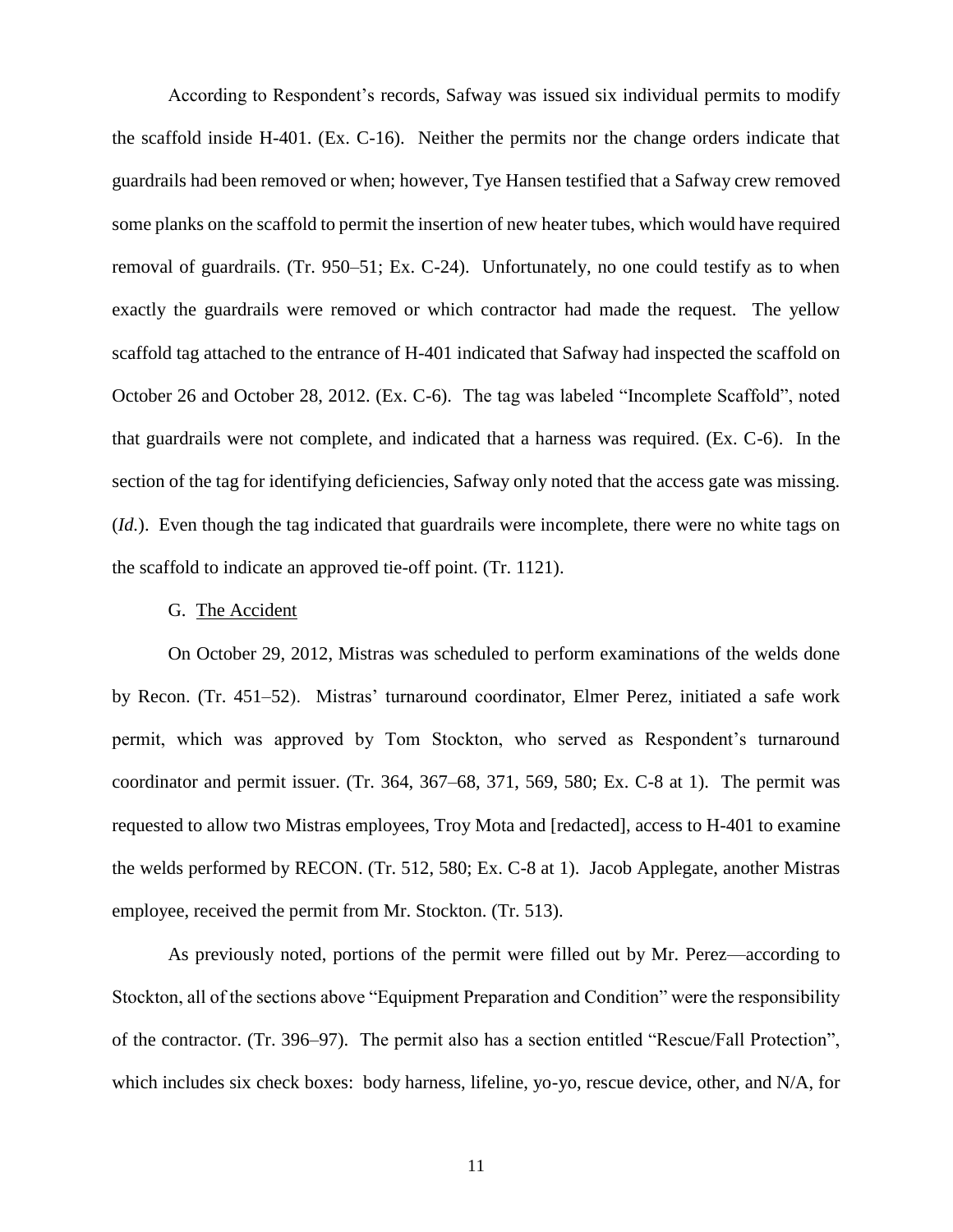"not applicable". (Ex. C-8). The N/A box had been checked on Mistras' permit. (*Id.*). Stockton testified that the form was prepopulated in the system that way and that he made no attempt to correct the entry because he said that he had no information to indicate that fall protection was required. (Tr. 429). Based on the information available to him at the time, Stockton testified he only would have checked "body harness", which, for purposes of confined spaces, means a harness for rescue. (Tr. 408, 429). He believed, as did the hole watch<sup>6</sup> hired by Respondent, that the scaffolding was green-tagged. (Tr. 429; Ex. R-34 at 00034; C-7 at 9).

Once Applegate had retrieved the permit, the Mistras crew performed a job safety analysis (JSA), which identified a potential fall hazard from an elevated surface. (Ex. C-19). The JSA also stated the need for fall protection and a harness. (*Id.*). Mota and [redacted] entered H-401 wearing a harness, but did not use a lanyard, yo-yo, or any other fall-restraining device. (Tr. 482). Applegate served as primary hole watch due to the use of radiation during the non-destructive examination process. (Tr. 501–504). Applegate did not recall any specifics of the conversation he had with Mota and [redacted] prior to their entry into H-401.

According to Mota and Applegate, they understood the yellow tag's "harness required" requirement to mean a harness for rescue purposes, because nearly all confined space entries require a harness. (Tr. 479, 521). In support of this proposition, Complainant notes that the permit indicated that fall protection was "not applicable", that it only identified a missing access gate as a deficiency, and that no white tags were present on the scaffold. (Ex. C-6). Applegate also testified that the fall hazard/fall protection information in the JSA referred only to the general hazard of working at elevation and that guardrails were considered a form of fall protection. (Tr. 536–37).

 $\overline{a}$ 

<sup>&</sup>lt;sup>6</sup>. Respondent hired a contractor to perform hole watch services for confined space entry. (Ex C-7 at 9).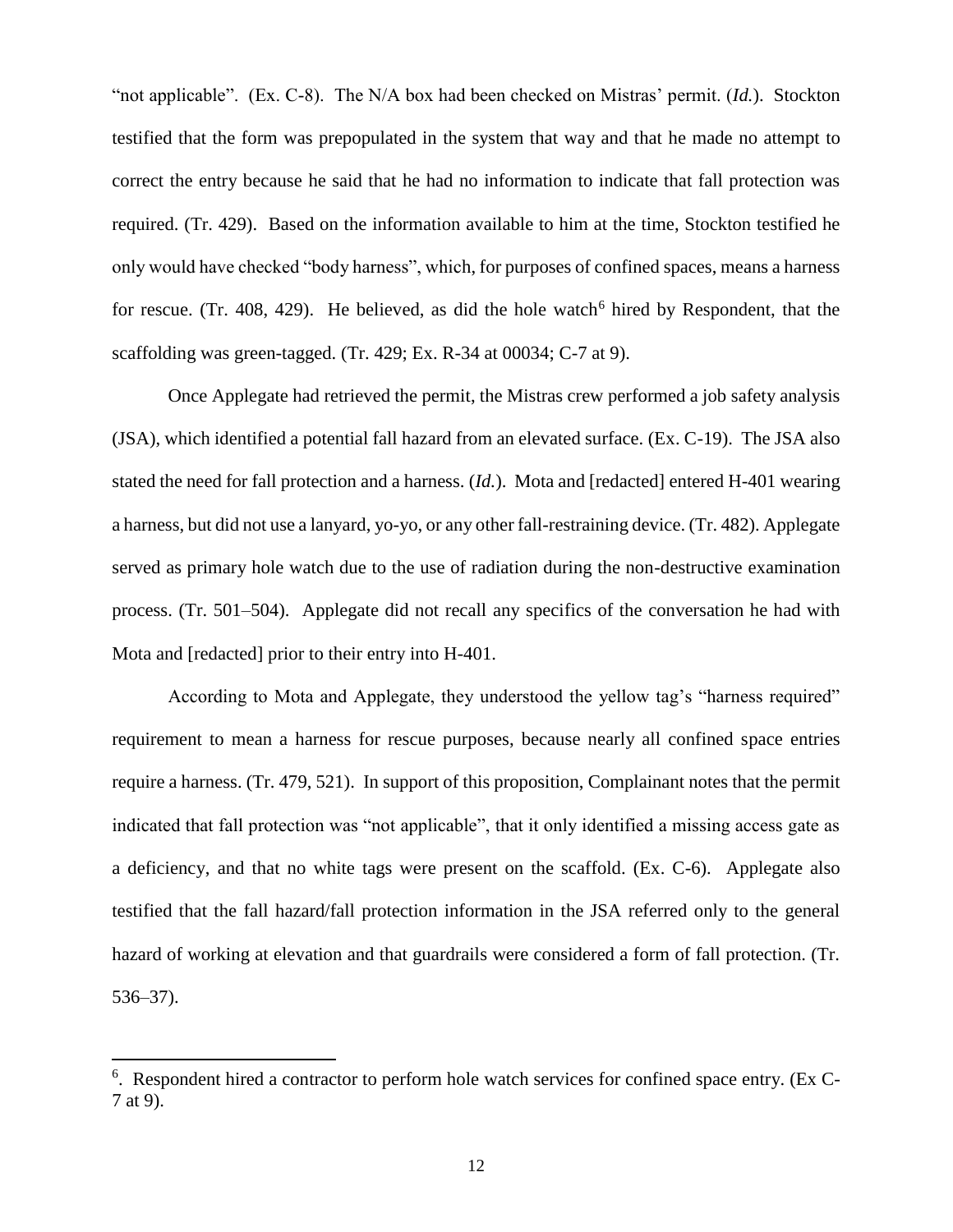After Mota and [redacted] entered H-401, [redacted] inspected the welds from the outrigger platform and Mota assisted him from a lower level in order to reduce his exposure to radiation. (Tr. 455–56). Around 9:55 a.m. on October 29, [redacted] fell through the gap in the scaffolding and the wall of the heater and landed on the ground 25 feet below. (Tr. 87–88; Ex. C-7 at 5). As a result of the fall, [redacted] is now paraplegic. (*Id.*).

### H. Post-Accident Inspections

As noted earlier, Complainant initiated an inspection of the refinery in response to a fall protection complaint and concluded that Respondent violated the Act in multiple respects. (Ex. C-9). In addition to Complainant's inspection, Respondent and Mistras also performed their own investigations of the accident. (Tr. 628, 1167; Ex. C-7, C-21).

Kelly Fulton, Mistras' Mountain Region Safety Manager, performed an inspection on behalf of Mistras. In his report, he noted that the Mistras JSA identified a potential fall hazard and also noted that "[i]ndividuals performing work did not stop the job due to unsafe conditions or unsafe scaffolding." (Ex. C-21 at 2). That said, Fulton also testified that the yellow scaffold tag should have indicated "100% tie-off" and that, as it was written, the yellow tag did not necessarily inform entrants that a lanyard or other fall-restraining device was necessary. (Tr. 648–49).

Tina Rutledge, who worked as an inspector for Respondent at the time of the accident, concluded that the root cause of the accident was a product of human error; namely, [redacted]'s failure to follow procedures. (Tr. 1172; Ex. C-7). She noted, "The contractor did not tie off because he chose not to follow or heed the caution and direction of the yellow tag on the scaffold on the day of the incident." (Ex. C-7 at 2, 8). Notwithstanding the training Mota and [redacted] received, Rutledge found that they failed to follow Respondent's or their own fall protection and scaffolding rules. (Ex. C-7). In addition to her "root cause" analysis, Rutledge also found that: (1) there were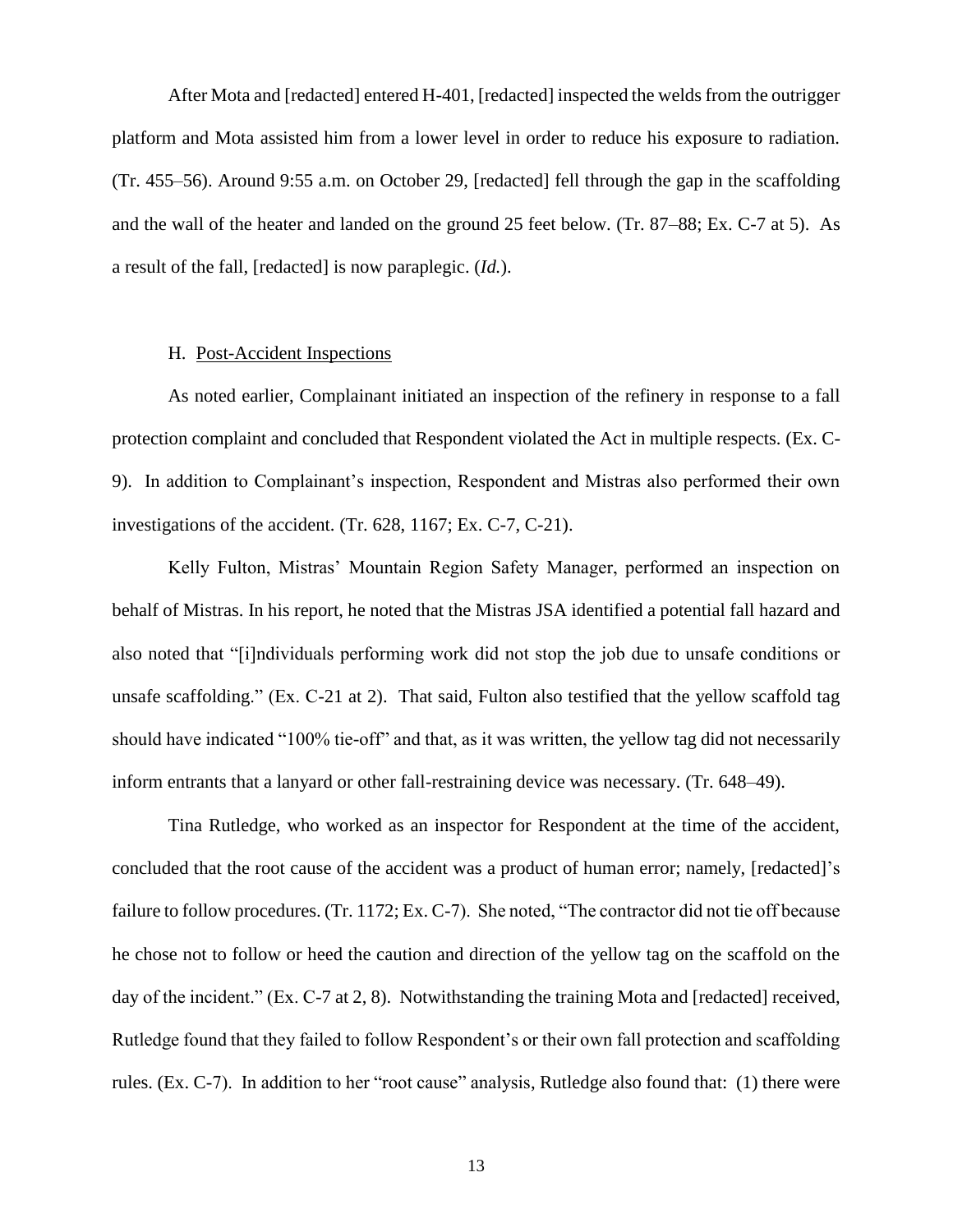"inconsistencies in the understanding of the actual working conditions of the scaffold in the heater"; (2) detailed records of H-401 scaffold modifications were not kept; (3) there was insufficient notification to the appropriate individuals that the scaffold had been modified and required different PPE; (4) there were discrepancies in the confined space entry permit issued for H-401; and (5) "[t]he parties involved in issuing, reviewing and accepting the permit did not engaged in an effective dialogue to ensure all identified hazards were documented on the permit." (Ex. C-7 at 2–3).

#### **V. Applicable Law**

To establish a *prima facie* violation of Section 5(a)(2) of the Act, Complainant must prove by a preponderance of the evidence that: (1) the standard applies to the cited condition; (2) the terms of the standard were violated; (3) one or more of the employees had access to the cited condition; and (4) the employer knew or, with the exercise of reasonable diligence, could have known, of the violative condition. *Ormet Corporation*, 14 BNA OSHC 2134 (No. 85-0531, 1991).

#### **VI. Discussion**

### A. Construction Versus Maintenance

As noted at the beginning of this Decision, Complainant requested and received leave to amend his *Complaint* to allege an alternative basis for the violation described in Citation 1, Item 2. The original Citation Item cites 29 C.F.R. § 1910.146(d)(4)(iv). Part 1910 standards govern general industry, including, as is germane to the present case, so-called maintenance activities. *See Gulf States Utility Co.*, 12 BNA OSHC 1544, 1546 (No. 82-807, 1985) (quoting dictionary definition of 'maintenance' as "[t]he work of keeping something in proper condition"). The amended Citation Item cites 29 C.F.R. § 1926.451(g)(1). Part 1926 standards govern construction work, which is defined as, "work for construction, alteration, and/or repair, including painting and decorating." 29 C.F.R. § 1910.12(b). *See Jimerson Underground*, 21 BNA OSHC 1459, 2006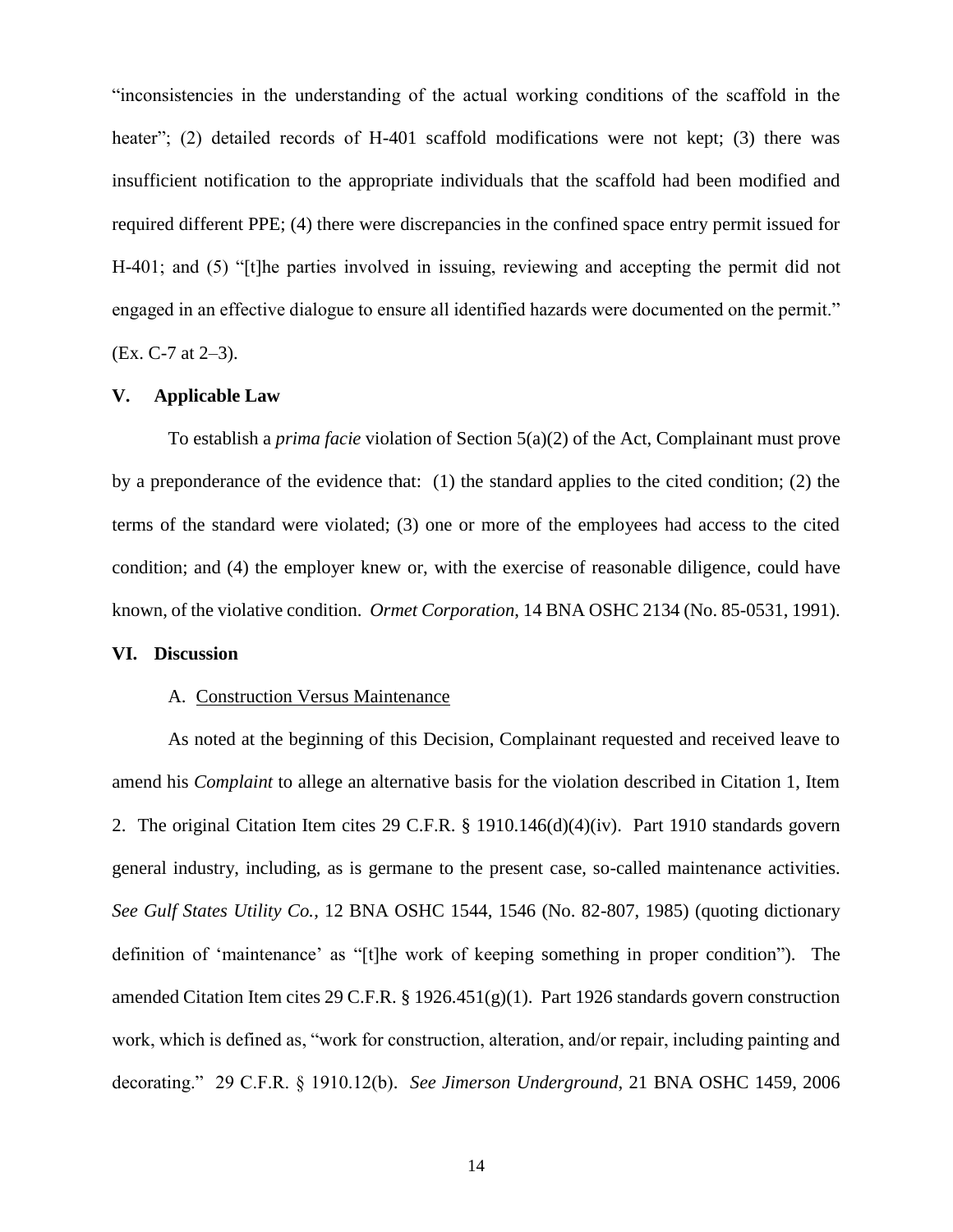WL 741753 at  $*2$  (No. 04-0970, 2006) ("Work that involves replacing existing equipment is considered 'work for . . . alteration' and, therefore 'construction work,' under this section." (quoting *United Telephone Co. of the Carolinas*, 4 BNA OSHC 1644, 1646 (No. 4210, 1976))). *But see Pub. Utils. Maint., Inc. v. Sec'y of Labor*, 417 Fed. Appx. 58 (2d Cir. 2011) ("[W]hile painting performed as a part of a construction project would be considered construction, painting performed as maintenance . . . would not be."); *Gulf States Utility Co.*, 12 BNA OSHC 1544, 1546 (No. 82-807, 1985) (holding that replacement of damaged insulators, although a "repair", constituted maintenance governed by Part 1910). Respondent contends that the plain language of 1910.12(b), its regulatory history, and Complainant's prior interpretations all support the determination that the work on H-401 was construction. Complainant, however, argues that the Court should adopt its reasonable interpretation of the standard, which would characterize the work on H-401 as maintenance. *See Unarco Comm. Prods.*, 16 BNA OSHC 1499 (No. 89-1555, 1993) (holding that Court may defer to agency's reasonable interpretation of standard when plain meaning and regulatory history do not clarify standard's applicability).

According to *Solis v. Summit Contractors, Inc.*, "Our first step in interpreting a statute is to determine whether the language at issue has a plain and unambiguous meaning with regard to the particular dispute in the case." 558 F.3d 815, 823 (8th Cir. 2009) (citing *Robinson v. Shell Oil Co.*, 519 U.S. 337, 340 (1997)). The particular dispute in this case is whether the removal and replacement of heater tubes in H-401 constitutes maintenance or construction. As noted above, the work on H-401 was one part of a larger project involving \$60 million in capital improvements to Plant 2 of the Suncor refinery. The work on H-401 involved: (1) a precise timeline for the work, expected to take 3–4 weeks, which was developed months in advance of the actual project; (2) specially ordered engineered steel, chro-moly tubes; (3) hiring multiple contractors; (4) removing a sizeable portion of the roof to remove and install tubes; (5) use cutting torches to remove existing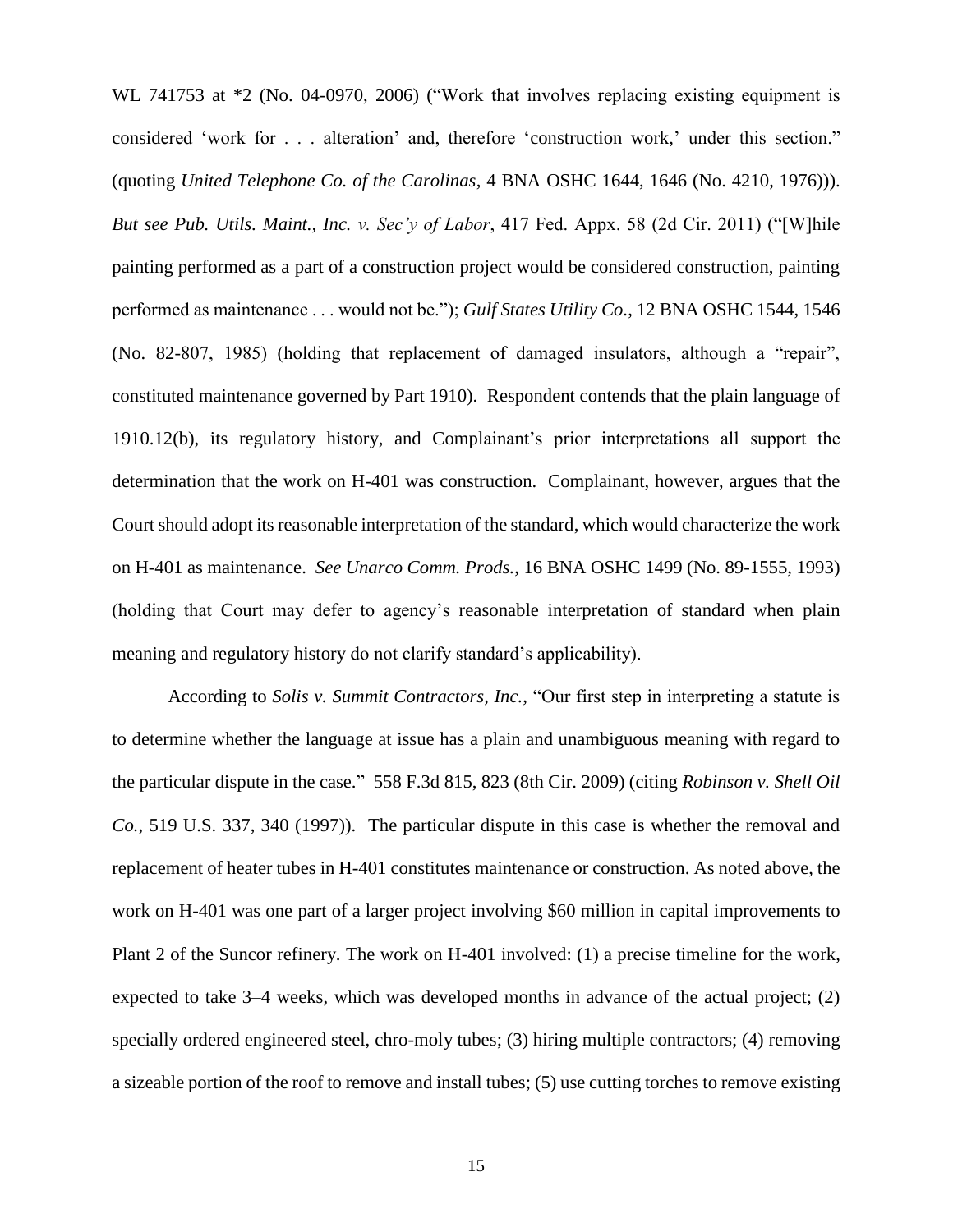tubes in their entirety; (6) removing refractory; (7) using a crane to both remove old tubes and insert new tubes; (8) installing new thermocouples; (9) upgrading the metallurgy of the pipes; and (10) utilizing specialized welding techniques for upgraded piping.

Respondent focuses its argument on the term "alteration", which *Merriam-Webster* defines as "mak[ing] different without changing into something else." *See Resp't Br.* at 43 (citing WEBSTER, n.d. Web. 20 Nov. 2014 (www.merriam-webster.com/dictionary/alter)); *see also Jesco, Inc.*, 24 BNA OSHC 1076 (No. 10-0265, 2013) (citing favorably to dictionary in plain meaning analysis). Indeed, the Commission has found that a particular type of work is construction based on this plain reading of the standard. *See Jimerson Underground*, 21 BNA OSHC 1459, 2006 WL 741753 at \*2 (replacing existing sewer line); *Ryder Transp. Svcs.*, 2014 O.S.H.D. (CCH) ¶ 33,412, 2014 WL 5025979 at \*2 (No. 10-0551, 2014) (installing new electrical equipment); *United Telephone Co. of the Carolinas*, 4 BNA OSHC 1644, 1646 (No. 44210, 1976) (removal and erection of telephone poles and transferring of lines). Merely replacing something, however, does not necessarily constitute construction. *See Gulf States Utility Co.*, 12 BNA OSHC at 1546 (replacing damaged porcelain insulators with epoxy insulators is maintenance because "lines were simply maintained in the same condition they were before the insulators were damaged").

Based on the foregoing plain language interpretation, Respondent contends that the upgrade from P22 to P91 chro-moly tubes, the upgraded thermocouples, and the modifications to the body of the heater during the turnaround constituted an alteration. Complainant, however, argues that H-401 does not perform any differently than it did prior to the turnaround. The idea behind the upgraded tubes was to allow for a higher operating temperature—1200-degrees Fahrenheit. (Ex. C-26). The lower grade tubes, however, had been operating at that higher temperature for a few years prior to the turnaround. (Ex. C-26 at 3). In response, Respondent argues that it risked failure by running H-401 at higher temperatures, which is no longer the case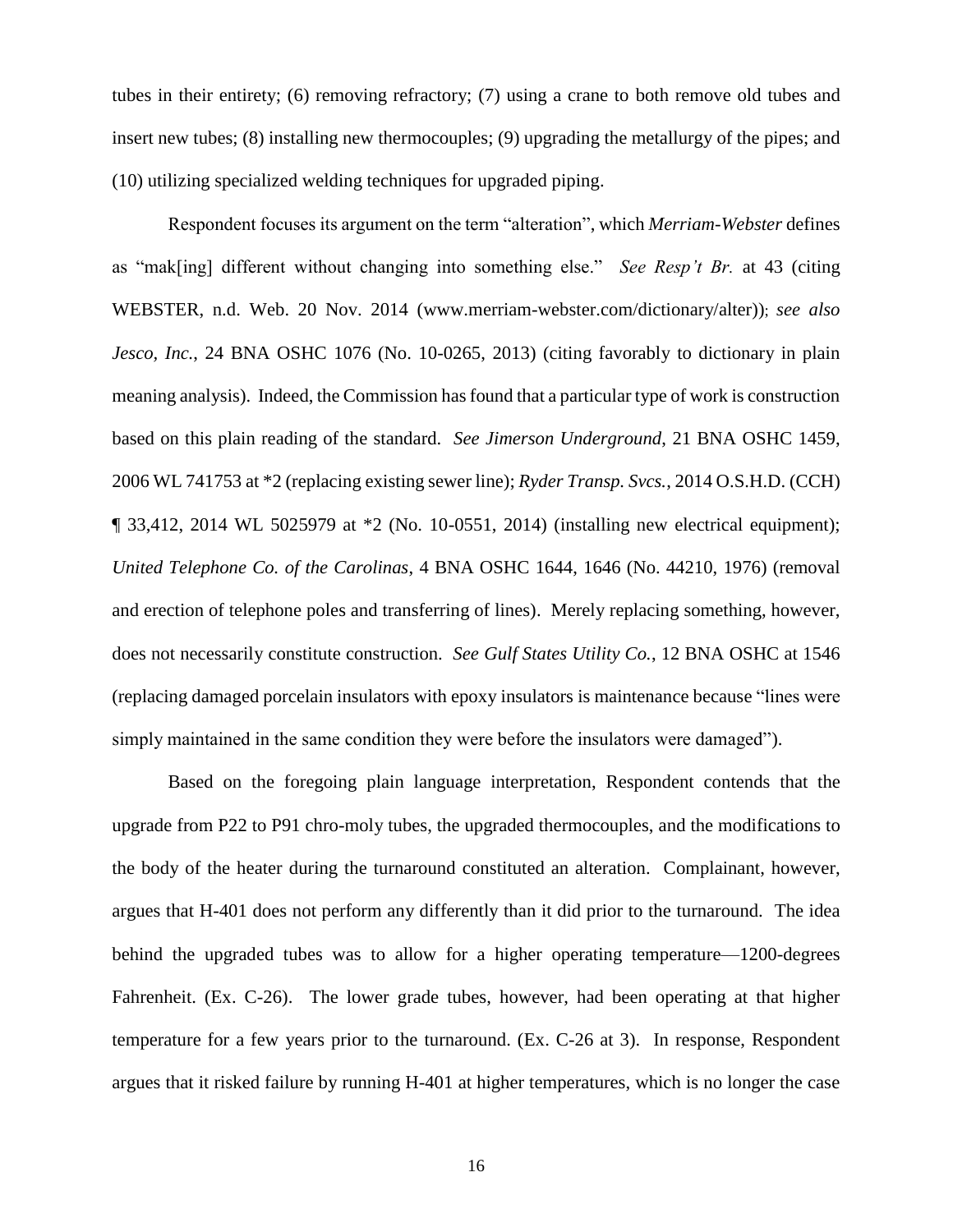now that it has installed the upgraded heater tubes. Further, Respondents points out that H-401 was significantly altered to accommodate the work—approximately one-third of the roof was removed, *all* of the tubes were removed and replaced, and a scaffold was installed inside of it to facilitate the removal and installation of the tubes.

The Court agrees with Respondent. The Commission has consistently applied the plain meaning of the term "alteration" in determining whether a particular type of work is construction. *See Jimerson*, 21 BNA OSHC 1459; *Ryder*, 2014 O.S.H.D. (CCH) ¶ 33,412; *Active Oil Svc., Inc.*, 21 BNA OSHC 1184 (No. 00-0553, 2005) (holding that conversion from oil to gas heat was an alteration of temple and surrounding property). This is not a case where an employer was merely installing a liner or sleeve into an existing system to prevent a breakdown of the system itself. *See Public Service Co. of Colorado d/b/a Xcel Energy*, Nos. 08-0634 & 08-0635. Rather, Respondent removed the physical tubes, which are a sizeable and integral part of the refining process and replaced them with tubes of higher quality, which were designed to withstand higher operating temperatures.  $(Tr. 237).$ <sup>7</sup> Coincident with that change, Respondent also installed new thermocouples to accommodate the increase. This process involved removing a significant portion of the heater's roof, utilizing a crane to remove and insert the tubes into the heater, and constructing a three-tier scaffold within the heater to provide access to the welders—who had to use specialized welding techniques for the upgrade in steel—and the NDE technicians, who inspected the welds.

Although H-401 still performs the same function as it did prior to the turnaround, it was not "simply maintained in the same condition . . . ." *See Gulf States Utility Co.*, 12 BNA OSHC at 1546. Respondent made a conscious decision to upgrade the metallurgy of the tubes in order to accommodate the higher temperatures at which the heater was running. Whether Respondent

 $\overline{\phantom{a}}$ 

<sup>&</sup>lt;sup>7</sup>. CSHO Klostermann agreed that the heater tubes were a major component of the heater.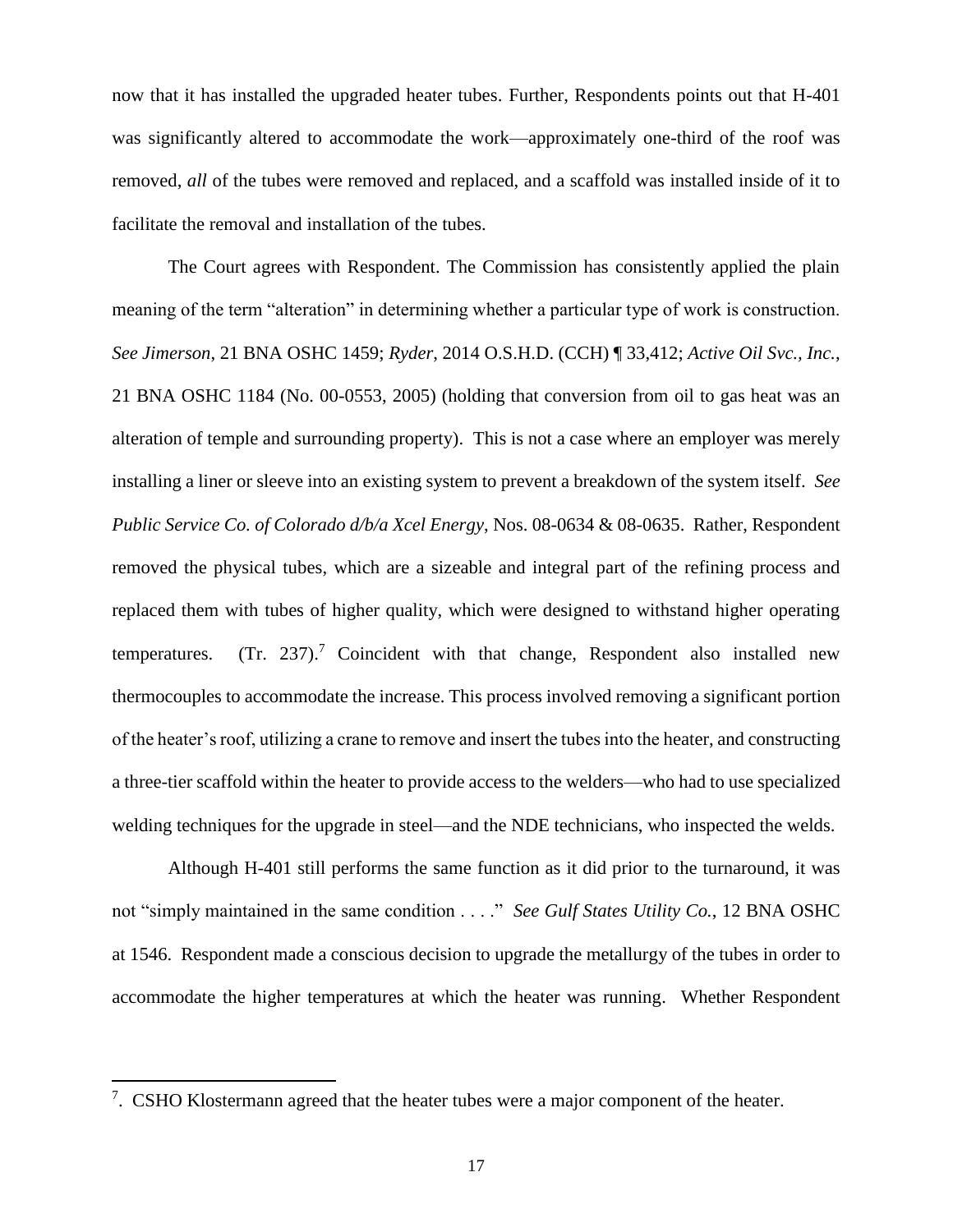should have been operating the old system at higher-than-recommended temperatures is not before the Court, but the fact that it did so does not compel the conclusion that the installation of higherquality tubes was not an alteration. Rather, but for the upgrade in tubes, the system would likely break down or fail much sooner if the replacement was truly one-for-one. (Tr. 765–68). In other words, simply because the system was operating at the higher temperature prior to the turnaround does not, of itself, mean that the metallurgical- and component-related upgrades were not alterations. As such, the Court finds that the work on H-401 was construction.

Notwithstanding the foregoing conclusion, and as an alternative to it, the Court will also address the remaining two steps in the regulatory interpretation hierarchy—regulatory history and the reasonableness of Complainant's interpretation. As noted above, there is a fair amount of crossover in the terms used to define construction. For example, not all construction work involves an alteration. *See Brand Energy Sol'ns LLC*, 2015 WL 1957888 (No. 09-1048, 2015) (agreeing with Secretary that "whether a structure is altered during work project is not necessarily determinative"). Likewise, not all work that maintains the structure or equipment in normal operating condition is maintenance. *United Telephone*, 4 BNA OSHC at 1646 (holding that telephone pole replacement is construction). Regardless of which interpretive tool is applied, however, the Court still finds that the work performed during the turnaround of Plant 2 was construction.

Contrary to Respondent's analysis, the Court does not find that the applicable regulatory history provides any additional insight into the interpretation of 1910.12(b), at least as it is applied to this set of facts. OSHA's Part 1926 standards were adopted, in part, from the Contract Work Hours and Safety Standards Act, 40 U.S.C. § 3704 ("CSA"), which covered certain contracts involving the Federal Government that involved "construction, alteration, and repair, including painting and decorating." 40 U.S.C. § 3704(a). OSHA utilized this terminology when it defined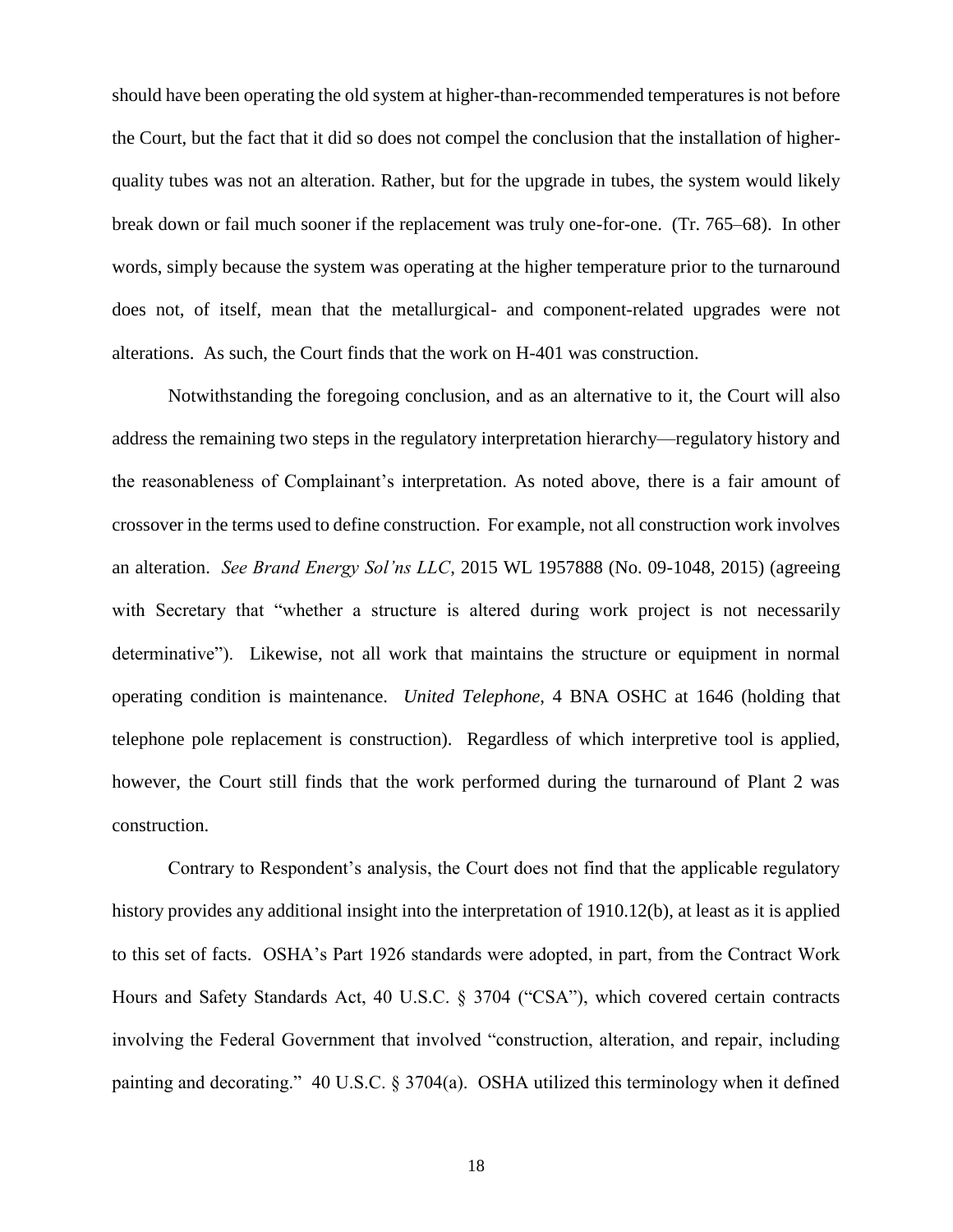"construction work." *See* 29 C.F.R. § 1910.12(b). Section 1910.12(b) further directs regulated

parties to 29 C.F.R. § 1926.13, which provides:

The terms *construction, alteration, and repair* used in section 107 of the [Construction Safety] Act are also used in section 1 of the Davis-Bacon Act (40 U.S.C. 276a), providing minimum wage protection on Federal construction contracts, and section 1 of the Miller Act (40 U.S.C. 270a), providing performance and payment bond protection on Federal construction contracts. . . . The use of the same or identical terms in these statutes which apply concurrently with section 107 of the [Construction Safety] Act have considerable precedential value in ascertaining the coverage of section 107.

29 C.F.R. § 1926.13(a); *see also* 29 C.F.R. 1910.12(b). The Davis-Bacon Act ("DBA") uses

roughly the same definition of "construction" as the one provided in 29 C.F.R. § 1910.12(b). It

states:

The terms construction, prosecution, completion, or repair mean . . . [a]ll types of work done on a particular building or work at the site thereof, including work at a facility which is deemed a part of the site of the work within the meaning of paragraph (l) of this section . . . , including without limitation . . . altering, remodeling, installation on the site of the work of items fabricated off-site; painting and decorating . . . .

*See* 29 C.F.R. § 5.2(j)(1)(i)–(ii).

Part of the problem with using the DBA to define construction in the context of the OSH Act is that the OSH Act and the DBA have different aims. "The language of the [Davis-Bacon] Act and its legislative history plainly show that it was . . . enacted to . . . protect . . . employees from substandard earnings by fixing a floor under wages on Government projects." *United States v. Binghamton Const. Co.*, 347 U.S. 171, 177 (1954). The OSH Act, on the other hand, was enacted to assure safe and healthful working conditions for working men and women by enacting standards suited for that purpose. *See generally* 29 U.S.C. § 651. "In other words, the reason for characterizing a particular industry, i.e., as construction versus maintenance, is to ensure that employees receive adequate protection against safety and health hazards that may be present in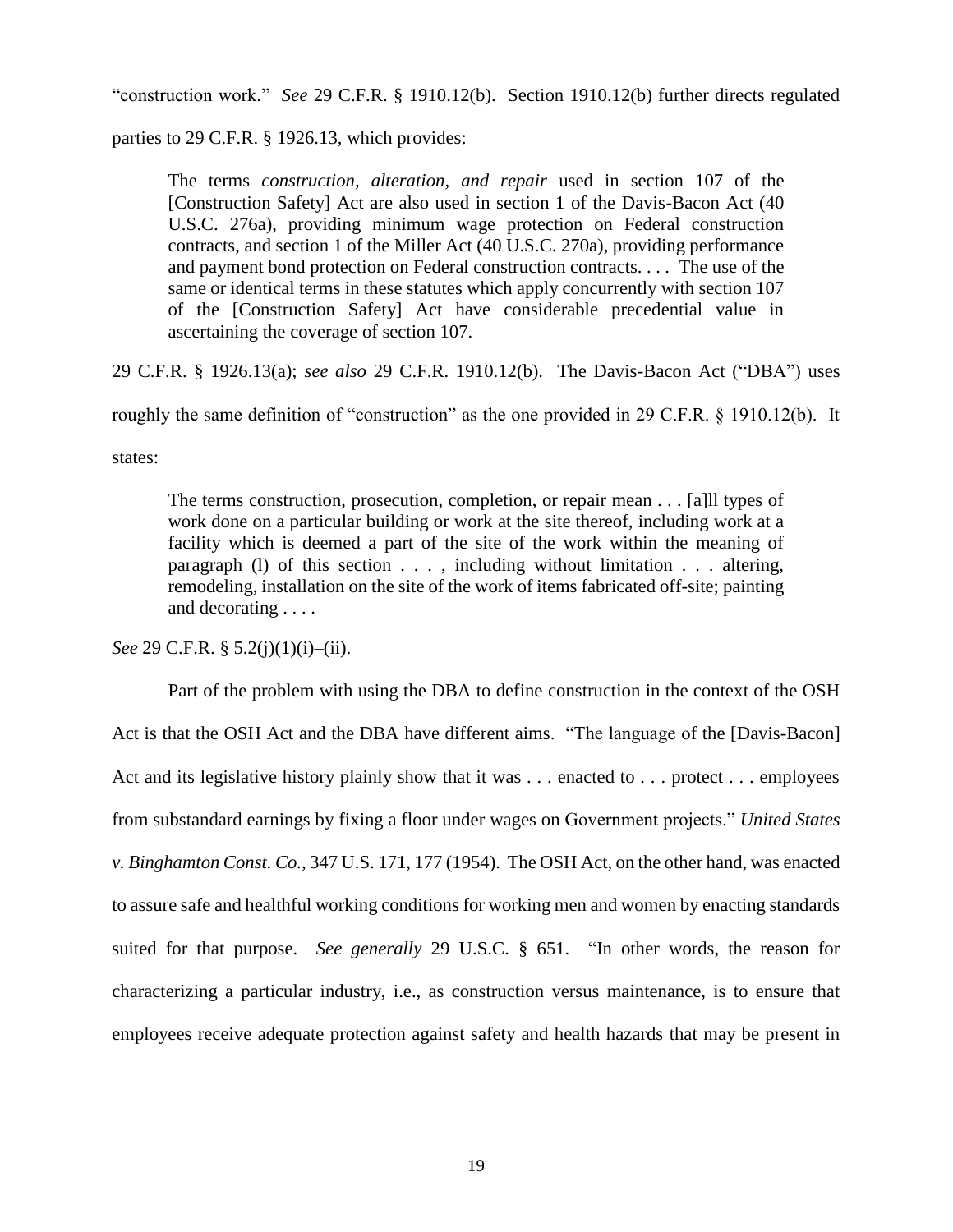their particular profession." *Public Svc. Co.*, Nos. 08-0634 & 08-0635 (citing different Parts of 29 C.F.R. that govern industries such as construction, marine, and agriculture).

As discussed by Judge Augustine in *Public Service*, under the DBA, "the primary considerations are the location and object of the work and the parties to the contract." *Id.* This is confirmed by the structure of the DBA, which defines the terms "construction, prosecution, completion, or repair" to mean "*[a]ll types of work done on a particular building or work at the site thereof ....*" *Id.* § 5.2(j)(1) (emphasis added). These are not the primary concerns of the OSH Act. As such, courts have held that while statutes such as the DBA have considerable precedential value, they are not determinative. *See CH2M Hill, Inc. v. Herman*, 192 F.3d 711, 719 (citing 29 C.F.R. §§ 1910.11(b) & .12(c) ("Thus, while the Secretary may have referenced other federal statutes as having precedential value, she clearly did not adopt the definitions of these statutes and their regulations in their entirety."); *Underhill Constr. Corp. v. Sec'y of Labor and OSHRC*, 526 F.2d 53 (1975). Although there may be instances where the regulatory history aids in the interpretation of the term "construction", the Court agrees with Judge Augustine that such is not the case here.

If the applicability of a regulatory provision cannot be determined with resort to the plain meaning, legislative history, or related provisions, the Court may defer to a reasonable interpretation developed by the agency charged with administering the challenged statute or regulation. *See Unarco Comm. Prods.*, 16 BNA OSHC 1499 (No. 89-1555, 1993). In assessing the reasonableness of the Complainant's interpretation, the Court must consider whether the interpretation "sensibly conforms to the purpose and wording of the regulations." *Martin v. OSHRC (CF&I Steel)*, 499 U.S. 144, 151 (1991) (internal citations omitted). This evaluation takes into account whether Complainant has consistently applied the interpretation and whether the regulated parties have been provided with adequate notice. *Union Tank Car Co.*, 18 BNA OSHC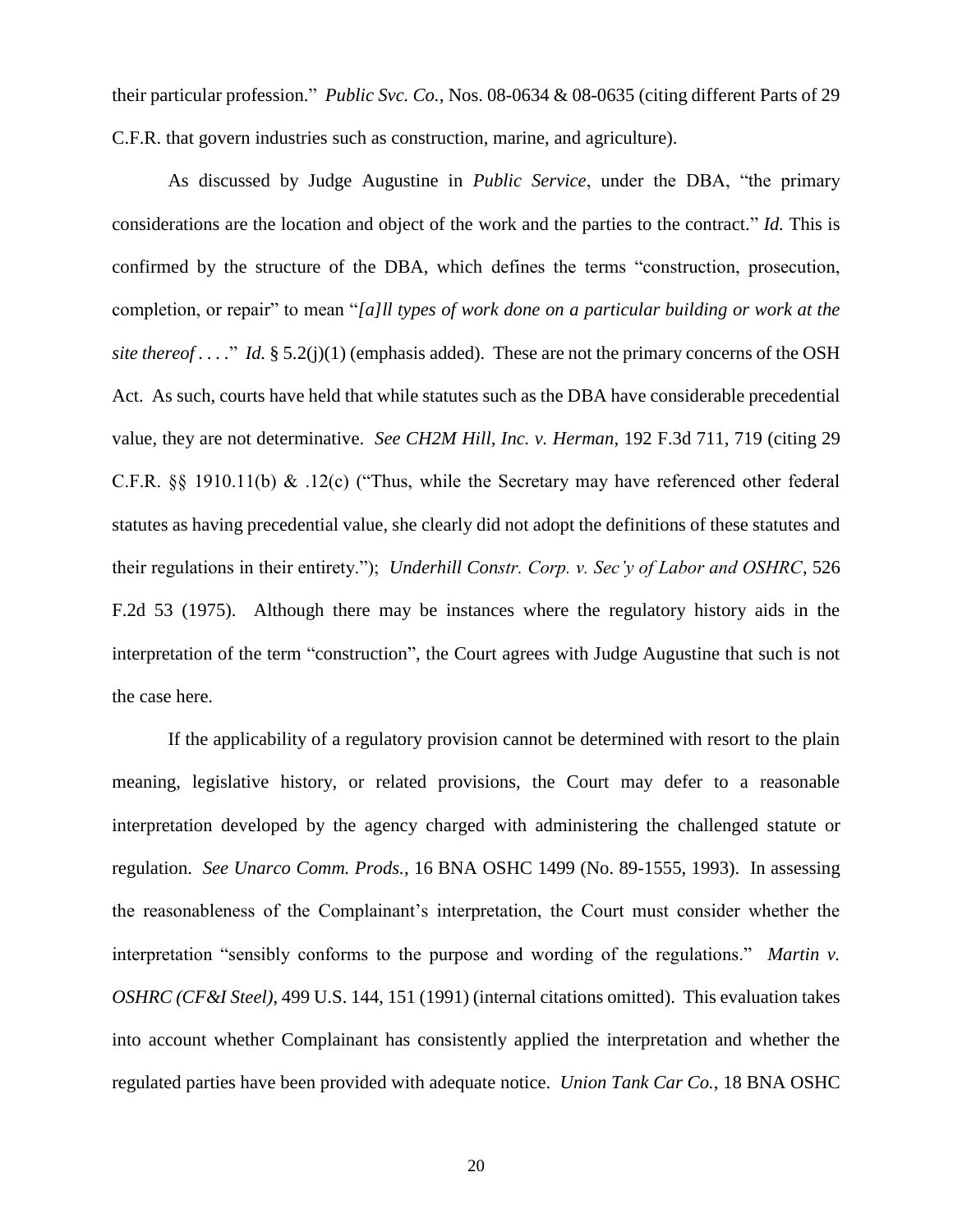1067, 1069 (citing *CF&I Steel*, 499 U.S. at 150, 157–58). "The weight of such [an interpretation] in a particular case will depend on the thoroughness evident in its consideration, the validity of its reasoning, its consistency with earlier and later pronouncements, and all those factors which give it power to persuade, if lacking the power to control." *Simpson, Gumpertz & Heger, Inc.*, 15 BNA OSHC 1851 (No. 89-1300, 1992) (citing *General Elec. Co. v. Gilbert*, 429 U.S. 125, 142 (1976) (quoting *Skidmore v. Swift & Co.*, 323 U.S. 134, 140 (1944))).

Based on Complainant's interpretation of the standard, he concludes that the facts establish that the work on H-401 was construction. This conclusion is premised on two factors: (1) the nature of the work; and (2) the context in which the work occurs. Citing to *Gulf States*, Complainant argues that the work performed on H-401 was to maintain proper functioning of the heater. *See Gulf States*, 12 BNA OSHC at 1546. Complainant also contends that the turnaround itself was nothing more than a large-scale event to maintain the refinery itself in proper working order, and, as such, any events taking place during the turnaround would be considered maintenance. *See Compl't Br.* at 16–17 (citing *Cenex Refinery*, 14 BNA OSHC 1727 (No. 89- 1350, 1990) (ALJ)). Respondent, on the other hand, claims that Complainant's interpretation is unreasonable based, in part, on its inconsistency with prior agency interpretations of "construction" versus "maintenance". The Court agrees with Respondent.

Starting in 1983, Complainant began issuing letters of interpretation ("LOI"), official memoranda, and directives discussing the distinction between construction and maintenance. *See*  John B. Miles, Jr., Letter of Interpretation, Oct. 25, 1983 ("Miles LOI"). That first letter only reiterated the definition of construction found in 1910.12(b); however, in subsequent iterations, Complainant has added additional factors to consider. In 1994, Deputy Assistant Secretary James Stanley issued a more comprehensive Memorandum addressing the definition of construction versus maintenance. (Ex. C-10, James W. Stanley, Policy Memorandum, August 11, 1994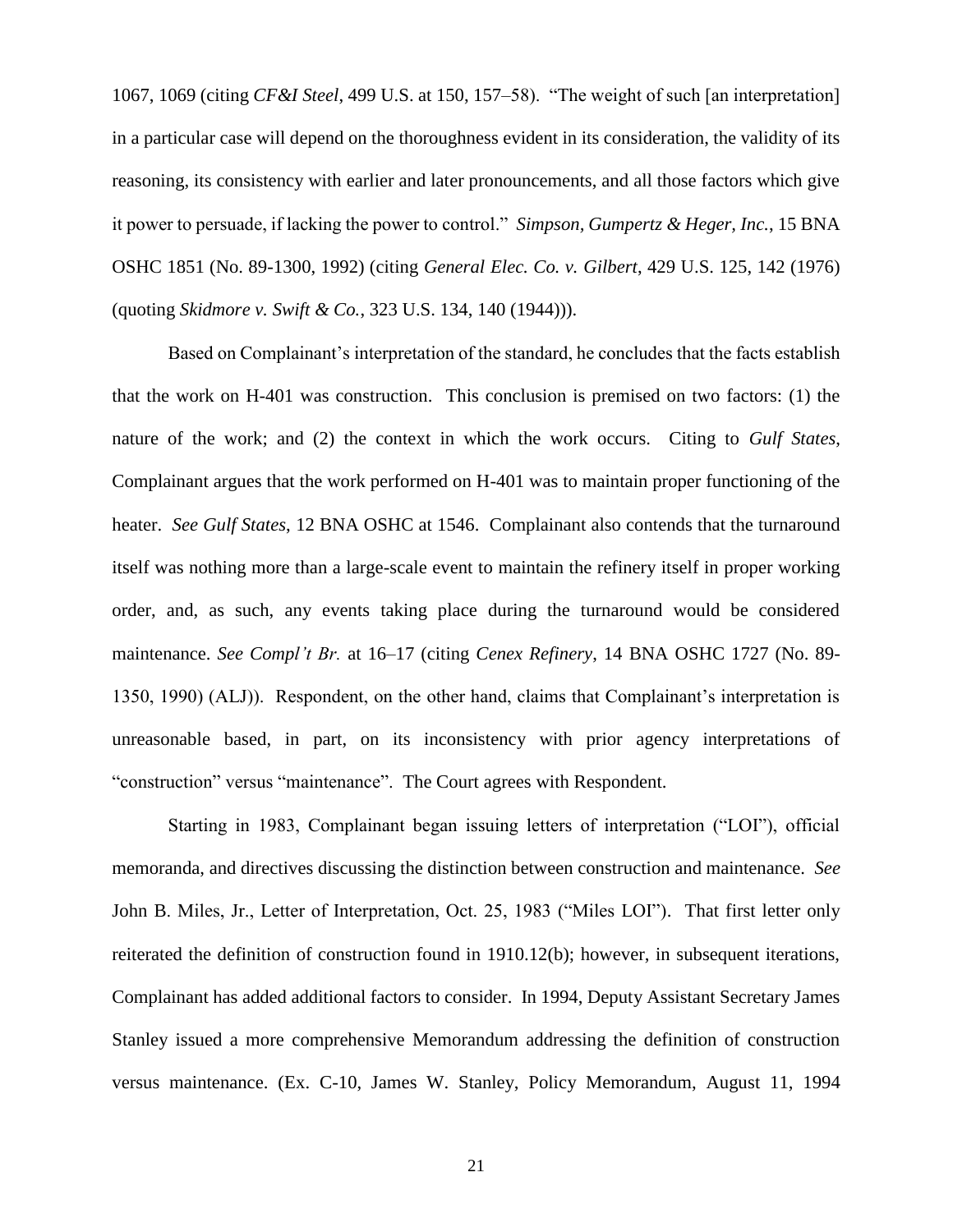("Stanley Memo")). As to construction, Mr. Stanley wrote that "construction work is not limited to new construction. It includes the repair of existing facilities. The replacement of structures and their components is also considered construction work." *Id.* As to maintenance, Mr. Stanley noted that there is no specified definition in the regulations and opted for a definition taken from the directive on confined spaces—"making or keeping a structure, fixture or foundation (substrates) in proper condition in a routine, scheduled, or anticipated fashion." *Id.* That memorandum also stated that "determinations of whether a contractor is engaged in maintenance operations rather than construction activities must be made on a case-by-case basis, taking into account all information available at the site." *Id.*

In 1999, Complainant issued two LOI that address two additional factors to consider when making the "case-by-case" determination of whether a particular activity is construction or maintenance. (Ex. C-12, Randall A. Tindell, Letter of Interpretation, February 1, 1999 ("Tindell LOI"); Ex. C-13, J. Nigel Ellis, Letter of Interpretation, May 11, 1999 ("Ellis LOI")). The Tindell LOI reiterates the Stanley Memorandum's definition of "maintenance" and also introduces a new factor—size. In that respect, the LOI states that size is a factor "if, because of its size, the process of removal and replacement involves significantly altering the equipment that the valve is in." (Ex. C-12). To illustrate, the LOI discusses two similar scenarios that, based on their facts, could be characterized as maintenance or construction. In the first scenario, the LOI concludes that the removal and replacement of a household water shut-off valve is maintenance because it can be done "without making major alterations to the heating system." *Id.* In the second scenario, the LOI concludes that the removal and replacement of a 36-inch valve, which is one of three major components in a processing system and requires 50 percent of all parts in the system to be cut, moved, altered or replaced, would constitute construction. *Id.* The Ellis LOI, on the other hand, further defines maintenance as being an "anticipated, routine, and periodic event" to maintain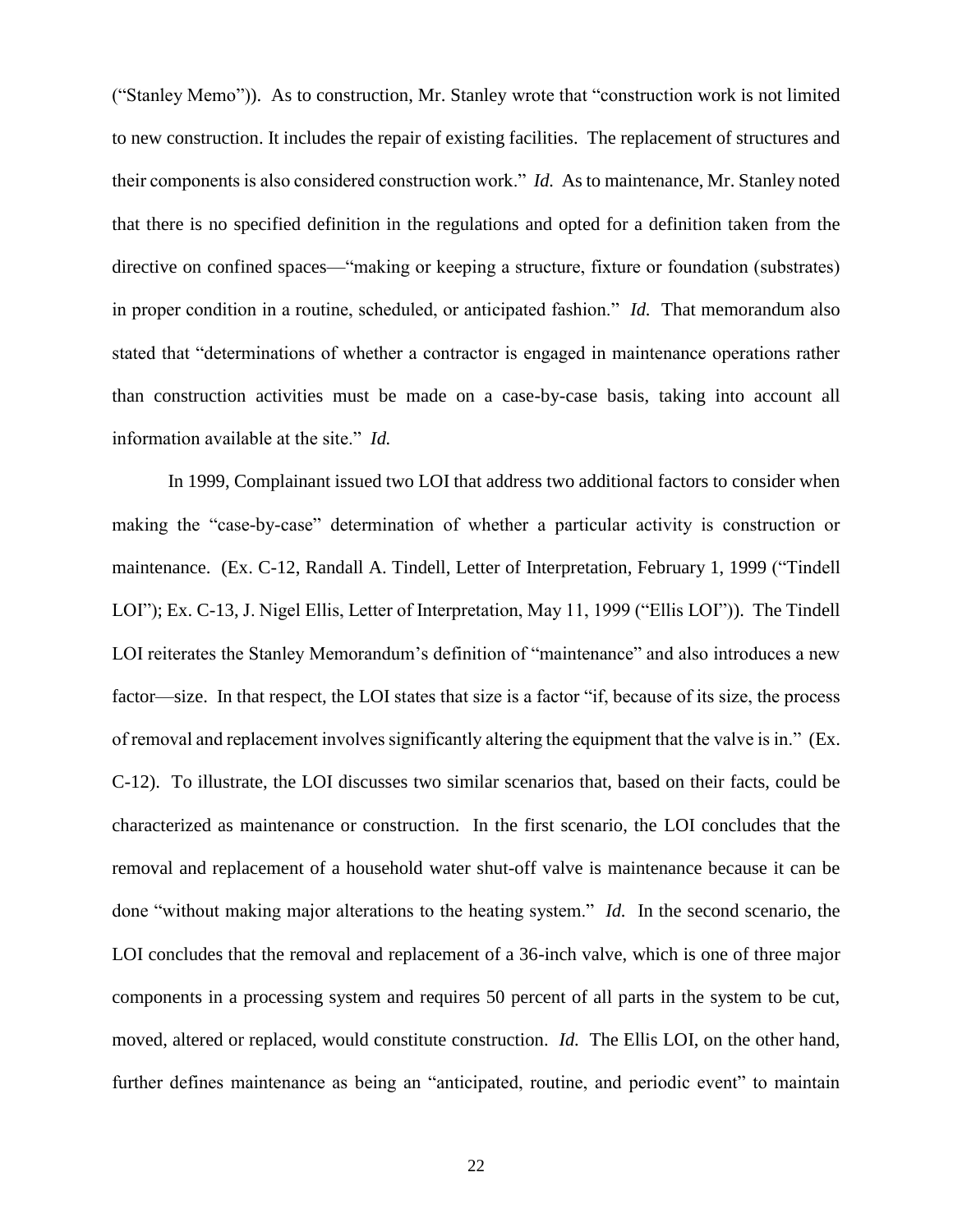structures and equipment in their original condition" and further notes that longer periods of time do not necessarily alter that determination. (Ex. C-13).

The most recent interpretive document issued by Complainant was a letter sent to a Raymond V. Knobbs from the Directorate of Construction. (Ex. C-14, Raymond V. Knobbs, Letter of Interpretation, November 18, 2003 ("Knobbs LOI")). This letter is the most comprehensive statement from Complainant regarding the maintenance-versus-construction distinction. Of particular note are the following passages:

- "Construction work is not limited to new construction, but *can include the repair of existing facilities or the replacement of structures and their components*. For example, the replacement of one utility pole with a new, identical pole would be maintenance; however, if it were replaced with an improved pole or equipment, it would be considered construction."
- "In addition to the concept of one-for-one replacement versus improvement, the scale and complexity of the project are relevant. This takes into consideration concepts such as *the amount of time and material required to complete the job*."
- "[I]f a steel beam in a building had deteriorated and was to be replaced by a new, but identical beam, the project would be considered a construction repair rather than maintenance *because of the replacement project's scale and complexity*."
- "Replacement of a section of limestone cladding on a building, though not necessarily a large project in terms of scale, would typically be considered construction because *it is a complex task in view of the steps involved and tools and equipment needed to do the work*."
- "Note that, though the work may itself occur during a scheduled "maintenance outage," *this alone is not enough to qualify it as maintenance*. For example, it is possible that the work may be construction, but scheduled during a maintenance outage to minimize lost productivity."

(Ex. C-14) (emphasis added).

As noted by the Commission, the deference due to Complainant's interpretation depends,

in part, on its consistency with other agency interpretations on the same topic and the validity of

its reasoning. *See Simpson*, 15 BNA OSHC 1851. The Court finds that Complainant's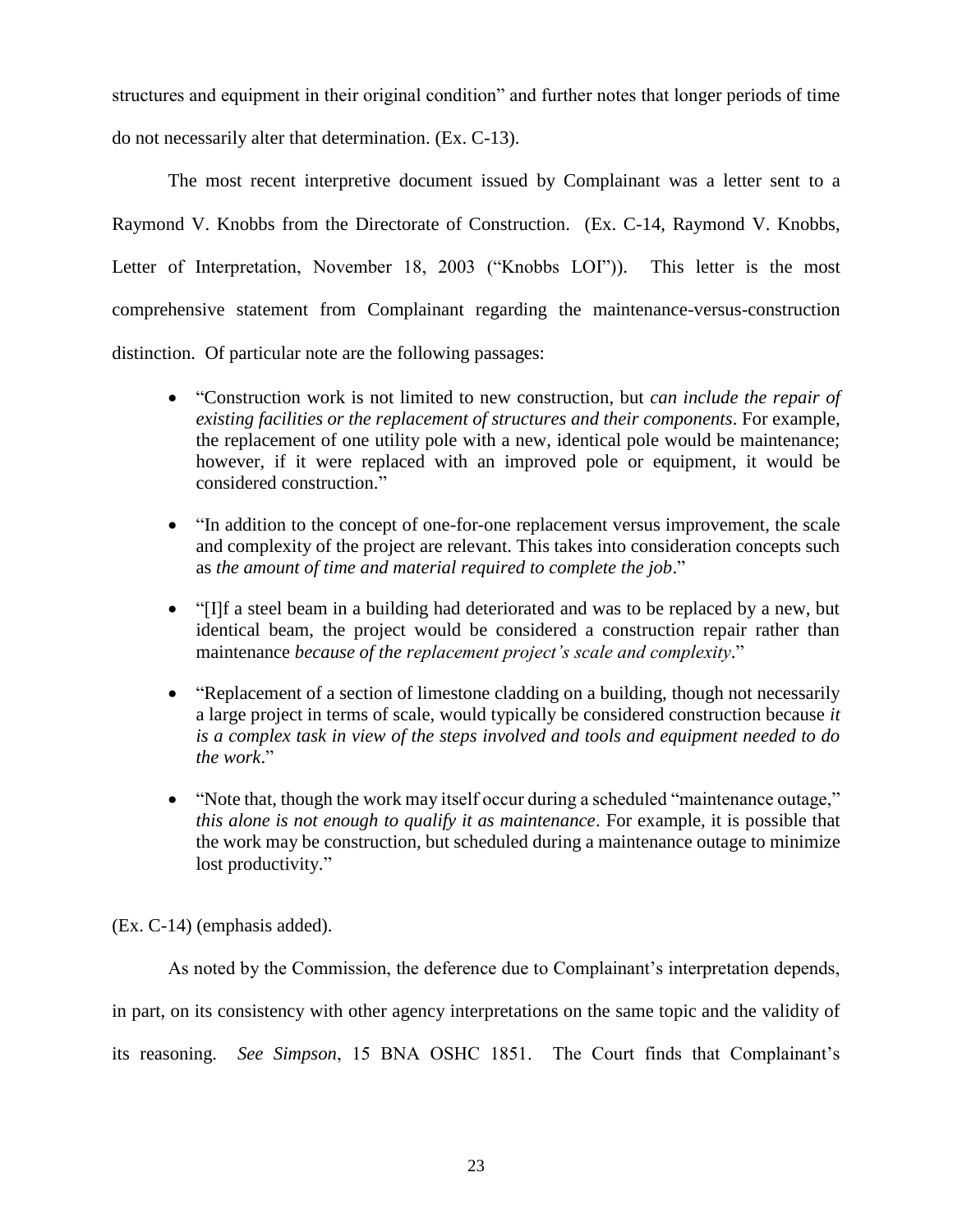interpretation in this case is inconsistent with published guidance documents and that his rationale is flawed.

As to the nature of the work on H-401, Complainant overemphasizes the end result keeping the heater in proper condition—and discounts the work that was actually performed. Indeed, the end result of the work was a fully-functioning heater, same as before the work began; however, as noted in the Knobbs LOI, construction can include the repair of existing facilities or the replacement of structures and their components, as was the case here. Likewise, though context is important to this determination, Complainant has stated that even though work occurs during a scheduled maintenance outage, "this alone is not enough to qualify it as maintenance." Nevertheless, Complainant urges the Court to not only characterize the entire turnaround project as maintenance but to also conclude, contrary to its own guidance, that any activities taking place during the turnaround are also maintenance. *Compl't Br.* at 16–17.

In support of its interpretation, Complainant cites favorably to Commission case law, which holds that: (1) work that would not normally be considered construction will be characterized as construction if it is integral to a construction project; and (2) work that would be considered construction work in isolation will not be considered construction work if it is incidental to a non-construction project. *See Compl't Br.* at 16 (citing *Active Oil*, 21 BNA OSHC 1184; *B.J. Hughes*, 10 BNA OSHC 1545, 1547, (No. 76-2165, 1982); *Royal Logging*, 7 BNA OSHC 1744, 1750 (No. 15169, 1979)). The refurbishment of H-401 was only one part of a \$60 million dollar capital improvement project scheduled to take place during the turnaround. Whether regarded as an individual activity or as part of a larger project, the work on H-401 would still be construction according to the interpretive documents published by Complainant.

Complainant's interpretation in this case also seems to disregard, or at the very least minimize, the importance of scale and complexity, two factors which feature prominently in both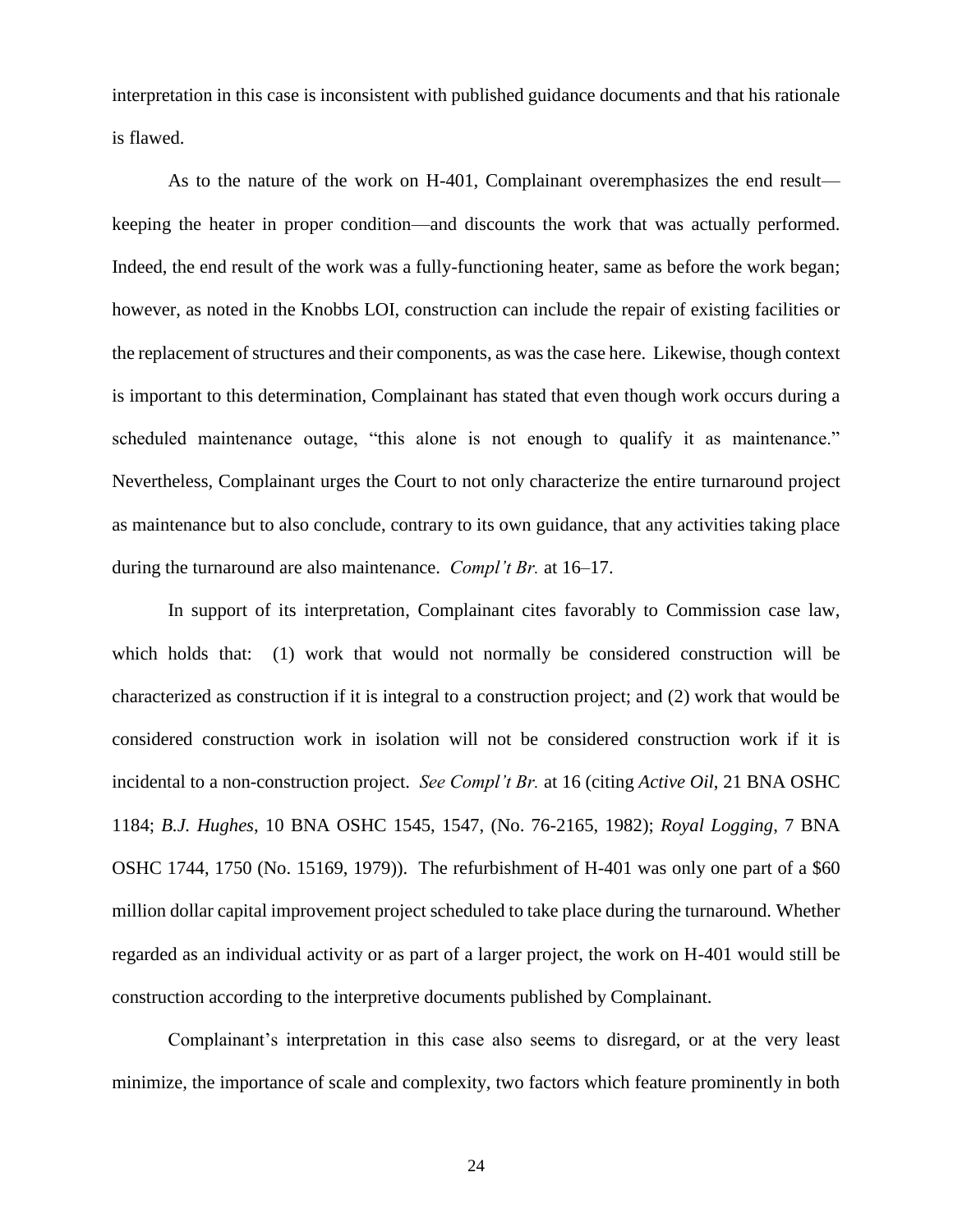the Tindell and Knobbs LOI. It is also at odds with the interpretation that he recently proffered before the Commission. *See Brand Energy Sol'ns LLC*, 2015 WL 1957888 at \*2. In *Brand Energy*, Complainant "point[ed] out that whether a structure is altered during a work project is not necessarily determinative." *Id.* Instead, Complainant, citing the interpretive documents describe above, urged the Commission to also consider the scale and complexity of the project and whether it was a routine activity. *Id.* The work at issue in *Brand Energy* involved installing a 16-level scaffold around the outside of a crude oil distillation column, which was a 220-foot tall, cylindrical structure, and repairing and replacing the insulation damaged by a storm. *Id.* The Commission agreed with Complainant's assertion that the work was construction and cited the following factors in support: (1) it took eleven workers three weeks to install half of the scaffolding required to complete the project, thus supporting the conclusion that the project was large in scale and complex in implementation; (2) the work was not merely preventive, but involved repairing damage and installing new insulation; (3) the work was scheduled in anticipation of the need for routine upkeep. *Id.* at 3. Complainant's attempts to deemphasize its prior interpretive documents by saying that they "lack the force and effect of law even for the examples they address" and "provide no basis for rejecting the interpretation embodied in the citation" ring hollow when compared to its previous attempts to assert the importance of those documents. *Compl't Br.* at 23; *see also Ryder*, 2014 WL 5025979 at n.3 (noting Secretary has previously indicated relevance of scale and complexity and finding that length of time work took, coupled with nature of tasks, supported finding that work was construction).

At trial, CSHO Klostermann did not discuss any of the foregoing interpretive documents and instead focused solely on CPL 2.100, which addresses the construction-versus-maintenance distinction in the context of confined spaces. (Ex. C-11). Specifically, it characterizes the refurbishing of existing equipment as maintenance. (*Id.*). It also provides examples of so-called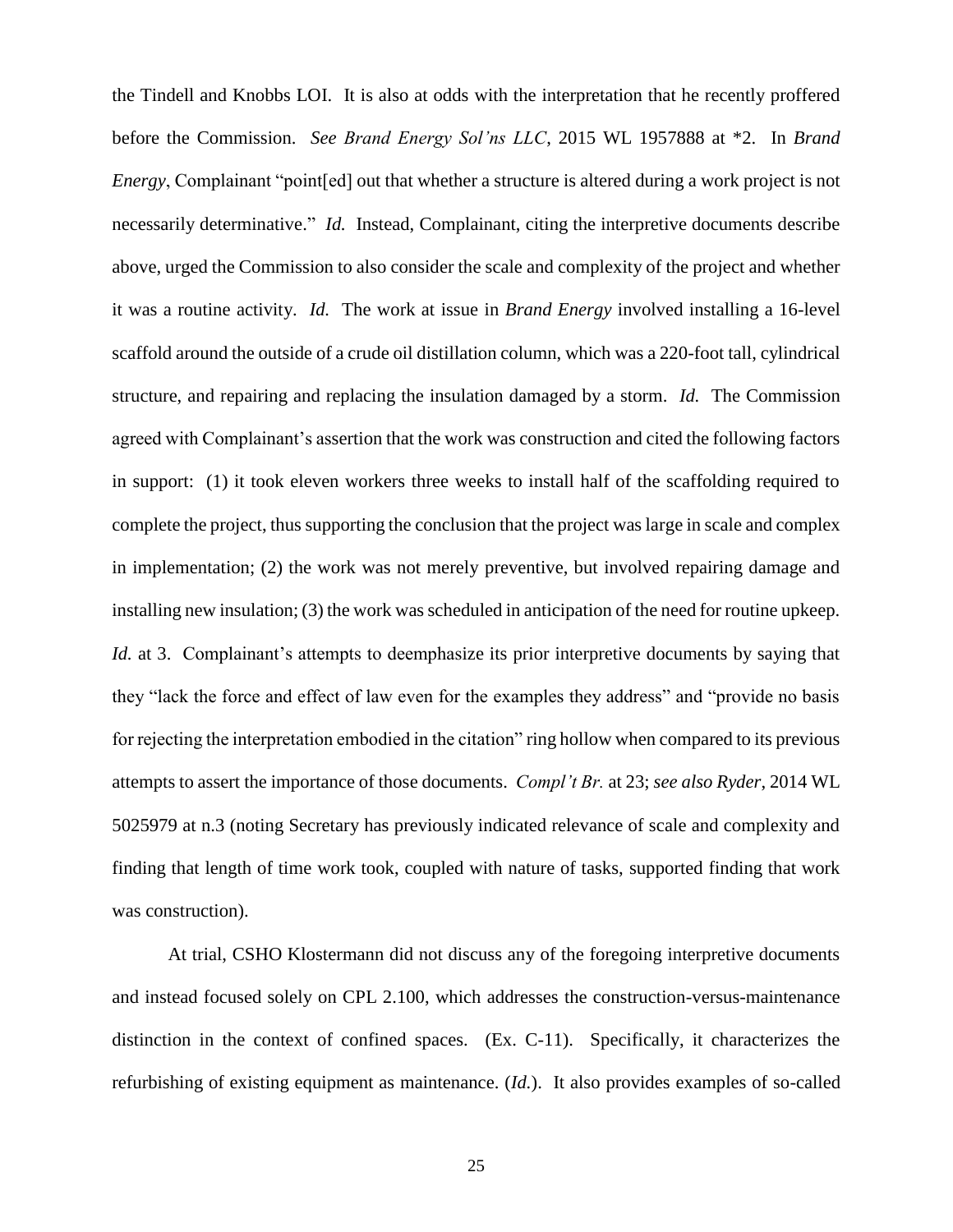maintenance activities, including the patching or total removal of tank lining and its replacement. (*Id.*). CSHO Klostermann equated the removal and relining of the tank with the removal and reinstallation of the heater tubes in H-401. (Tr. 166). The Court finds CSHO Klostermann's assessment unpersuasive. Although the CPL characterizes refurbishment as maintenance, it also states that "[t]he reconfiguration of space or the installation of substantially new equipment (as for a process change) is usually construction." (Ex. C-11). In lieu of relying on the most up-to-date and comprehensive interpretations, which entertain a more holistic approach to the analysis, Klostermann focused almost exclusively on the concept of refurbishment. The problem, however, is that a tank liner and a series of conduits for transporting refined petroleum are only analogous insofar as they can be found inside a piece of equipment.<sup>8</sup> The heater tubes in H-401 are the sole means by which petroleum product is transported through the heater. A liner, on the other hand, is not integral to the function of a tank or pipe; rather, its purpose is to prevent oxidation and other chemical processes that reduce the useful life of the equipment it protects. All of the examples in the CPL are of this sort—relining a tank, relining a furnace with refractory, tuckpointing and individual brick placement in a manhole, and repainting as part of scheduled program to maintain a system—and none of them address the removal and replacement of equipment required to make that system function.

Region 8's Assistant Regional Administrator, Mike Lynham, also focused on the end result of the work, as opposed to the work itself.<sup>9</sup> Specifically, he concluded that the work was

 $\overline{a}$ 

<sup>&</sup>lt;sup>8</sup>. Further, the Stanley Memo also states that the definition in CPL 2.100 is not dispositive and that the determination must be made on a case-by-case basis. (Ex. C-10).

<sup>&</sup>lt;sup>9</sup>. This is best illustrated in the following passage: "And in the end, you look at what was the end game? What was the goal of this particular project? Again, it was the refurbishment of heater 401 to restore it to its regular, normal operating parameters so the entire reformer unit could function as designed." (Tr. 349). Thus, rather than assessing the "nature of the work", Lynham and Klostermann were focused on its result. *Sec'y Br.* at 16.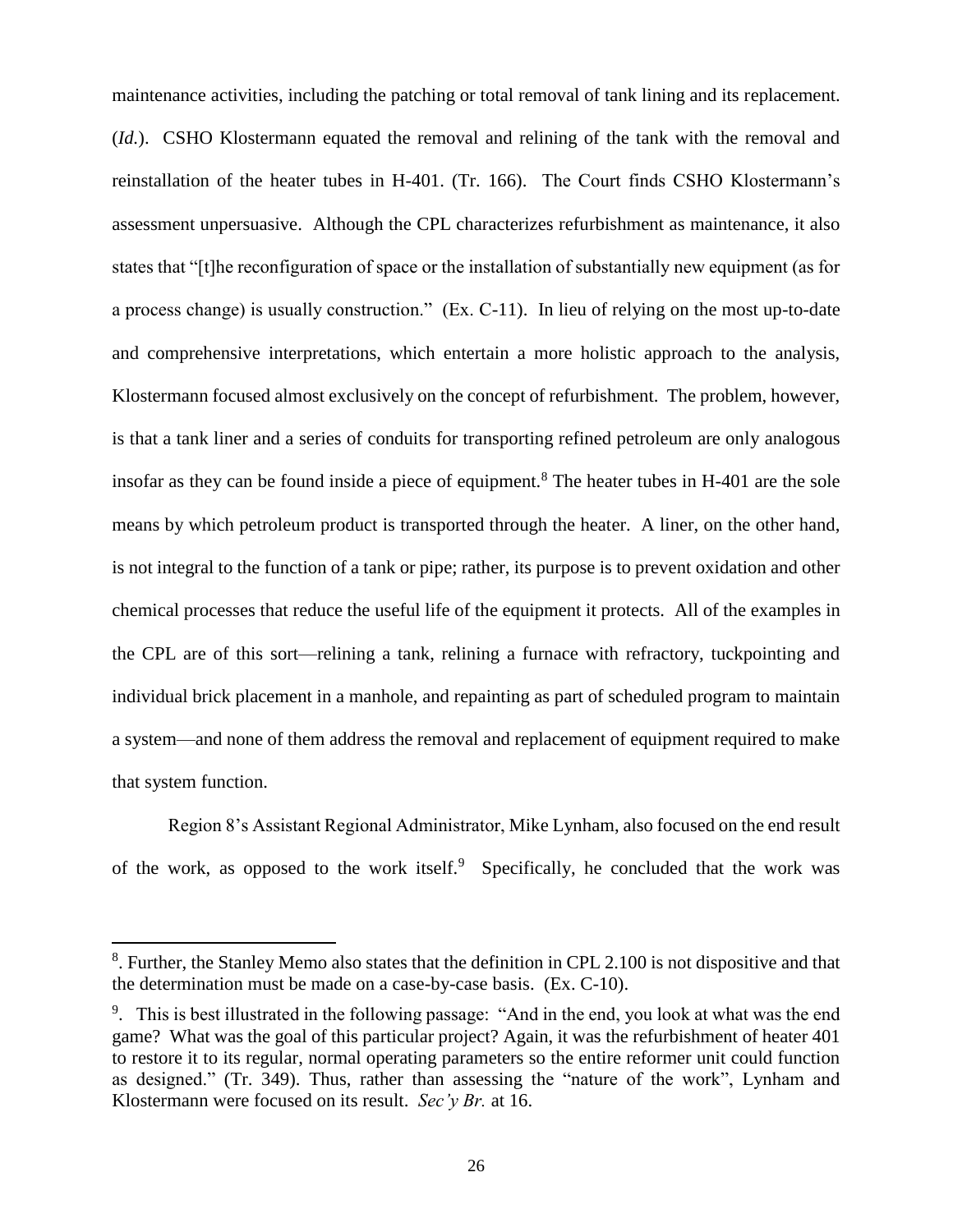maintenance because the function of the heater was the same both before and after the turnaround. (Tr. 33, 332). Further, in response to questions regarding the similarity of the repairs on H-401 and the examples of construction found in the Knobbs LOI, Lynham also testified:

Now, if you remove a significant structural component of a piece of equipment then, in fact, yes, I would agree with you even though it's a one-to-one replacement identical beam, that would e [sic] construction activity. Because when you look at the overall alteration of the space, you've taken a major component, a bigger component. It affects the structure and stability of that piece of equipment and replaced it with a new one. That's construction activity. That's going beyond refurbishment of that type of equipment.

(Tr. 341–42). Even if the Court grants some credence to Lynham's assertion regarding function which is only partly useful in light of the construction examples in the Knobbs letter, the end results of which did not change the function of the equipment or structure being repaired—the foregoing statement is wholly inconsistent with his conclusion that the removal and replacement of the heater tubes is maintenance. The heater tubes in H-401 were a significant structural, or at the least functional, component of the heater. To suggest that the removal and replacement of those tubes is more akin to respraying a liner in a tank or pipe than to the replacement of a 36-inch valve, limestone cladding, or a structural steel beam strikes the Court as unreasonable at best, and disingenuous at worst. (Ex. C-14, Knobbs LOI).

Further, the Court disagrees with Complainant's analogy to the situation in *Public Service*, wherein Judge Augustine determined that a two-month project to reline a portion of a penstock, which is essentially a large pipe, was maintenance. *Public Svc.*, *supra*. The relining involved removing old, deteriorated coal tar lining and replacing it with epoxy. *Id.* Not all of the original lining was removed and the new lining was compatible with the old. *Id.* Indeed, the scope of the project was larger both in terms of the size of the object to be worked on and the length of time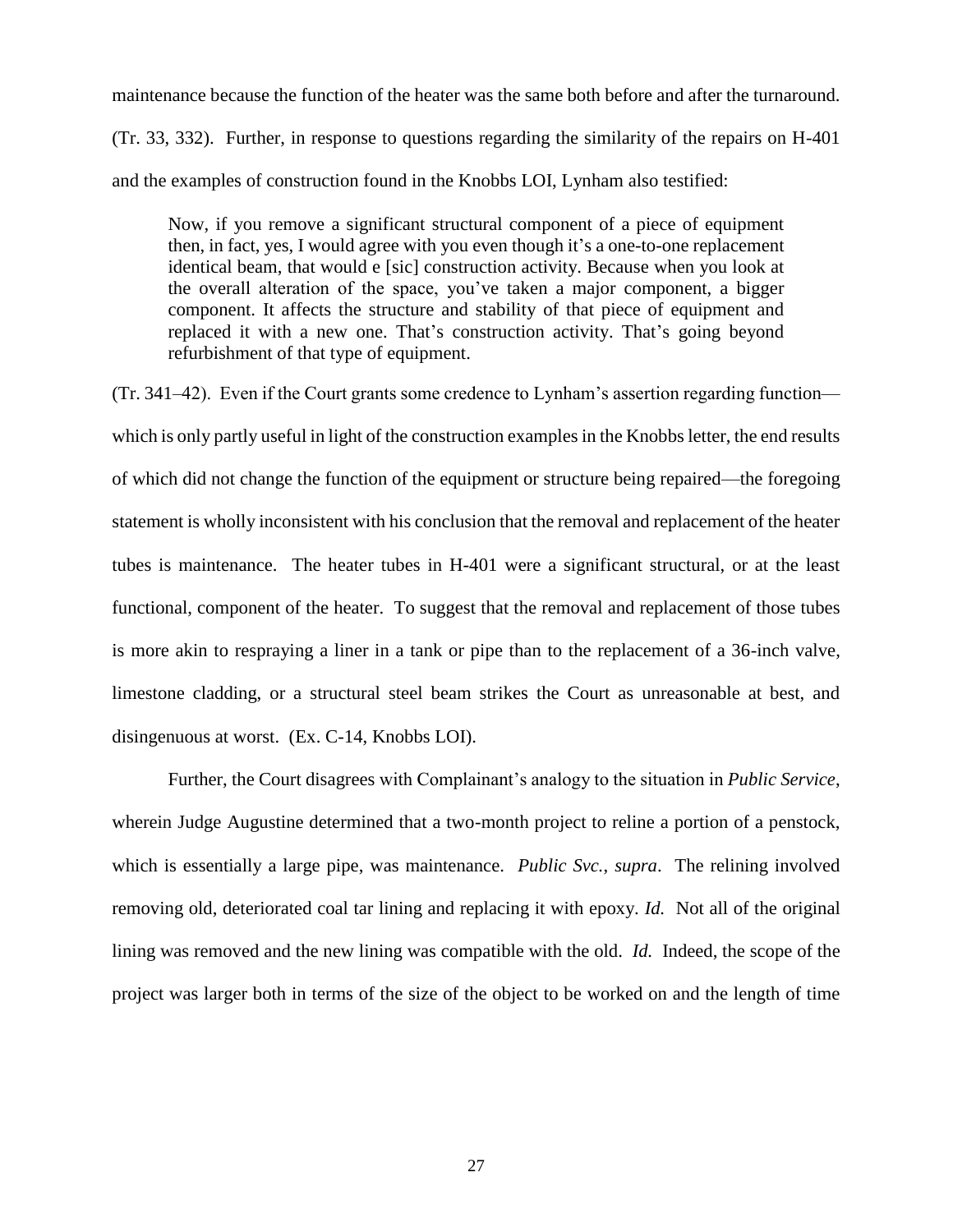required to complete it.<sup>10</sup> However, the project did not involve removal and replacement of significant structural or functional components; rather, it targeted the lining that protected those components. As such, the Court finds that the facts of *Public Service* are analogous to the maintenance examples found in CPL 2.100, all of which address the concept of replacing a lining, as opposed to the construction examples found in the Knobbs LOI.

Whether analyzing the construction-versus-maintenance distinction from the standpoint of plain language, agency interpretation, or the Commission case law referenced above, the Court finds that the conclusion is the same—the work on H-401, as well as the entire scope of the turnaround, was construction. Accordingly, Citation 1, Item 1 and Citation 2, Item 1 are hereby VACATED. Likewise, the original allegation of Citation 1, Item 2, insofar as it alleges a violation of the general industry standard, is also VACATED. Thus, the Court shall proceed to an analysis of whether Complainant has proved a violation of 29 C.F.R. § 1926.451(g)(1).

B. Citation 1, Item 2 (Alternative Violation)

Complainant alleged a serious violation of the Act as follows:

29 CFR  $1926.451(g)(1)$ : Each employee on a scaffold more than 10 feet above a lower level was not protected from falling by the use of a personal fall arrest systems [sic], or by the use of a guardrail system:

a) Suncor Energy, Inc. at 5801 Brighton Boulevard, Commerce City, CO 80022: On or before October 29, 2012, the employer did not ensure that weld inspector subcontractor employees were protected from falling when working on tubular welded system scaffold. Three outrigger scaffolds were missing guardrails, and person al fall arrest systems were not in use. Condition exposed employees to fall hazards of up to 25 feet.

The cited standard provides:

l

Each employee on a scaffold more than 10 feet (3.1 m) above a lower level shall be protected from falling to that lower level. Paragraphs  $(g)(1)(i)$  through (vii) of this

 $10$ . It must also be remembered that size and complexity are only factors if, because of the size of an object or component involves significant alteration of the equipment the component is in. (Ex. C-12, C-14).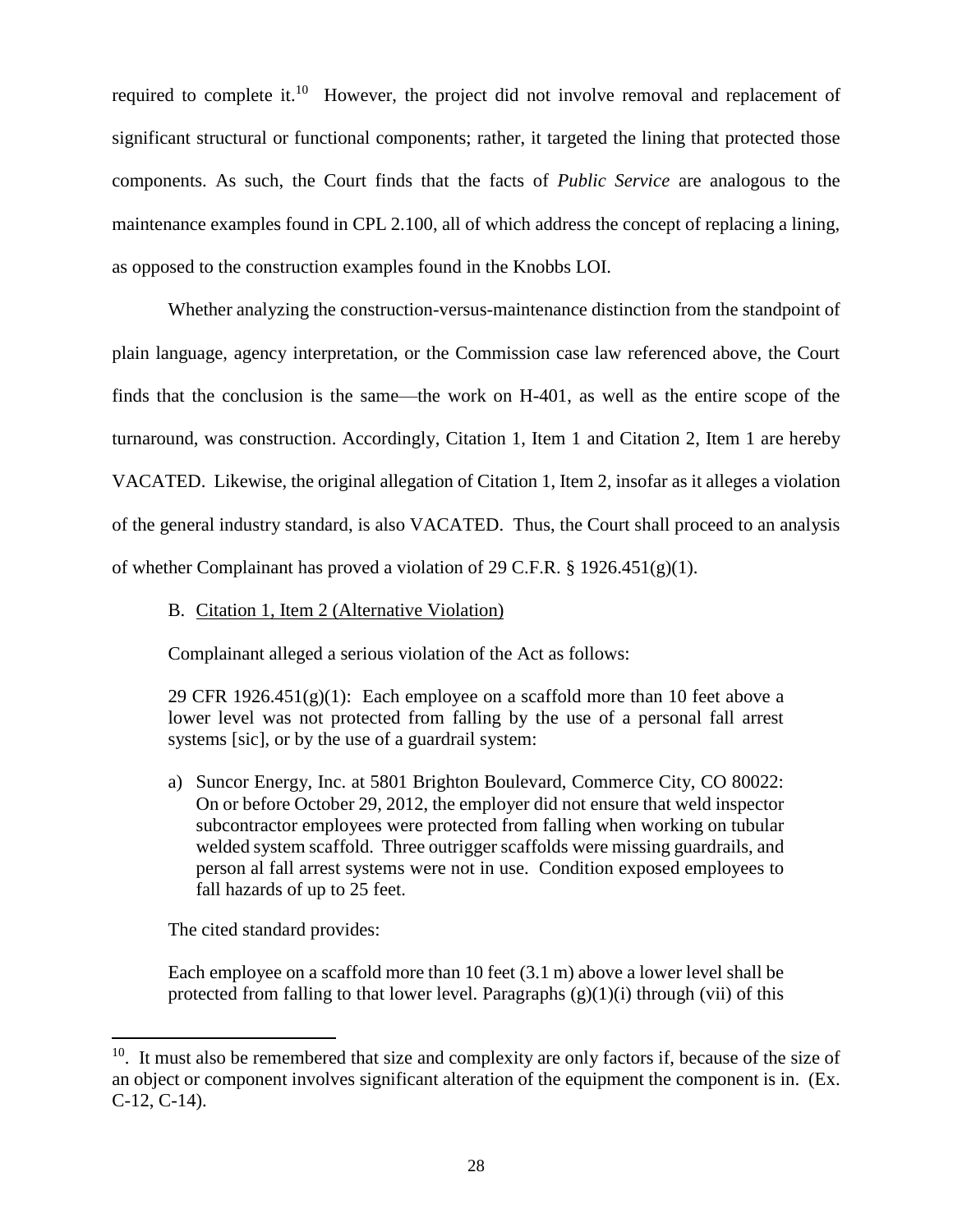section establish the types of fall protection to be provided to the employees on each type of scaffold. Paragraph  $(g)(2)$  of this section addresses fall protection for scaffold erectors and dismantlers.

29 C.F.R. § 1926.451(g)(1).

 $\overline{a}$ 

#### 1. The Standard Applies and its Terms were Violated

The Court has already determined that the construction standards found in Part 1926 apply to the work on H-401. *See* Section VI.A, *supra*. Further, this specific standard applies because [redacted] was working on a scaffold outrigger platform, which was more than 25 feet above the heater floor. It is undisputed that the outrigger platform did not have guardrails and that neither [redacted] nor Mota were wearing adequate fall protection for the hazards presented. Accordingly, the standard applies and was violated.<sup>11</sup>

## 2. Respondent Knew or, With the Exercise of Reasonable Diligence, Could Have Known of the Violative Condition

Complainant contends that Respondent knew or should have known of the condition in H-401 because, as the controlling employer over the worksite, it had an obligation to take reasonable measures to detect and prevent the violation. *See* OSHA Instruction CPL 2-00.124, Multi-Employer Citation Policy ¶ X.B.D (1999). Respondent contends that it did not have actual knowledge that the scaffold had been modified or what the specific conditions inside H-401 were on the day of the accident. Respondent also contends that, though it may qualify as a "controlling employer", it took all reasonable measures necessary to discover hazardous conditions and, thus, cannot be charged with constructive knowledge of the hazards. Based on the facts of this case, the Court finds that Respondent should have known of the violative condition.

"In assessing reasonable diligence, the Commission has considered 'several factors, including the employer's obligation to have adequate work rules and training programs, to

<sup>&</sup>lt;sup>11</sup>. Respondent does not appear to dispute these elements, focusing instead on the elements of knowledge and exposure. *See Resp't Br.* at 82–97.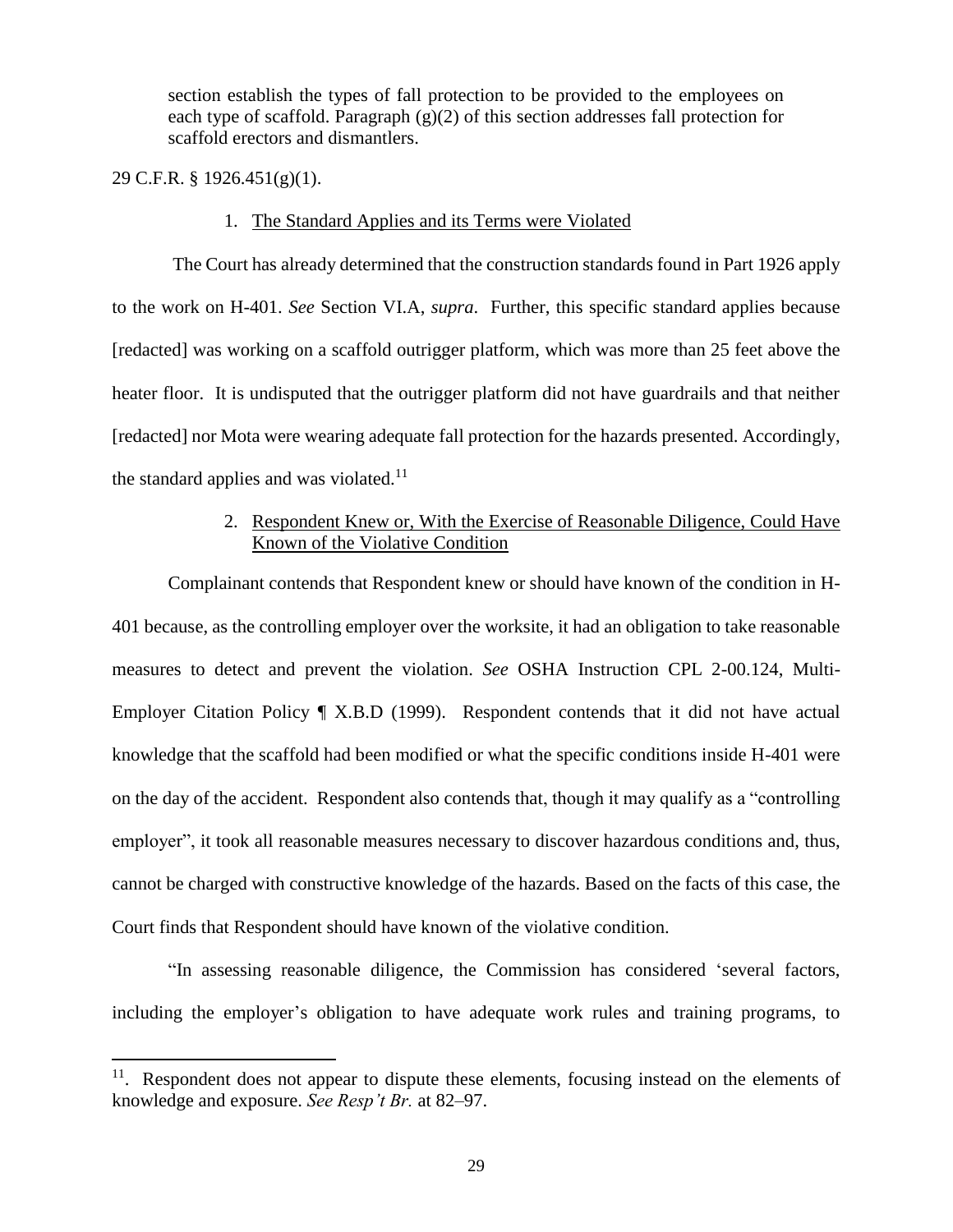adequately supervise employees, to anticipate hazards to which employees may be exposed, and to take measures to prevent the occurrence of violations.'" *Greenleaf Motor Express, Inc.*, 21 BNA OSHC 1872 (No. 03-1305, 2007) (quoting *Precision Concrete Constr.*, 19 BNA OSHC 1404, 1406 (No. 99-0707, 2001)). One of those measures includes "a general obligation to inspect its workplace for hazards." *Hamilton Fixture*, 16 BNA OSHC 1073 (No. 88-1720, 1993). This obligation "requires a careful and critical examination, and is not satisfied by a mere opportunity to view equipment." *Austin Commercial v. OSHRC*, 610 F.2d 200, 202 (5th Cir. 1979). When reviewing the foregoing factors, the Court must also consider how long the condition has existed and whether the condition was "readily apparent". *Shaw Areva Mox Svcs., LLC*, 23 BNA OSHC 1821 (No. 09-1284, 2012) (citations omitted).

According to the Commission, "an employer who either creates or controls the cited hazard has a duty under section 5(a)(2) of the Act to protect not only its own employees, but those of other employers 'engaged in the common undertaking.'" *McDevitt Street Bovis, Inc.*, 19 BNA OSHC 1108, 1009 (No. 97-1918, 2000) (quoting *Anning-Johnson Co.*, 4 BNA OSHC 1193, 1199 (No. 3694, 1976)). Thus, an employer "may be held responsible for the violations of other employers 'where it could reasonably be expected to prevent or detect and abate the violations due to its supervisory authority and control over the worksite.'" *Id.* (quoting *Centex-Rooney Constr. Co.*, 16 BNA OSHC 2127, 2130 (No. 92-0851, 1994)).

In support of its argument that it was reasonably diligent, Respondent points to the following: (1) its safety audit program; (2) the turnaround fall protection program and the associated training; (3) the safe work permit process; and (4) the scaffold tag process. The Court will address each of these issues in turn.

With respect to the safety audit program, Respondent points out that it had dedicated safety staff examining numerous issues every day and conducting safety discussions with contractors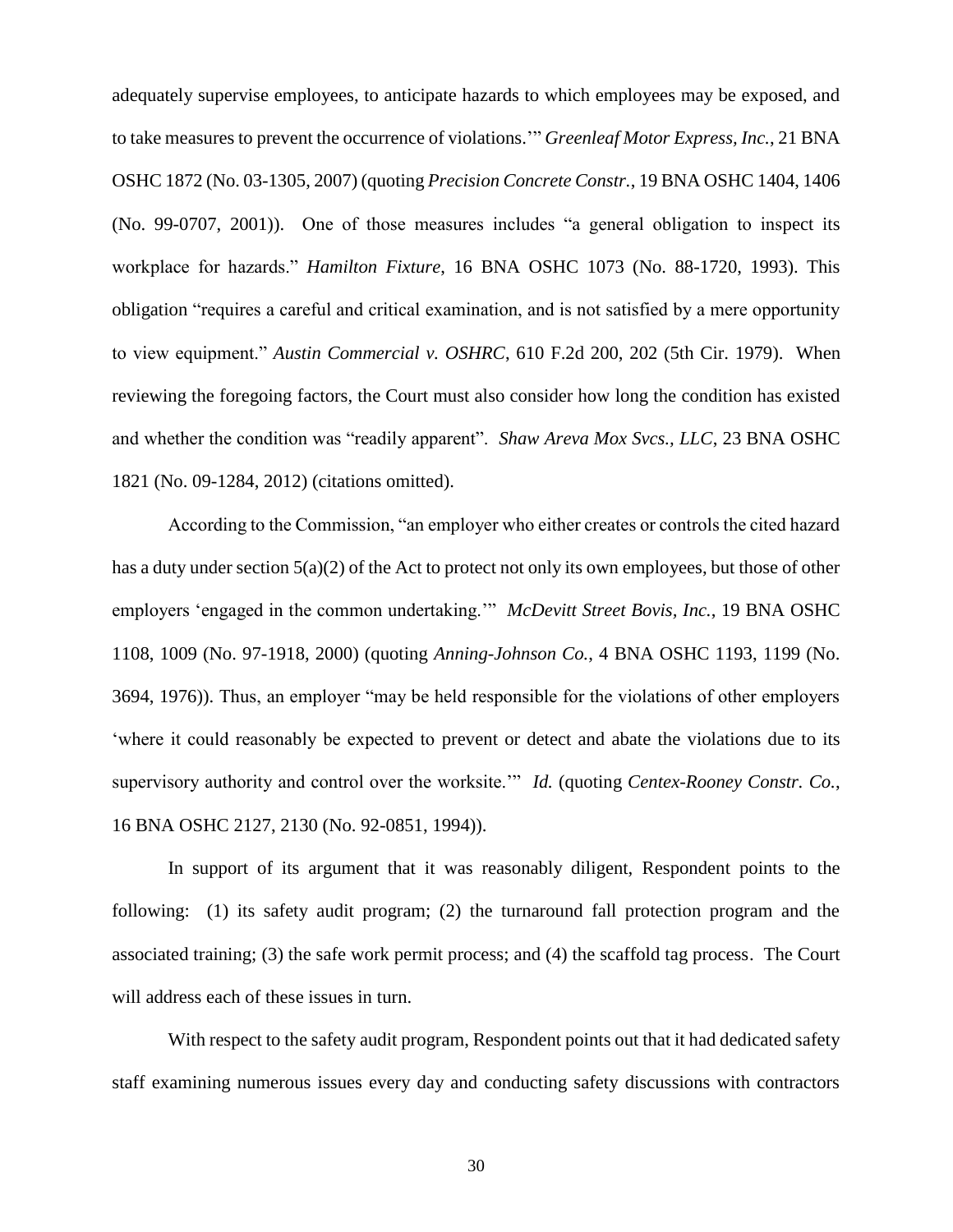after each shift. (Tr. 1092). For example, Calkins testified that fall protection was audited 542 times during the turnaround; scaffold tags were audited 354 times; and scaffold use was audited 408 times.<sup>12</sup> These audits include review of important documents, such as permits and scaffold tags, as well as field audits of actual work practices, such as scaffold use. (Tr. 1100; Ex. R-25 at 13609). The sheer number of audits is impressive given the time frame of the turnaround; however, even though Respondent's safety team audited scaffold use 408 times, there is no indication that those audits included the scaffolding *inside* H-401. (Tr. 1109, 1137; Ex. R-25). Calkins explained:

Well, there were hundreds of different jobs going on. Thousands of jobs during the course of the turnaround. So as we're working our way through the different work areas, we're addressing issued based on priority, based on risk, based on what we can see. I couldn't see inside the heater. I had no reason to believe they wouldn't be wearing fall protection.

(Tr. 1109). This statement concerns the Court. Based on the nature of the work inside H-401 confined spaces, radiation-based testing, hot work (welding), scaffolding, and working at elevation—it would seem that the risk would be significant. However, because Calkins could not see inside the heater, an assumption was apparently made that safe work practices would be followed, even if they were not verified. Further, scaffold tags were audited 354 times, and yet Calkins testified that no one in his group had seen the scaffold tag on H-401 prior to the day of the accident. $^{13}$  (Tr. 1108).

Calkins was not the only person whose job duties appear to have been impacted by the scope and scale of the turnaround. According to Stockton, who is the confined space supervisor, he was focused on preparing the equipment, such as blinding the conduits and isolating the confined space and that "tools", such as the scaffold, do not fall under that purview. (Tr. 419–420).

l

 $12$ . These totals reflect audits performed during the turnaround as a whole, not just H-401.

 $13.$  According to Calkins, October 29, 2012, was the first time that he saw the tag or entered H-401. (Tr. 1109).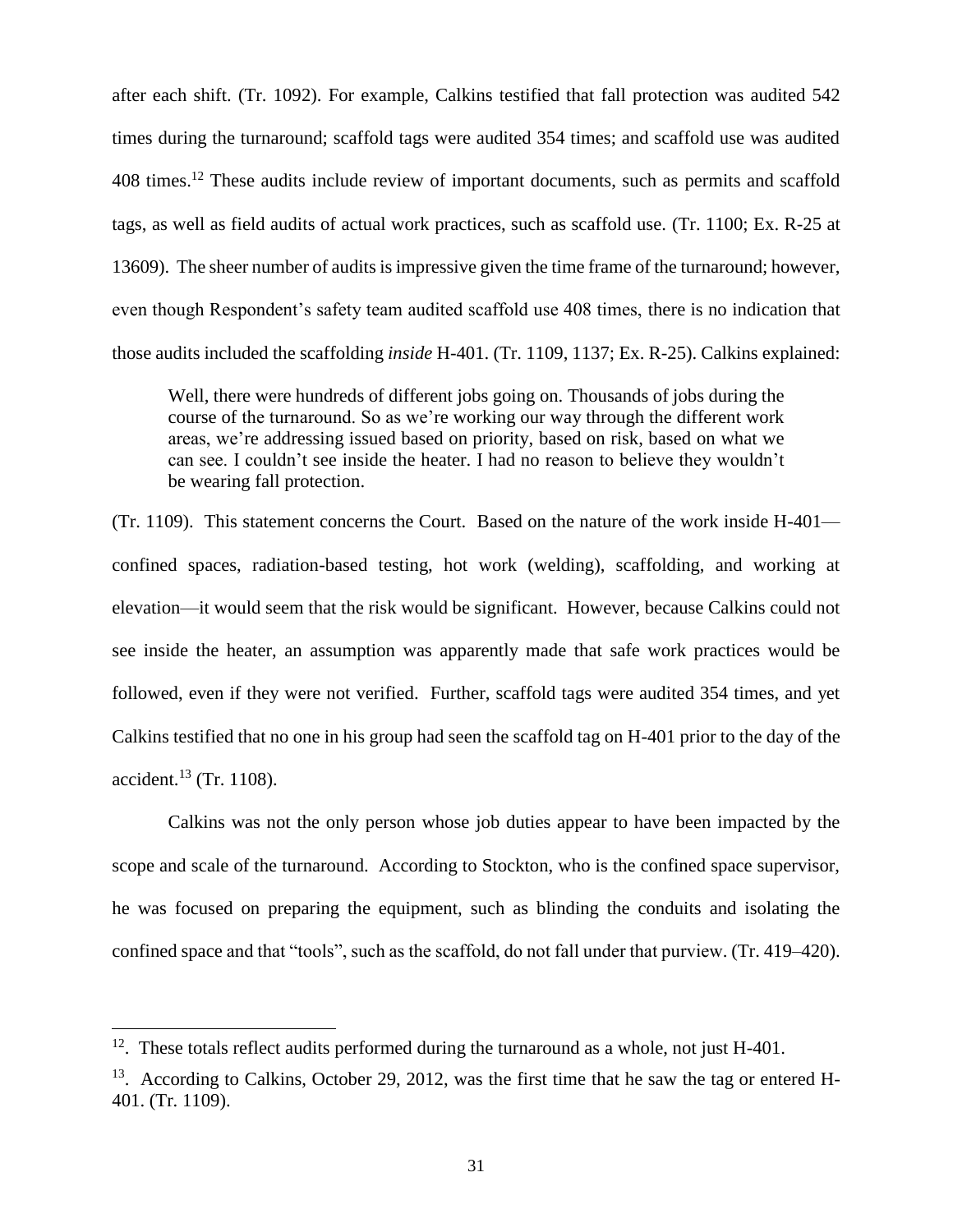This characterization is at odds with the description provided by Respondent's Safe Work Practice 404, Confined Space Entry, which requires the confined space supervisor to: "*[k]now the hazards*  that may be faced during entry, including information on the mode, signs, or symptoms and consequences of the exposure" and "[b]e responsible for preparing the permit, ensure[] permits have been completed correctly, and that *all additional safety concerns are addressed* prior to authorizing entry." (Ex. C-2) (emphasis added). Based on the language of SWP 404, there is no limitation on the types of hazards that the confined space supervisor must be aware of, and yet it appears that Stockton believed his role, at least in this respect, was limited to ensuring the preparation of the confined space "equipment". (Tr. 419–20). This likely explains why Stockton testified that the turnaround group only did a comprehensive walkthrough of the space prior to the initial entry and when an equipment change (breaking lock-out/tag-out) occurred within the space. (Tr. 401–402). Although the Court understands that Stockton's knowledge of the hazards in the confined space is premised, at least in part, on the information given to him by other parties, SWP 404 still requires that he "know the hazards" and address "all additional safety concerns". (Ex. C-2).

Dave Mollendor, who coordinated mechanical work during the turnaround, was responsible for processing change orders, which included modifications to scaffolding in H-401. (Tr. 995). According to Mollendor, he signed off on at least 10 change orders every day during the turnaround and was responsible for coordinating 15–100 different jobs. (Tr. 997). However, he also stated that he did not necessarily know the scope of the work contained in the change order because he did not have time. (Tr. 1007). Again, although the Court recognizes that Mollendor himself was likely limited in his ability to track the specifics of each change, the change orders represented an opportunity for Respondent to review and evaluate changes in the workplace. The same could be said with respect to Stockton and Calkins, each of whom had the opportunity to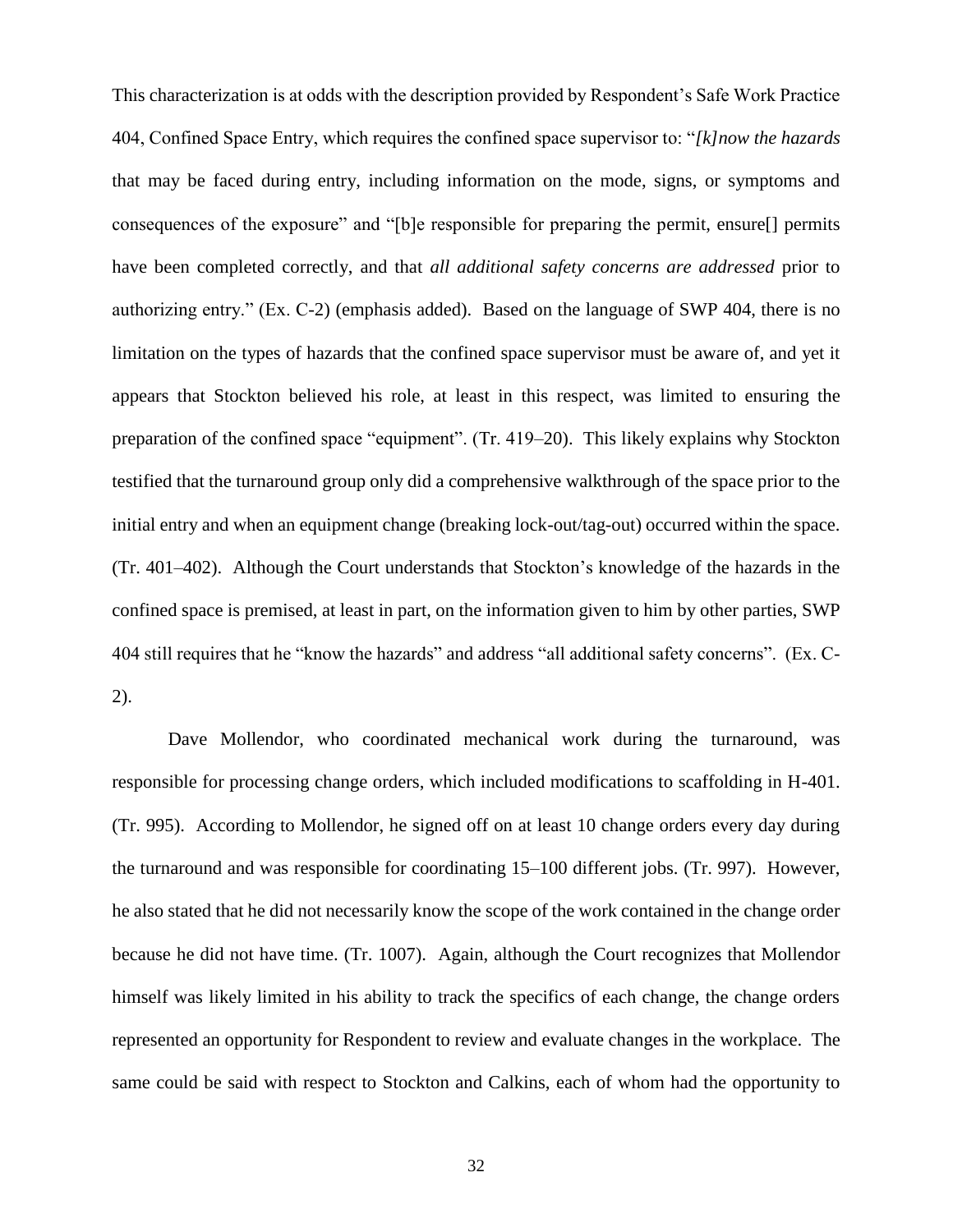discover hazards or changes within H-401 but nonetheless limited themselves based on what they could see or what they perceived the scope of their job to be.

The safe work permit process, as implemented in this case, also presents concerns. Stockton testified that he was responsible for reviewing and issuing permits. (Tr. 389). According to SWP 404, part of that responsibility also includes ensuring the permit is filled out correctly and addressing all additional safety concerns. (Ex. C-2). Both Stockton and Applegate testified that they did not engage in any sort of dialogue regarding the hazards in H-401 prior to Mistras' entry on October 29, 2012. (Tr. 429, 512–15). More concerning, however, are the discrepancies between the various permits that were issued with respect to entries into H-401 in the days leading up to the accident. (Exs. C-16, C-17, C-18). One of the last lines on the permit is a series of check boxes under the heading "Rescue/Fall Protection". (Ex. C-16). Those check boxes indicate "body harness", "lifeline", "yo-yo", "rescue device", "other", and "N/A". (*Id.*). Stockton testified that the permit system prefills certain items based on the default settings of the computer, which are set by Respondent. (Tr. 393–404). According to Stockton, the "N/A" box was prefilled because, to his knowledge, the scaffold had been green-tagged and did not require personal fall protection.<sup>14</sup> (Tr. 429). This is reflected in the Mistras permits found in Exhibit C-17, all of which indicated N/A under Rescue/Fall Protection. (Ex. C-17). The permits in C-16, which were issued during the same period of time, all indicate that a body harness was required. (Ex. C-16). The permits in C-18 also indicate that a body harness is required, but also include an indication under "other", which states, "if required by scaffold." (Ex. C-18) At the very least, this discrepancy should have prompted further inspection of the space or inquiry into the contractor's assessment of the hazards in H-401.

 $\overline{\phantom{a}}$ 

<sup>&</sup>lt;sup>14</sup>. According to Tye Hansen, Safway does not green tag scaffolds in confined spaces. (Tr. 959).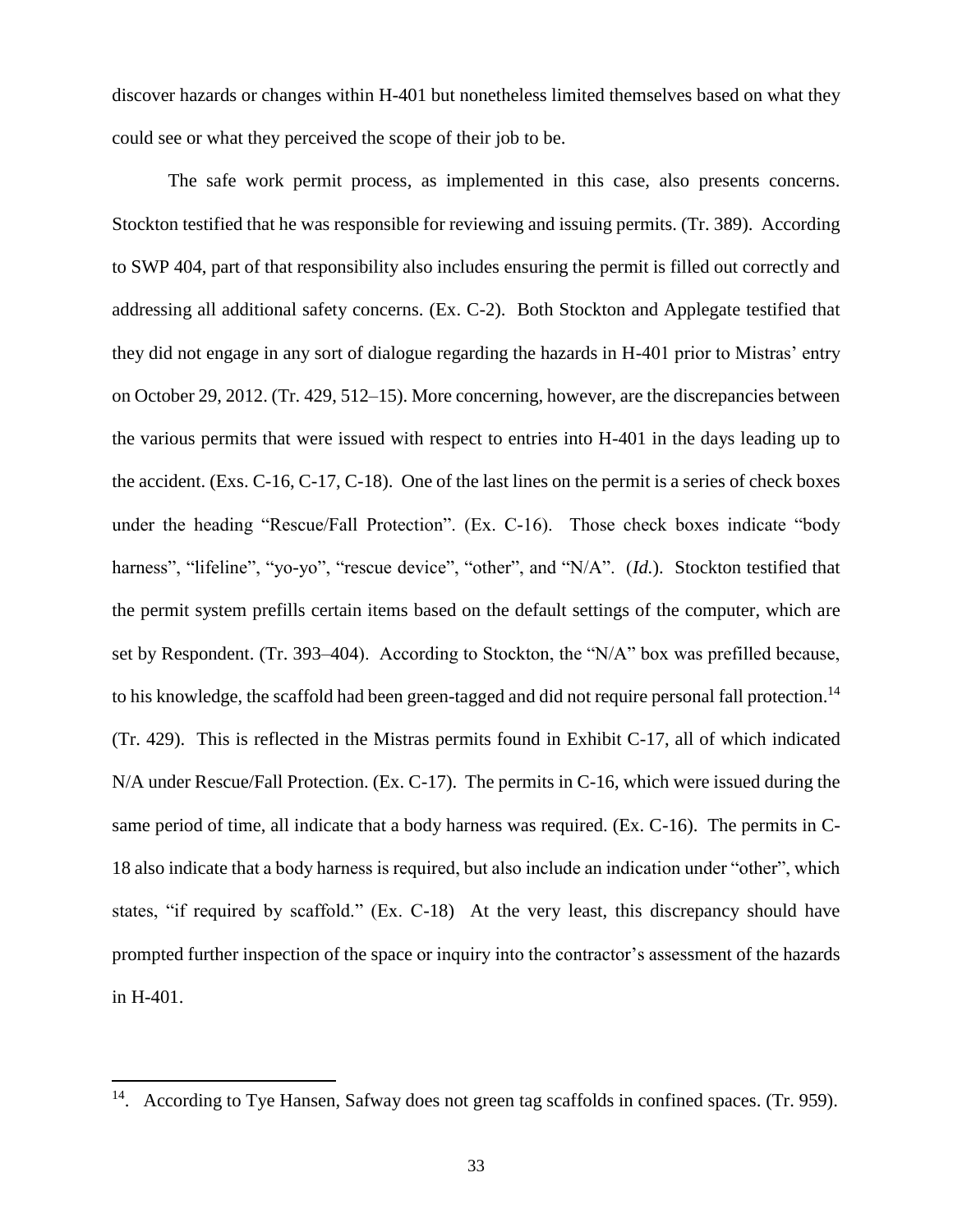Respondent also attempts to place the onus on Mistras to uncover and report hazards that are found in H-401. (Ex. C-7 at 2). The Court does not dispute the role that Mistras played in the events that unfolded in H-401; however, Mistras' failures do not necessarily mean that Respondent was blameless. The report of Tina Rutledge is instructive. Regardless of how Ms. Rutledge characterizes her findings—whether "root cause" or "other findings"—it is clear that Respondent had reasonable opportunities to become aware of and prevent the accident.<sup>15</sup> In particular, Rutledge points out that "[i]nterviews identified inconsistencies in the understanding of the actual working conditions of the scaffold in the heater." (Ex. C-7 at 2). Although Respondent contests that any real confusion existed, the testimony of various witnesses suggests otherwise. Respondent's own confined space supervisor testified that, in the context of the safe work permit, "body harness" means for rescue, whereas fall protection would require checking both "body harness" and an additional checkbox, such as "yo-yo". (Tr. 408–409). This comports with the Mistras employees' understanding of "harness required" on the scaffold tag.<sup>16</sup> It also makes sense considering that almost all confined space entries require a harness for rescue purposes. (Tr. 418).

Nonetheless, Respondent points out that most of the people who testified indicated that "harness required" listed on the scaffold tag means "fall protection required". (Tr. 931, 1000, 1051). If that was the case, however, Mistras' confusion regarding what was actually required was likely compounded by the information contained on the scaffold tag, which indicated that a harness was required but did not indicate specific fall hazard locations (other than a missing access gate) or any tie-off points within the structure of H-401, as required by the turnaround fall protection

 $\overline{\phantom{a}}$ 

<sup>&</sup>lt;sup>15</sup>. In that respect, the Court is not bound by Ms. Rutledge's characterization of an event as a "root cause" or merely an "other finding".

<sup>&</sup>lt;sup>16</sup>. Although Mistras' JSA indicates a fall hazard, the Court is convinced by Applegate's testimony that the JSA refers to the hazard of working from elevation generally, regardless of the specific fall protection used, i.e., guardrails or personal fall arrest systems. (Tr. 528–29).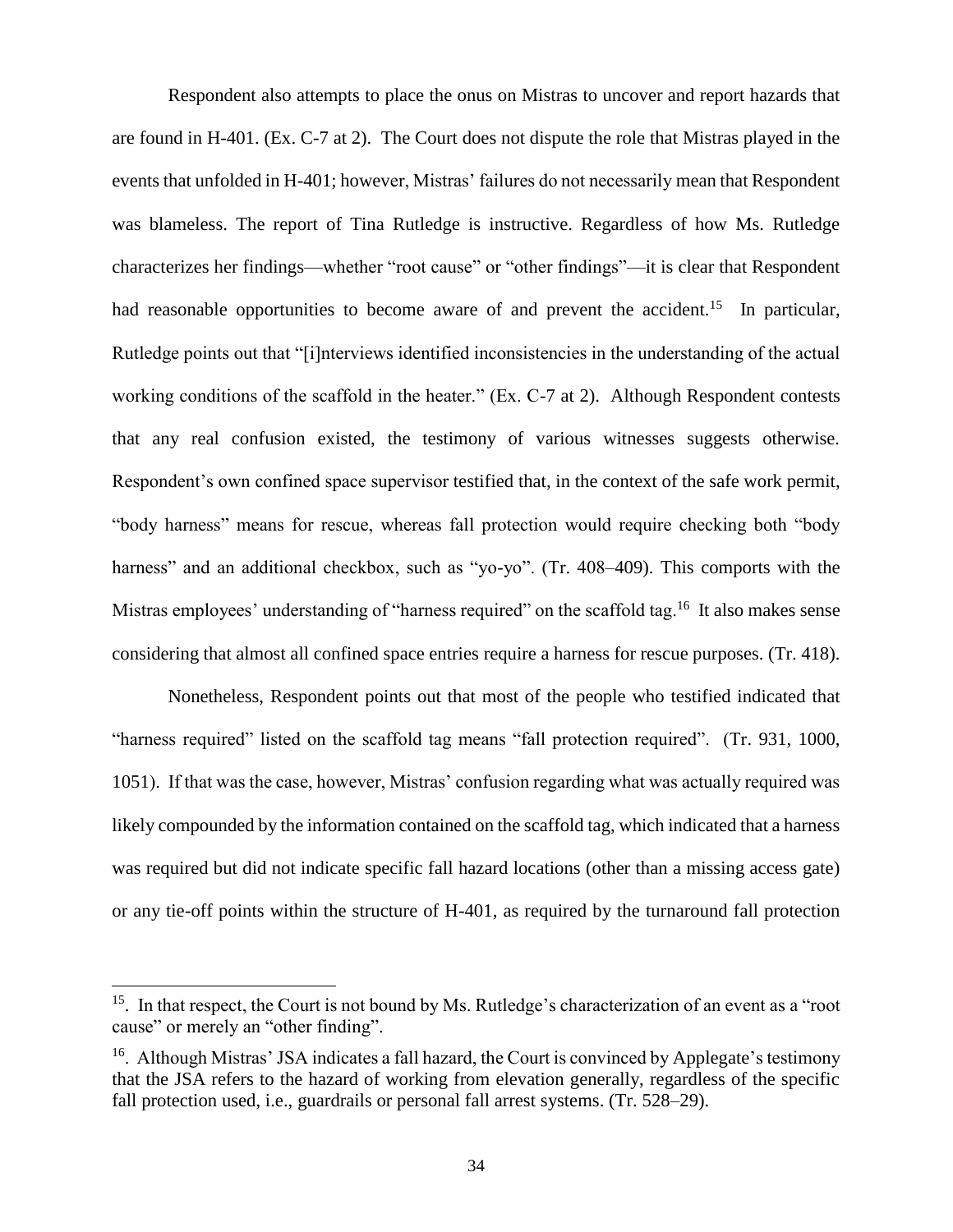plan.<sup>17</sup> (Exs. C-4, C-6). When coupled with a deficient permit (at least as compared to other permits issued at or around the same time), it is clear that confusion over the process was not merely ancillary to the end result in this case.

Ms. Rutledge also found that Respondent did not keep detailed records of the scaffold modifications, which would have alerted Respondent to potential hazards within H-401. As the Court previously noted, these change orders represented an opportunity for Respondent to review and evaluate changes in H-401 to ensure that its fall protection plan, scaffold plan, and permitting process were being followed. According to Hansen, Safway would not modify the scaffold without Suncor's approval. (Tr. 943). Thus, Respondent was aware that modifications occurred within H-401, even if it chose not to review the details of them.

The foregoing illustrates that Respondent had multiple opportunities to become aware of changes within H-401, but did not take advantage of them. According to Tye Hansen, the scaffold in H-401 was modified on October 26, 2012, in order to remove planks from the outrigger platforms for Repcon, the welding contractor, to allow for the insertion of new heater tubes. (Tr. 948–50). To accomplish this, Hansen testified that guardrails would also have to be removed. (Tr. 951). Hansen also testified that, once the tubes were inserted, a new change order would have to be submitted to return the scaffold back to the way it was, though he did not know when or if that was done. (Tr. 952–53). The change orders and entry permits are also unclear as to what modifications were made and when. (Ex. C-16, C-31). Nevertheless, Complainant contends that the condition existed for at least three days prior to the accident.

The Court finds equivocal the evidence regarding the length of time that the condition existed. Safway's permits indicate multiple entries to modify the scaffold inside H-401 between

 $\overline{a}$ 

<sup>&</sup>lt;sup>17</sup>. Even Calkins testified that the scaffold tag was not clear regarding the nature of the hazards within H-401. (Tr. 1114).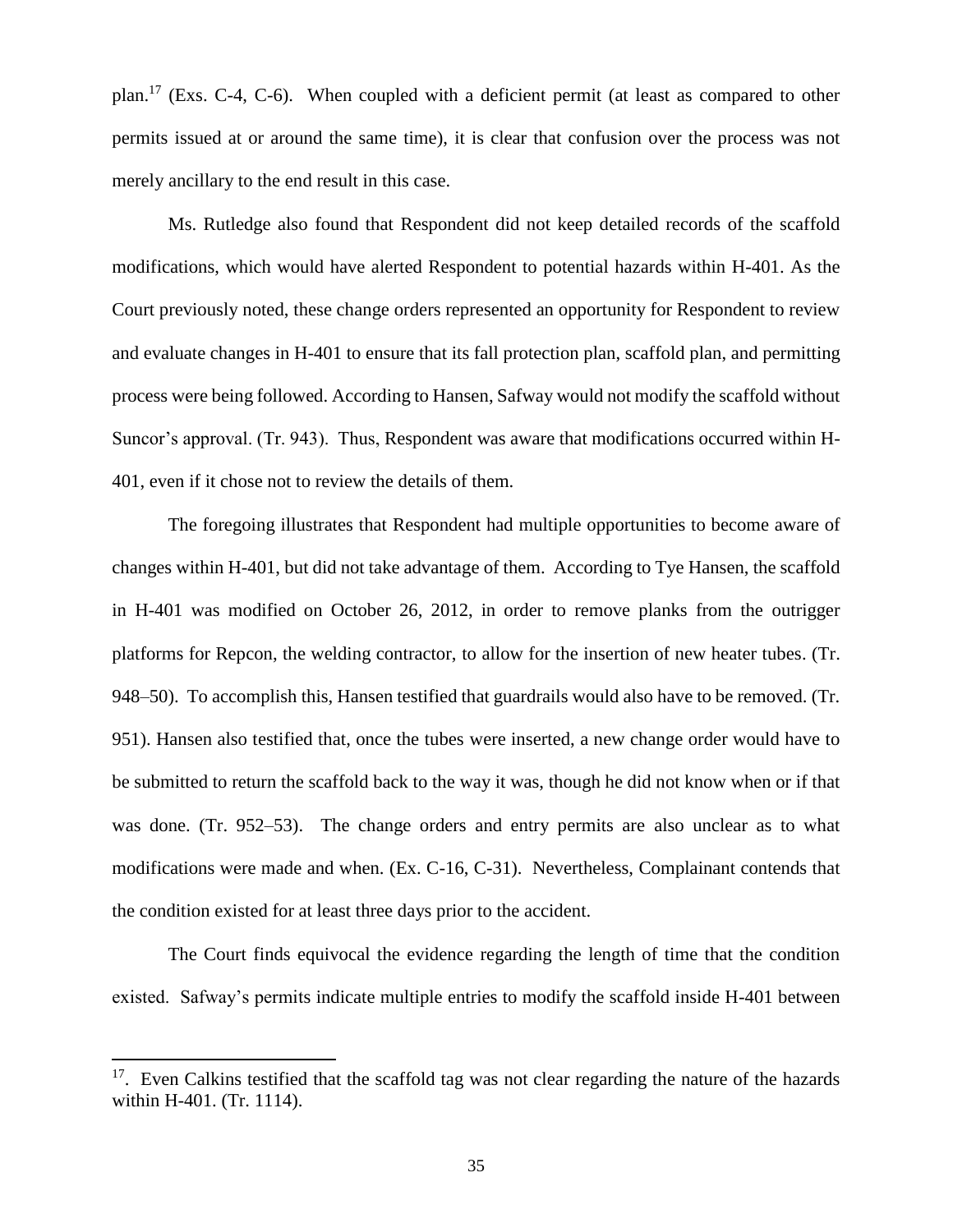October 26 and October 29, but do not show what modifications occurred. (Ex. C-16). However, though the evidence may be unclear as to how long condition lasted, we do know that Safway removed guardrails from the scaffold on October 26, 2012. When that modification occurred, the tag was not contemporaneously modified to reflect that change, nor was a white tag appended to the scaffold tag to indicate appropriate tie-off points, consistent with the mandates of the Turnaround Fall Protection Plan. (Ex. C-6). The Court also notes that none of the documents associated with the work inside H-401 during the three days prior to the accident—safe work permits, change orders, scaffold tag, or JHAs/JSAs—either reflect the actual conditions or modifications inside H-401, nor are they consistent with one another in terms of their hazard description or the personal protective equipment required to abate the hazard. (Exs. C-16, C-17, C-18, C-24).

The problem with the foregoing is a breakdown in the process of communicating and documenting hazards. Perhaps any one of the "other findings" indicated in Rutledge's report or the missed opportunities documented above, occurring individually, would not be an adequate basis to assess liability to Respondent. When viewed collectively, however, the evidence illustrates a process that was well-thought out but inadequately implemented and resulted in a catastrophic failure. To be sure, [redacted] should have been wary of the missing rails as he accessed the outrigger platform, but he entered immediately after another contractor whose work he was examining. According to Mota, those workers were not wearing lanyards or other fall restraining devices, which likely further strengthened their assumption that the "harness required" admonition on the scaffold tag was quite literal.<sup>18</sup> In either case, the condition should never have been allowed to occur.

 $\overline{\phantom{a}}$ 

 $18$ . Even though the Safe Work Permit indicated "N/A".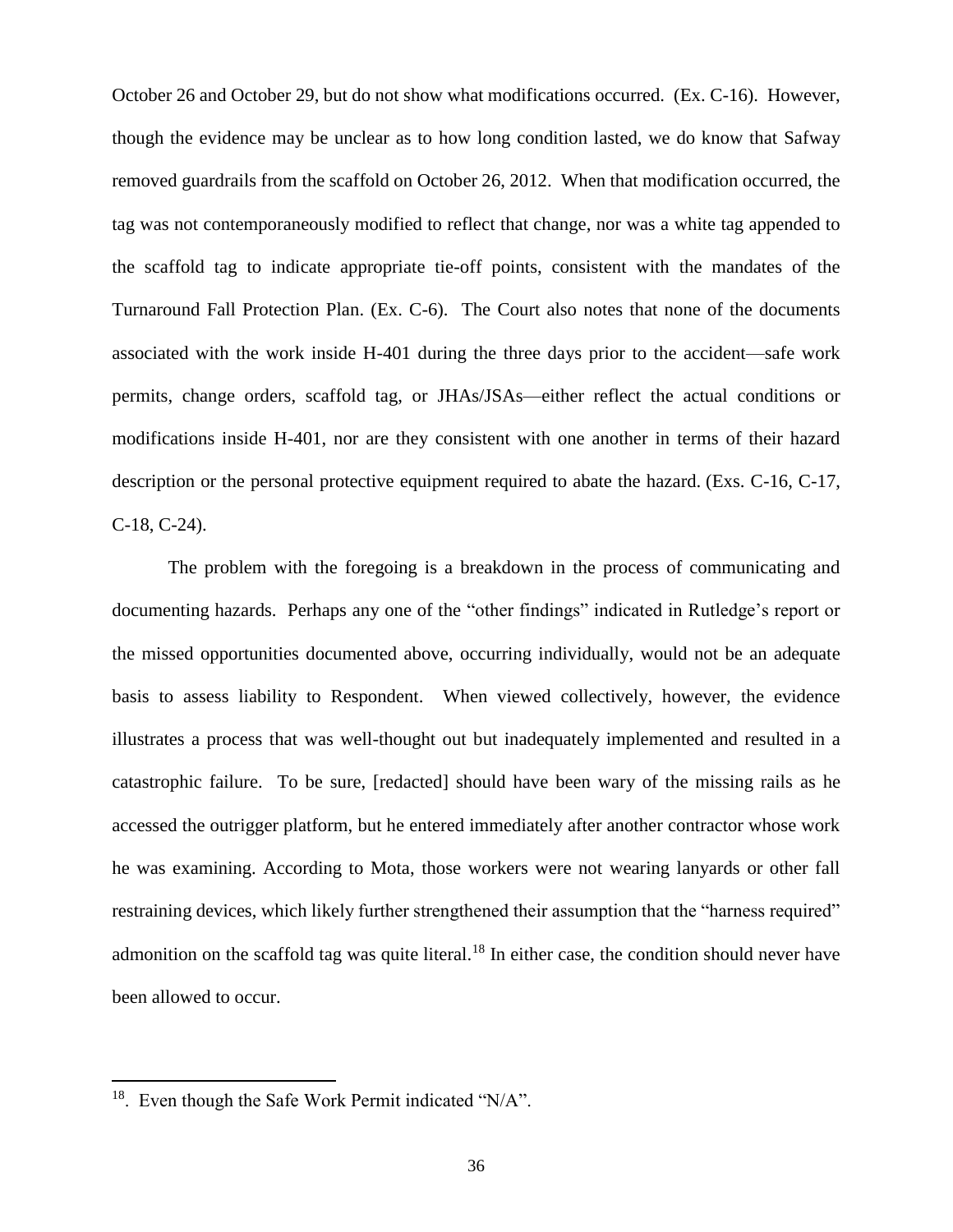Respondent admits that it is a controlling employer. As such, these breakdowns in process are the types of events that an employer with a birds' eye view is privileged to see and obligated to correct. As noted above, there were multiple opportunities for Respondent to both be aware of the changes in H-401 and take action to ensure that proper precautions were taken. Mollendor may not have seen the problem because he had enough to do in coordinating multiple, complicated projects simultaneously. Stockton, though certainly justified in relying on his experienced contractors to an extent, relied too strongly on their assessments without independently verifying those determinations—as confined space supervisor, it was his duty to know *all* of the hazards associated with the space. (Ex. C-2). This required doing at least some field supervision of the process beyond the initial shutdown of equipment, which likely would have cleared up the confusion over whether the scaffold was yellow- or green-tagged. Calkins, charged with ensuring safety in a complex and volatile environment, put together an admirable audit program, but even he placed reliance on the presumption that the rules were being followed without actually looking inside H-401.

Respondent is correct that "a controlling employer is not required to make continuous inspections of the work site to fulfill its supervisory responsibilities." *E.P. Guidi Inc.*, 21 BNA OSHC 1367, 1372 (Nos. 04-1055 & 04-1056, 2005) (ALJ). Complainant's Multi-Employer Citation Policy reflects this understanding: "The extent of the measures that a controlling employer must implement to satisfy this duty of reasonable care is less than what is required of an employer with respect to protecting its own employees." *See Resp't Br.*, Ex. A. Thus, the policy lays out factors to consider when assessing the controlling employer's duty of care, such as: (1) the scale of the project; (2) the nature of the work; (3) safety history and experience of the contractors; (4) more frequent inspections required if contractor has a history of noncompliance or the relationship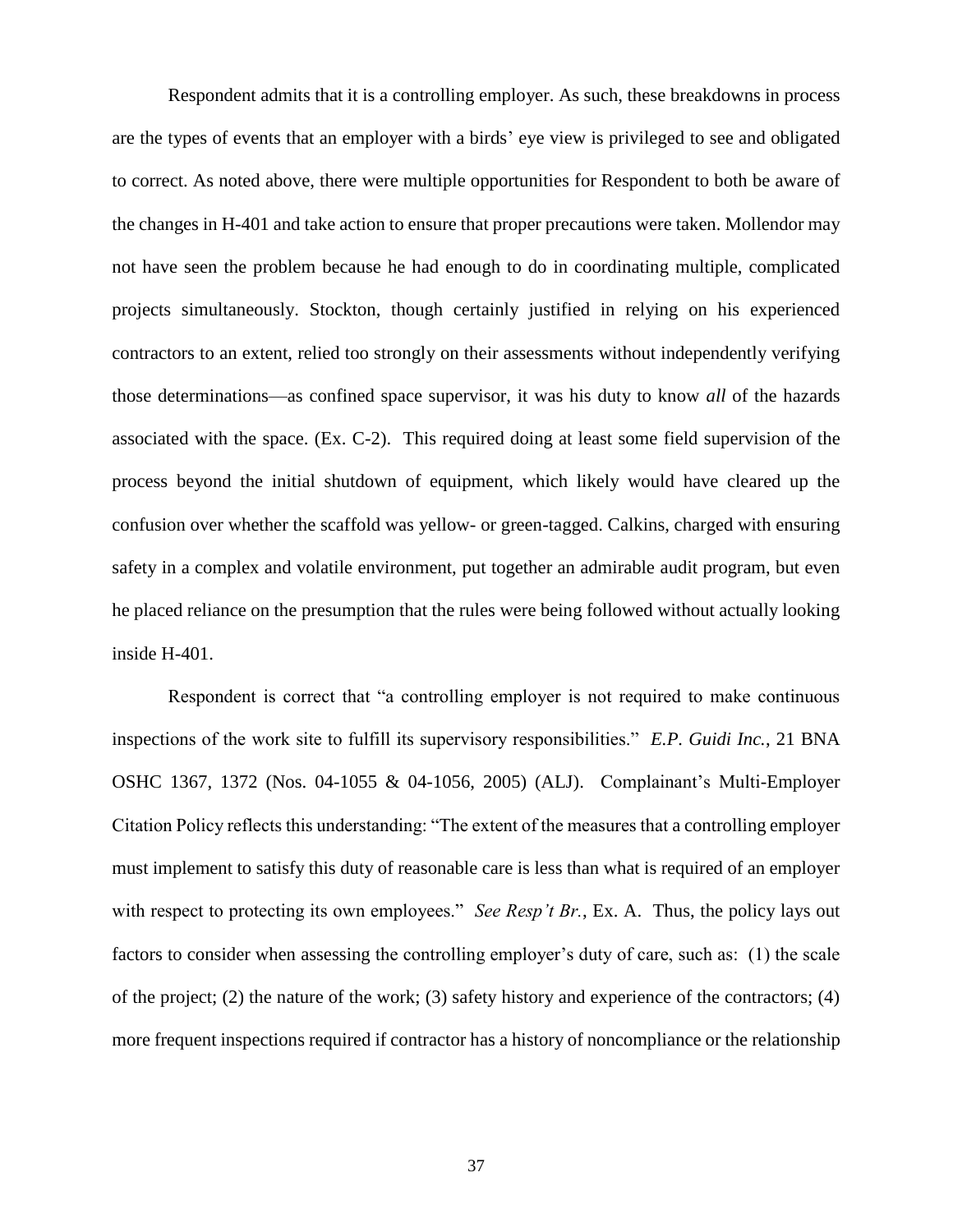is relatively new; and (5) less frequent inspections if contractor has history of compliance and illustrates sound safety practices. *Id.*

Even under the more lax requirements of the Multi-Employer Citation Policy, the Court still finds that Respondent did not exercise reasonable care. The Policy indicates that "less frequent inspections may be appropriate" when a contractor has a solid safety history. *Id.* According to Respondent, Mistras and Safway fit that bill. In this case, however, there is no evidence to suggest that Respondent performed any field inspections of the confined space inside H-401. Calkins testified that he based his inspections on risk and what he could see, which did not include the inside of H-401 until *after* the accident. Respondent's confined space supervisor was not aware of what color the tag was on the scaffold, even though it was hanging, unobscured, outside of H-401. (Ex. C-6). Even a cursory review of the safe work permits issued to enter H-401 would have revealed discrepancies in the hazard assessments performed by the contractors. (Ex. C-16, C-17, C-18). In the multi-employer context, the controlling employer should be able to rely on the assessment of experienced and safety-conscious contractors; however, such reliance cannot be total. As a controlling employer, Respondent is still obliged to ensure the integrity of the process and take action to correct deficiencies.

At bottom, the Court is not convinced that Suncor took all reasonable efforts to ensure compliance with rules, instead placing undue reliance on its contractors without much oversight as to the actual work inside H-401. Clearly, the work required to modify H-401 was complex and technical, and the expertise required to carry out the work was not necessarily in the wheelhouse of Suncor personnel. That, however, does not excuse the failure to conduct even basic field inspections of contractors to ensure compliance with turnaround policies under actual conditions. Accordingly, the Court finds that Respondent should have known of the violative condition.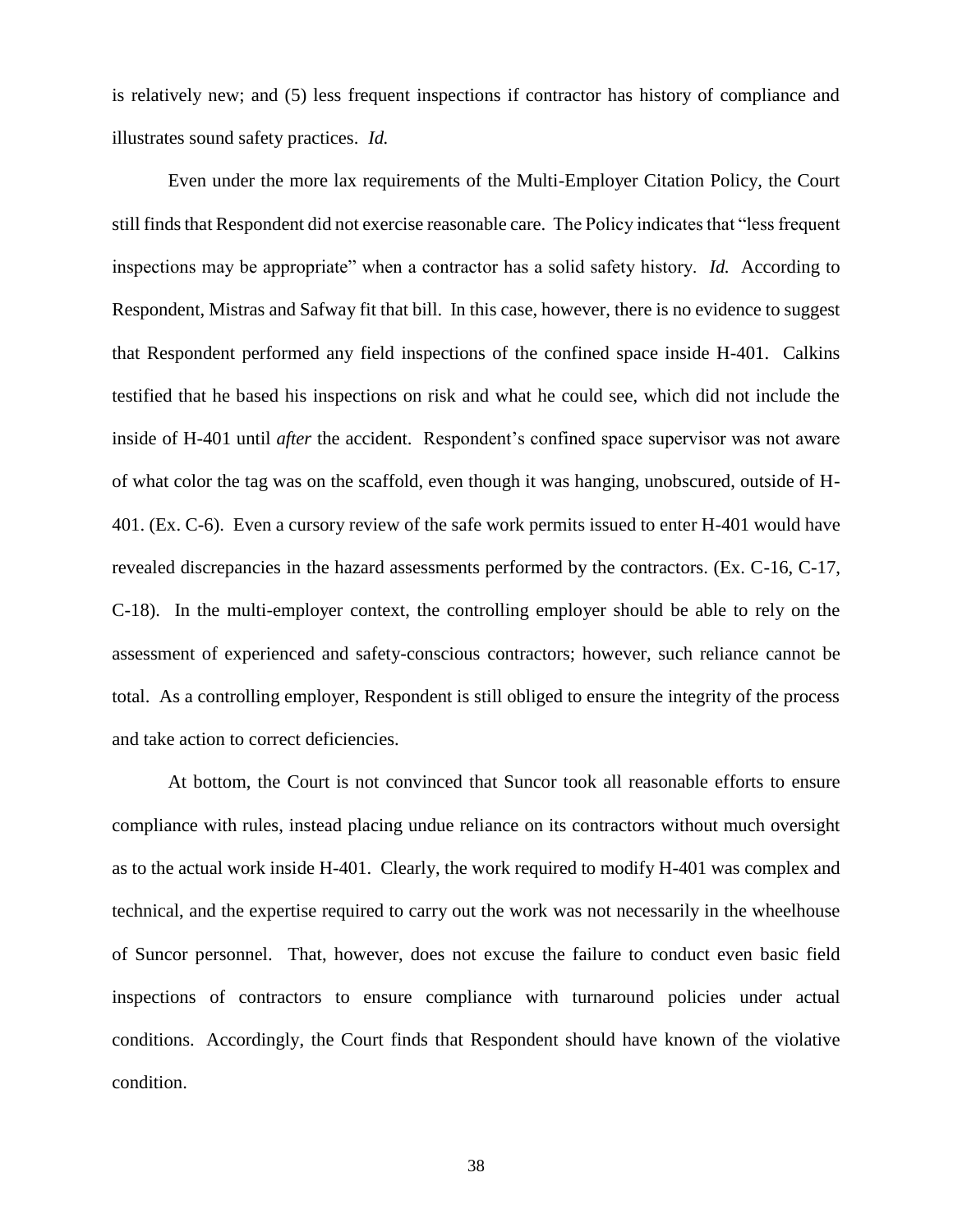#### 3. Respondent's Employees Were Exposed to the Hazard

In order to prove that Respondent's employees<sup>19</sup> were exposed to a hazard, Complainant must show that:

During the course of their assigned working duties, their personal comfort activities on the job, or their normal ingress-egress to and from their assigned workplaces, employees have been in a zone of danger or that it is reasonably predictable that they will be in a zone of danger.

*RGM Constr. Co.*, 17 BNA OSHC 1229, 1234 (No. 91-2107, 1995). The evidence clearly shows that [redacted] was exposed to the condition, which Respondent does not dispute. *Resp't Br.* at 94. However, Respondent takes issue with Complainant's determination that the RECON employees who occupied the space prior to [redacted] and Mota were exposed to the same condition.

[redacted] and Mota were charged with examining the welds performed by RECON. RECON had just vacated H-401 prior to [redacted] and Mota entering the space. Thus, it is at least reasonable to assume that RECON employees occupied the same location on the scaffolding as [redacted]. The question then becomes whether they were actually exposed to the fall hazard.

According to Mota, he observed RECON employees exiting H-401 without lanyards and some employees without a harness at all. (Tr. 472). Further, there is no indication that the scaffold was modified in the time period between when RECON exited H-401 and when Mistras entered, which means that the scaffold was in the same condition during both entries. Although no one directly observed RECON employees on the outrigger platform with no guardrails, the Court finds that the evidence permits the reasonable inference that at least one RECON employee was similarly exposed to the hazard. *See Ultimate Distribution Systs., Inc.*, 10 BNA OSHC 1568 (No. 79-1269, 1982) (concluding Secretary established violation based on reasonable inferences drawn by judge

 $\overline{a}$ 

<sup>&</sup>lt;sup>19</sup>. Though [redacted]was not an employee of Respondent, Respondent was nonetheless responsible for his safety as the controlling employer of the worksite.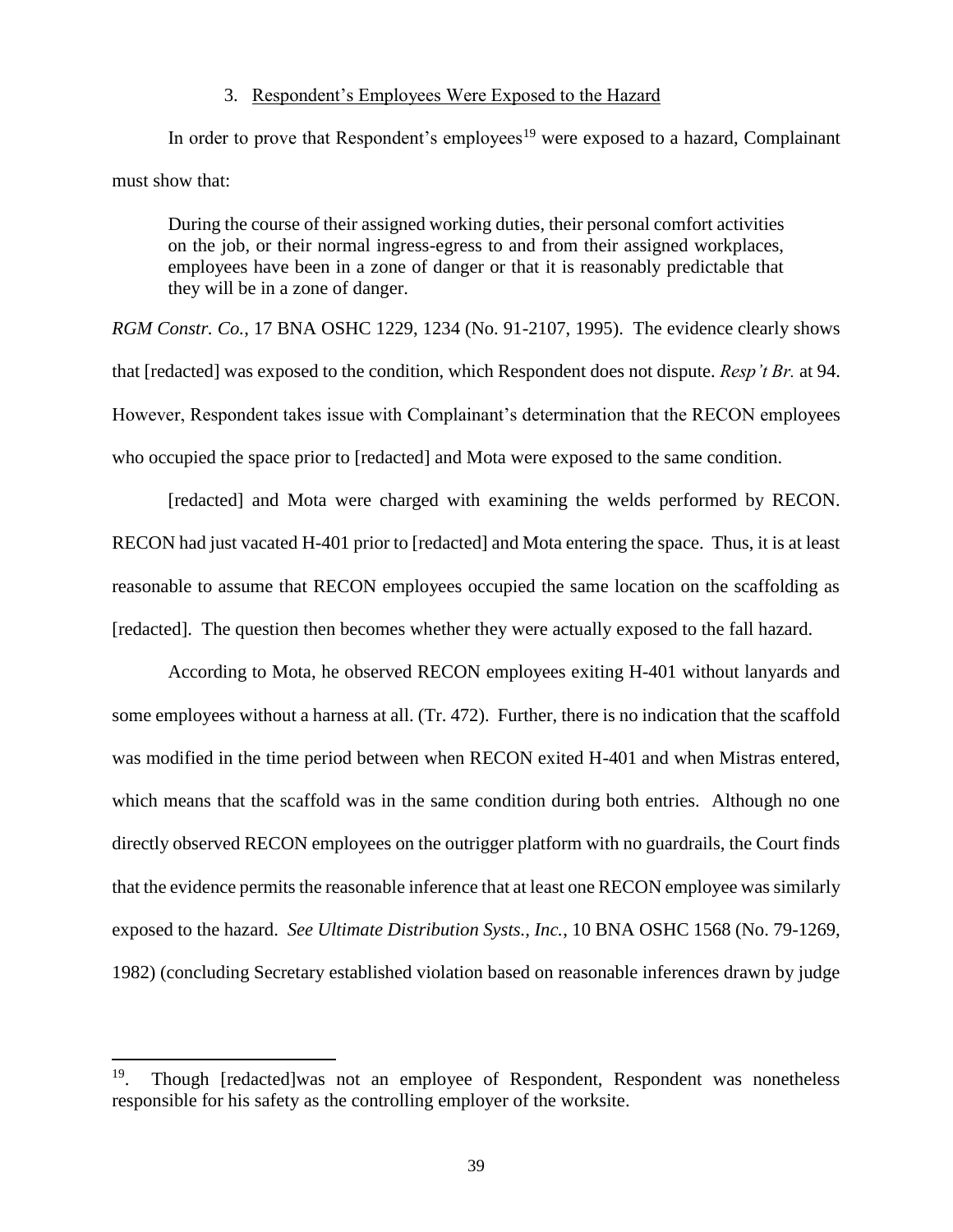from circumstantial evidence). This is not mere speculation or conjecture, as argued by Respondent. Mistras was charged with examining welds performed by RECON. RECON just completed welding activities before Mistras entered H-401, and the exiting employees were not wearing the full complement of fall protection gear. One of the welds examined by [redacted] was adjacent to an unguarded outrigger platform. Thus, the Court finds that the RECON employees responsible for welding the tube adjacent to the outrigger scaffold were exposed in the same manner as [redacted]. Accordingly, the Court finds that this element has been satisfied.

## 4. The Violation Was Serious

A violation is "serious" if there was a substantial probability that death or serious physical harm could have resulted from the violative condition. 29 U.S.C. § 666(k). Complainant need not show that there was a substantial probability that an accident would occur; he need only show that if an accident occurred, serious physical harm could result. *Phelps Dodge Corp. v. OSHRC*, 725 F.2d 1237, 1240 (9th Cir. 1984). If the possible injury addressed by a regulation is death or serious physical harm, a violation of the regulation is serious. *Mosser Construction*, 23 BNA OSHC 1044 (No. 08-0631, 2010); *Dec-Tam Corp*., 15 BNA OSHC 2072 (No. 88-0523, 1993).

The violation was serious. [redacted]'s fall illustrated that the failure to provide fall protection, whether through the use of guardrails or a personal fall arrest system, exposed employees and contractors to a fall of nearly 25 feet. A fall from that height can, and did, result in serious physical harm.

### **VII. Penalty**

In calculating appropriate penalties for affirmed violations, Section 17(j) of the Act requires the Commission give due consideration to four criteria: (1) the size of the employer's business, (2) the gravity of the violation, (3) the good faith of the employer, and (4) the employer's prior history of violations. Gravity is the primary consideration and is determined by the number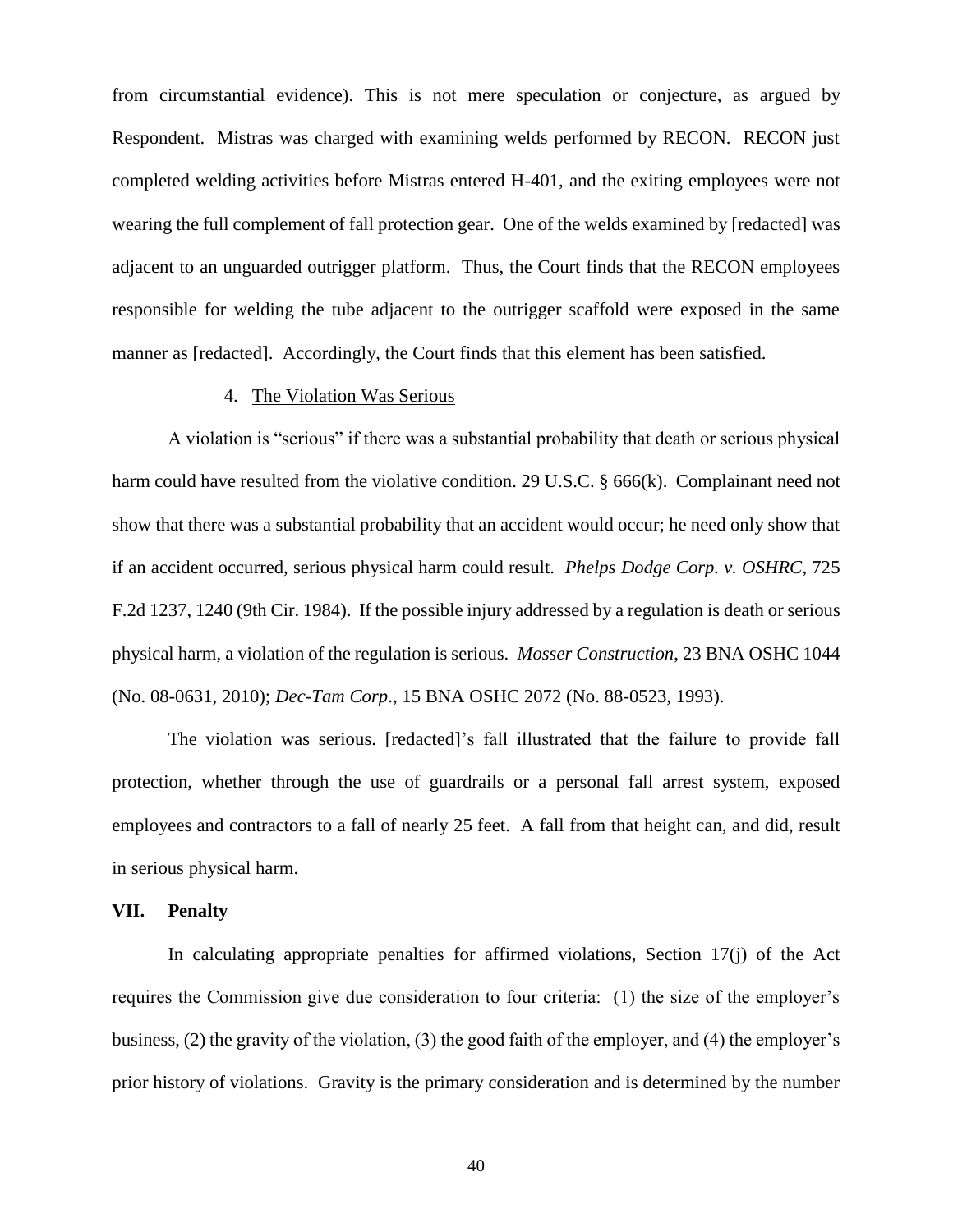of employees exposed, the duration of the exposure, the precautions taken against injury, and the likelihood of an actual injury. *J.A. Jones Construction Co.*, 15 BNA OSHC 2201 (No. 87-2059, 1993). It is well established that the Commission and its judges conduct *de novo* penalty determinations and have full discretion to assess penalties based on the facts of each case and the applicable statutory criteria. *Valdak Corp*., 17 BNA OSHC 1135 (No. 93-0239, 1995); *Allied Structural Steel*, 2 BNA OSHC 1457 (No. 1681, 1975).

In determining the penalty, the Court has considered the size of Respondent, the scale of the turnaround, the complexity of the tasks required to carry it out, and the difficulty of managing and coordinating multiple contractors engaged in hundreds of work tasks. Respondent is a large employer, with over 500 employees at the Commerce City refinery. As regards good faith, the Court finds that Respondent's safe work policies were comprehensive, even if not effectively implemented in every aspect. Notwithstanding Respondent's policies, however, the Court finds that the gravity of the violation was high. The Court determined that at least two employees were exposed to the condition, which lasted, at the very least, since Safway's last entry into H-401 on October 28, 2012, prior to the investigation. (Ex. C-16 at 5). Further, the Court finds that the likelihood of injury was also high, considering that [redacted] had to stretch out over a gap of nearly three feet in order to reach the tubes he was charged with examining. This was no less the case with the RECON employee who welded those tubes prior to [redacted]'s entry.

Based on the foregoing considerations, the Court finds that a penalty of \$7000 is appropriate.

#### **ORDER**

Based upon the foregoing Findings of Fact and Conclusions of Law, it is ORDERED that:

1. The alternative allegation in Citation 1, Item 2, alleging a violation of 29 C.F.R. §  $1926.451(g)(1)$  is AFFIRMED, and a penalty of \$7,000.00 is ASSESSED

41